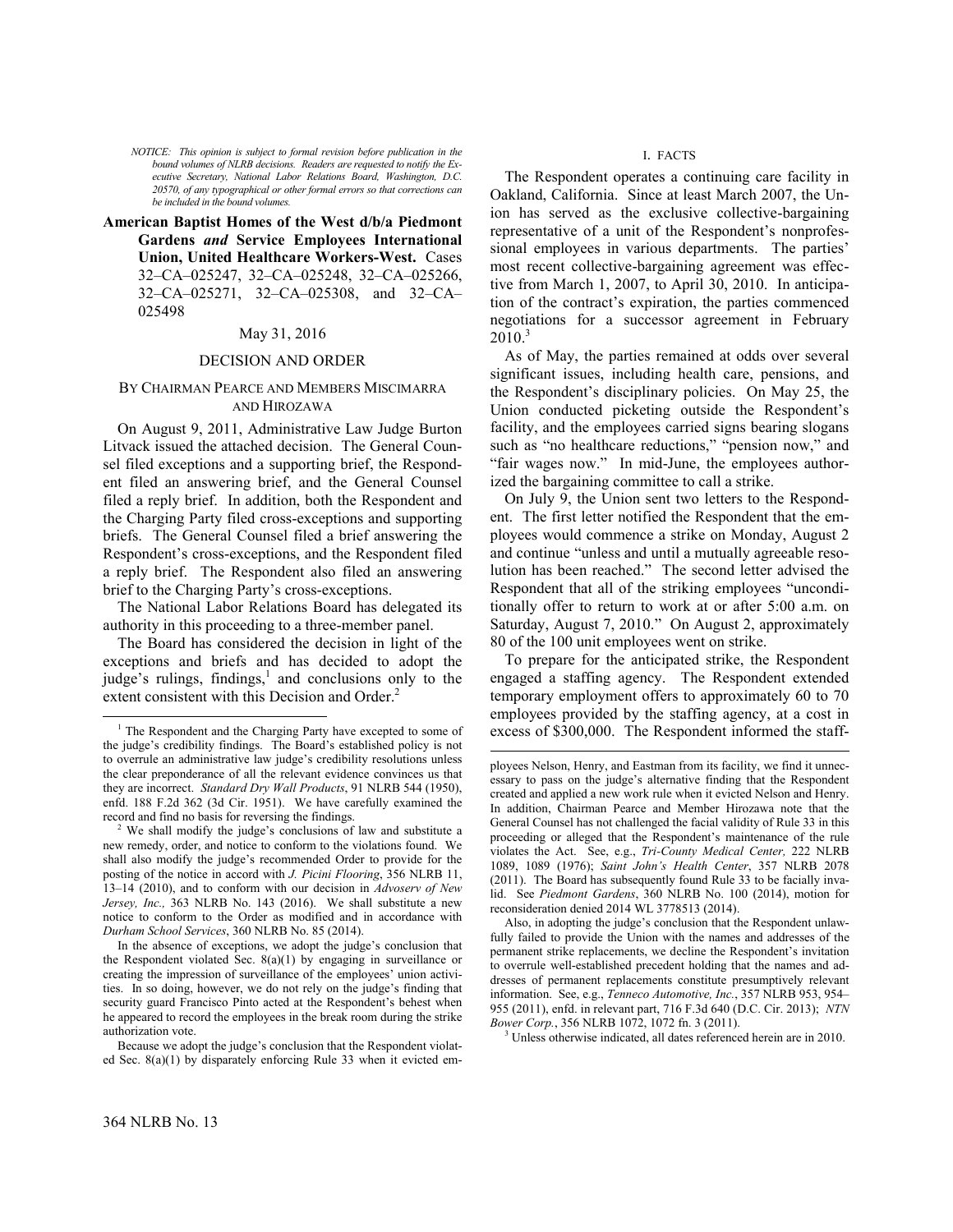ing agency that the length of the jobs would be 3 days. $4$ Executive Director Gayle Reynolds testified that by the end of the first day of the strike, "we felt confident that we had enough people to get through a few days."

Despite having the temporary employees committed to work at least through August 5, the Respondent began permanently replacing the striking employees on August 3. From August 3 through 6, the Respondent made approximately 44 offers of permanent employment; some were made to temporary employees provided by the staffing agency, while others were made to some of the Respondent's on-call employees who had continued to work during the strike.

Executive Director Reynolds, who made the decision to hire the permanent replacements, was admittedly motivated by her desire to avoid a future strike at the facility. Her Board affidavit contained the following statement, which was credited by the judge:

I knew that it would take time to acclimate the new employees to [the Respondent], but the more important consideration for me was that I knew that those replacements would come to work if there was another work stoppage. I assumed that because these people were willing to work during this strike, they'd be willing to work during the next strike.

Reynolds testified that she made the decision to hire the permanent replacements because if the bargaining unit employees decided to engage in future work stoppages, she did not believe that the Respondent could afford to repeatedly engage the staffing agency. She also testified that the cost to engage the staffing agency to supply the initial temporary employees had been \$300,000; however, on crossexamination, she conceded that it would have cost the Respondent a lesser amount, \$250,000 over the 3-year life of the contract, to fully implement the Union's proposals on wages, health insurance, and pensions—the remaining significant monetary issues of disagreement between the parties with respect to a new collective-bargaining agreement.

On August 6, almost 3 days after it began permanently replacing employees and less than 24 hours before employees were set to return to work, the Respondent began contacting the employees who had been permanently replaced, either by letters sent overnight mail or by telephone, notifying them of their status and informing them that they would be placed on a preferential rehire list. Also on August 6, the fifth and final day of the strike, the Union's attorney, Bruce Harland, placed a telephone call to the Respondent's attorney, David Durham. Harland asked Durham whether he could confirm a rumor that the Respondent was planning to lock out the strikers; Durham replied that he could not confirm the rumor. Later that evening, Durham called Harland and told him that the Respondent would not be locking out the employees, but that the Respondent had permanently replaced approximately 20 of them. Harland responded that such a course of action was "a pretty big deal," and asked why the Respondent was permanently replacing the employees rather than locking them out. Durham replied that the Respondent "wanted to teach the strikers and the Union a lesson. They wanted to avoid any future strikes, and this was the lesson that they were going to be taught."

On the morning of August 7, the striking employees who were scheduled to work that day (approximately 50 to 60 of the former strikers) reported to the Respondent's facility, consistent with the unconditional offer to return to work included in the Union's July 9 letter.<sup>[5](#page-1-1)</sup> At that time, one of the Respondent's security guards advised the group that only some of the employees were permitted to return; others were told that they had been permanently replaced and would be placed on a preferential rehire list.

## II. THE JUDGE'S DECISION

The General Counsel alleged that the Respondent violated Section  $8(a)(3)$  and (1) of the Act by permanently replacing—and thereafter failing to reinstate, or belatedly reinstating—striking employees in order to restrain them from exercising rights protected by the Act. The General Counsel argued that the Respondent's decision to permanently replace the striking employees was motivated by an "independent unlawful purpose" within the meaning of *Hot Shoppes, Inc.*, 146 NLRB 802 (1964). The judge rejected this argument, finding that an "independent unlawful purpose" is established only when an employer's hiring of permanent replacements is "unrelated to or extraneous to the strike itself." The judge concluded that the Respondent's motivation for permanently replacing the strikers—to teach the strikers "a lesson" and ensure that employees would not strike again—was related to the underlying strike and, therefore, did not constitute an "independent unlawful purpose" under *Hot Shoppes*. For the reasons set forth below, we disagree and find that the

 $\overline{a}$ 

<span id="page-1-1"></span><span id="page-1-0"></span><sup>4</sup> The Respondent told the individuals to whom it extended offers of temporary employment that it expected to require their services for the week.

<sup>5</sup> During the strike, the Union sent to the Respondent a copy of the same letter that it had sent on July 9, advising the Respondent of the strikers' unconditional offer to return to work on August 7.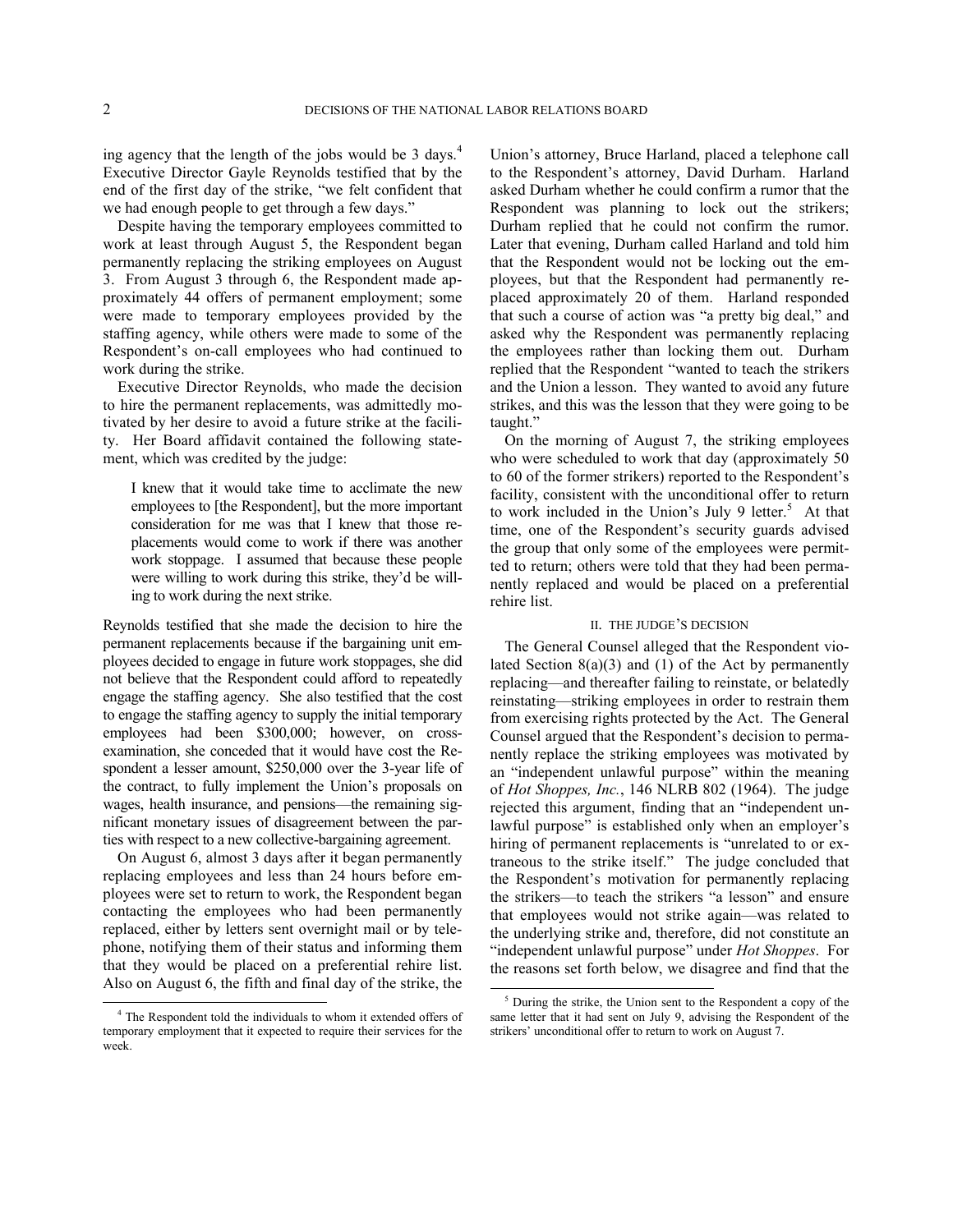Respondent's permanent replacement of the strikers violated the Act.

## III. ANALYSIS

The right to strike is protected by Section 7 of the Act. See *NLRB v. Allis-Chalmers Mfg. Co*., 388 U.S. 175, 181 (1967) ("The economic strike against the employer is the ultimate weapon in labor's arsenal for achieving agreement upon its terms").Congress and the courts have repeatedly recognized the legitimate use and protected nature of the strike. See *NLRB v. Erie Resistor Corp.*, 373 U.S. 221, 234–236 (1963) (citing cases); NLRA Section 13, 29 U.S.C.  $\S$  1[6](#page-2-0)3.<sup>6</sup> Accordingly, "an employer's discouragement of employee participation in a legitimate strike constitutes discouragement of membership in a labor organization within the meaning of Section

1

The Court's decision in *American Ship Building* addressed the question whether an employer, after bargaining to impasse, may temporarily lock out employees for the sole purpose of exerting economic pressure in support of its bargaining position. 380 U.S. at 308, 318. In answering that question in the affirmative, the Court emphasized the absence of any contention that the lockout was motivated by hostility to the union or to employees' protected activity. 380 U.S. at 308, 313. The question in *Insurance Agents* was whether the Board properly found that a union violated its duty to bargain in good faith by engaging in certain arguably unprotected pressure tactics away from the bargaining table. The Court emphasized that the Board's approach "involved an intrusion into the substantive aspects of the bargaining process . . . unless there is some specific warrant for its condemnation of the precise tactics involved here." 361 U.S. at 489. The Court found no such warrant. In the instant case, the issue is not either party's good faith in the bargaining process, but rather whether a purpose behind the Respondent's permanent replacement of employees was to punish them for exercising their statutory right to strike. Where, as here, there was such evidence, then there is "some specific warrant" for condemning the tactic and doing so does not make the Board an "arbiter of an economic weapon." In sum, neither *Insurance Agents* nor *American Ship Building* comes close to addressing the issue presented here.

<span id="page-2-1"></span>Finally, we question the dissent's premise that the permanent replacement of strikers is a legally protected economic weapon on a par with the statutory right to strike. We note that *Insurance Agents*, which the dissent cites for this proposition, does not even mention permanent replacements. However, no party raises this issue, and we need not reach it in order to resolve this case.

8(a)(3)." *Capehorn Industry*, 336 NLRB 364, 365 (2001). Because employees have the right to strike in support of economic demands, an employer violates Section  $8(a)(3)$  by failing to immediately reinstate such employees upon their unconditional offer to return to work. In certain situations, however, an employer may establish a "legitimate and substantial justification" for failing to reinstate striking employees by showing that the strikers' positions have been filled by permanent replacements. See *NLRB v. MacKay Radio & Telegraph Co.*, 304 U.S. 333, 345–346 (1938); *NLRB v. Fleetwood Trailer Co.*, 389 U.S. 375, 378 (1967). However, the permanent replacement of strikers is not always lawful. The Board will find a violation of the Act "if it is shown that, in hiring the permanent replacements, the employer was motivated by 'an independent unlawful purpose.'" *Avery Heights*, 343 NLRB 1301, 1305 (2004) (quoting *Hot Shoppes, Inc.*, 146 NLRB 802, 805 (1964)).

# *A. Interpretation of Hot Shoppes*

This case turns on an interpretation and application of the principles articulated in *Hot Shoppes*. In *Hot Shoppes*, the respondent employer and the union representing its employees were engaged in negotiations for a collective-bargaining agreement. On several occasions during the negotiations, the union threatened to strike if the parties had not reached an agreement by a particular date, and the employer concomitantly advised its employees that, in the event of a strike, all of the strikers would be permanently replaced. When the union reiterated its strike threat at the final bargaining session preceding its previously expressed deadline, the employer in anticipation of the strike and in order to insure uninterrupted service to its clients—enlisted temporary workers from its facilities in other cities and also began soliciting and processing applications for permanent replacements. The union commenced the strike approximately a week later. On the day the strike began, the employer continued its operations using temporary employees from its other locations who had been flown in over the course of the several preceding days. Beginning on the first day of the strike and for the next 3 days thereafter, however, the employer hired permanent replacements for all of the striking employees. The strikers made an unconditional offer to return to work nearly 2 weeks after the strike commenced.[7](#page-2-1) Because the employer had permanently

 $\overline{a}$ 

<span id="page-2-0"></span><sup>6</sup> The Court stated in *Erie Resistor*: "While Congress has from time to time revamped and redirected national labor policy, its concern for the integrity of the strike weapon has remained constant," and "the right to strike is to be given a generous interpretation" 373 U.S. at 234–235.

Citing two other Supreme Court decisions—*NLRB v. Insurance Agents' International Union*, 361 U.S. 477 (1960) and *American Ship Building Co. v. NLRB*, 380 U.S. 300 (1965)—the dissent asserts that the Board may not "act as arbiter of the sort of economic weapons the parties can use in seeking to gain acceptance of their bargaining position." That statement is correct but inapplicable to the instant matter. Here, unlike in those cases, the Respondent did not even purport to be acting in support of its bargaining position. To the contrary, the Respondent's admitted purpose was to punish employees for exercising a fundamental statutory right by going on strike. Both decisions are thus consistent with today's holding.

<sup>7</sup> Although several employees had made individual requests for reinstatement prior to the group offer of reinstatement, the Board found that no such requests predated the period in which the employer hired the permanent replacements.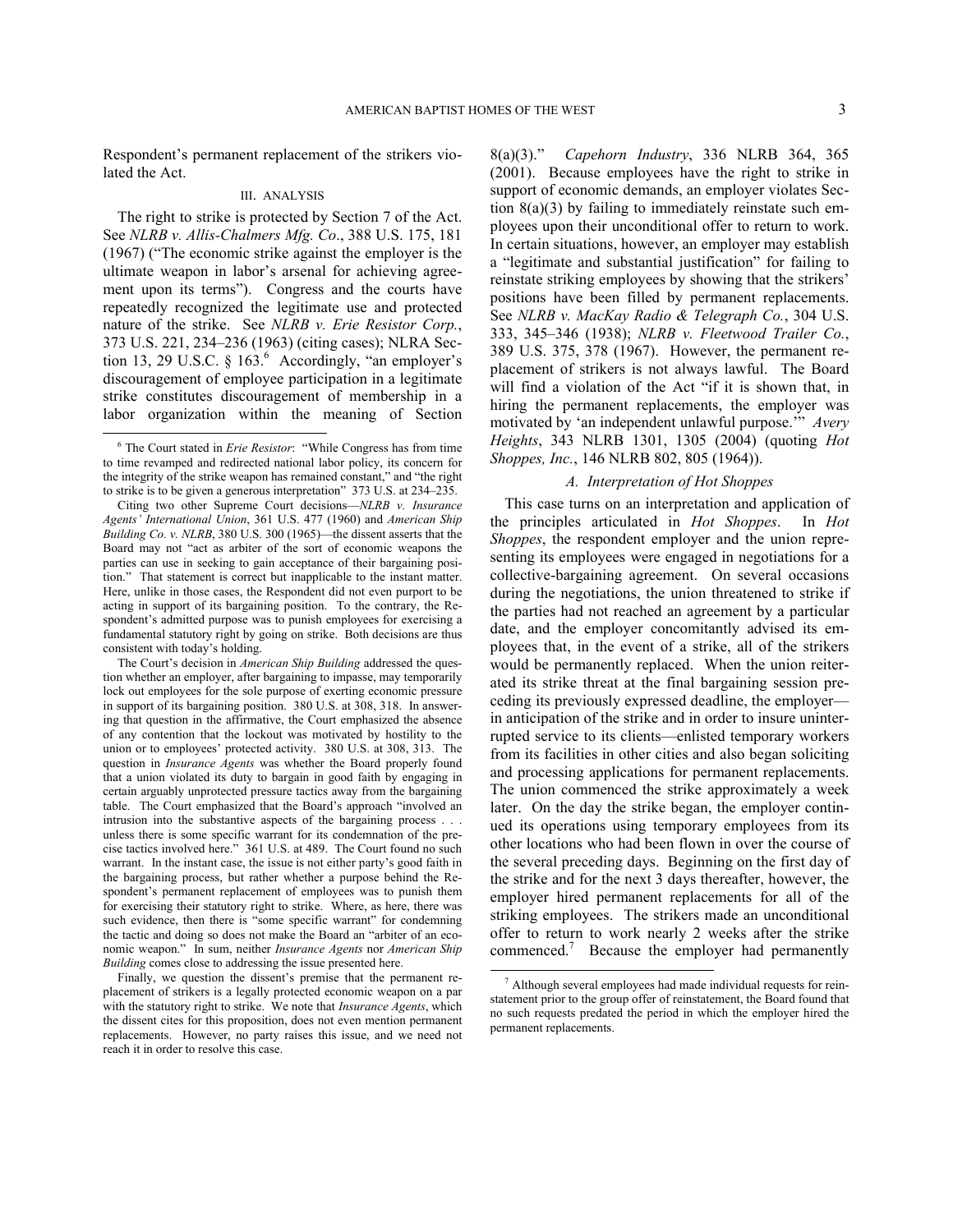replaced all of the striking employees by that date, it refused to reinstate them.

On those facts, the trial examiner concluded that the employer violated Section  $8(a)(3)$  and (1) of the Act by failing to reinstate the striking employees upon receipt of their unconditional offers to return to work. Specifically, the trial examiner concluded that, in hiring the permanent replacements, the employer acted pursuant to a discriminatory "contrived scheme" to defeat the economic strikers' rights to reinstatement. 146 NLRB at 835. As evidence of this contrived scheme, the trial examiner cited the employer's prestrike declarations that all strikers would be permanently replaced, "the careful planning in advance of the strike, including the securing of the tentative replacements, and the interviewing of applicants who in turn might replace them, and the elaborate, as well as unique, paper record manufactured subsequent to the strike to establish the 'permanency' of the replacements." Id.

The Board rejected the trial examiner's conclusion that the employer's plan to replace the economic strikers was improper, stating:

We, however, disagree with the Trial Examiner's premise that an employer may replace economic strikers only if it is shown that he acted to preserve efficient operations of his business. The Supreme Court's decision in *Mackay Radio & Telegraph Company*, and the cases thereafter, although referring to an employer's right to continue his business during a strike, state that an employer has a legal right to replace economic strikers at will. We construe these cases as holding that the motive for such replacements is immaterial, *absent evidence of an independent unlawful purpose*.

Id. at 805 (emphasis added) (internal citations omitted).

In analyzing the meaning of "independent unlawful purpose," we first consider the context in which the Board used the phrase in *Hot Shoppes*. As set forth above, the Board's analysis in that case focused on whether the trial examiner erred by inferring unlawful motivation from the mere act of hiring (or planning to hire) permanent replacements. See id. at 805 ("Therefore, we reject the Trial Examiner's conclusion that the plan to replace the economic strikers here was itself improper and that the strike was converted to an unfair labor practice strike on January 4 by [r]espondent's implementation of such plan."). Because the Board found that the alleged unlawful motivation was not established, it did not address whether the motivation at issue would have qualified as an "independent unlawful purpose."

<span id="page-3-0"></span>We next consider the fact that the Board used the phrase "independent unlawful purpose" in *Hot Shoppes*

in the context of discussing the Supreme Court's decision in *Mackay Radio*, 304 U.S. 333 (1938). Specifically, the Board stated that *Mackay* and its progeny establish that employers may permanently replace economic strikers at will, and that, accordingly, the motive for doing so is immaterial absent evidence of an independent unlawful purpose. In our view, the Board's reference to replacing economic strikers "at will" is consistent with the employment-at-will doctrine, pursuant to which an employer may discharge an employee for any reason or no reason at all, unless the discharge violates clearly mandated public policy. See, e.g., *Talley v. Washington Inventory Service*, 37 F.3d 310, 311 (7th Cir. 1994). This analogy serves as additional basis for the Board's holdings that an employer may hire permanent replacements for any reason at all, unless there is evidence that the employer was motivated by a purpose otherwise proscribed by the Act.<sup>[8](#page-3-0)</sup>

In addition to the factual context of the *Hot Shoppes* decision itself, the broader context of the existing jurisprudence at the time of the decision's issuance sheds further light on the Board's intent. At the time of the *Hot Shoppes* decision, and as noted there by the Board, the Supreme Court had established that an employer possesses the right to permanently replace economic strikers to continue business operations during the strike. *Mackay Radio*, 304 U.S. 333. Nothing in that decision or subsequent decisions, however, suggested that the employer's right in that regard was absolute, i.e., that an employer could lawfully replace economic strikers even if it did so for a purpose prohibited by the Act. Indeed, the Court's language in *Mackay* recognized such a limitation:

[I]t does not follow that an employer, *guilty of no act denounced by the statute*, has lost the right to protect and continue his business by supplying places left vacant by strikers.

## Id. at 345 (emphasis added).

l

Subsequently, in *Erie Resistor*, the Court found that the employer was guilty of an act denounced by the statute when it hired permanent replacements during a strike and granted them 20 years superseniority. The Court explained that "[w]hen specific evidence of a subjective intent to discriminate or to encourage or discourage union membership is shown, and found, many otherwise innocent or ambiguous actions which are normally incident to the conduct of a business may, without more, be

<sup>8</sup> *American Optical Co.*, 138 NLRB 681 (1962), cited in the dissent, is inapposite. In that case, the evidence showed that the employer's sole motive for replacing economic strikers was to compel the union to accede to its bargaining proposals. Id. at 689.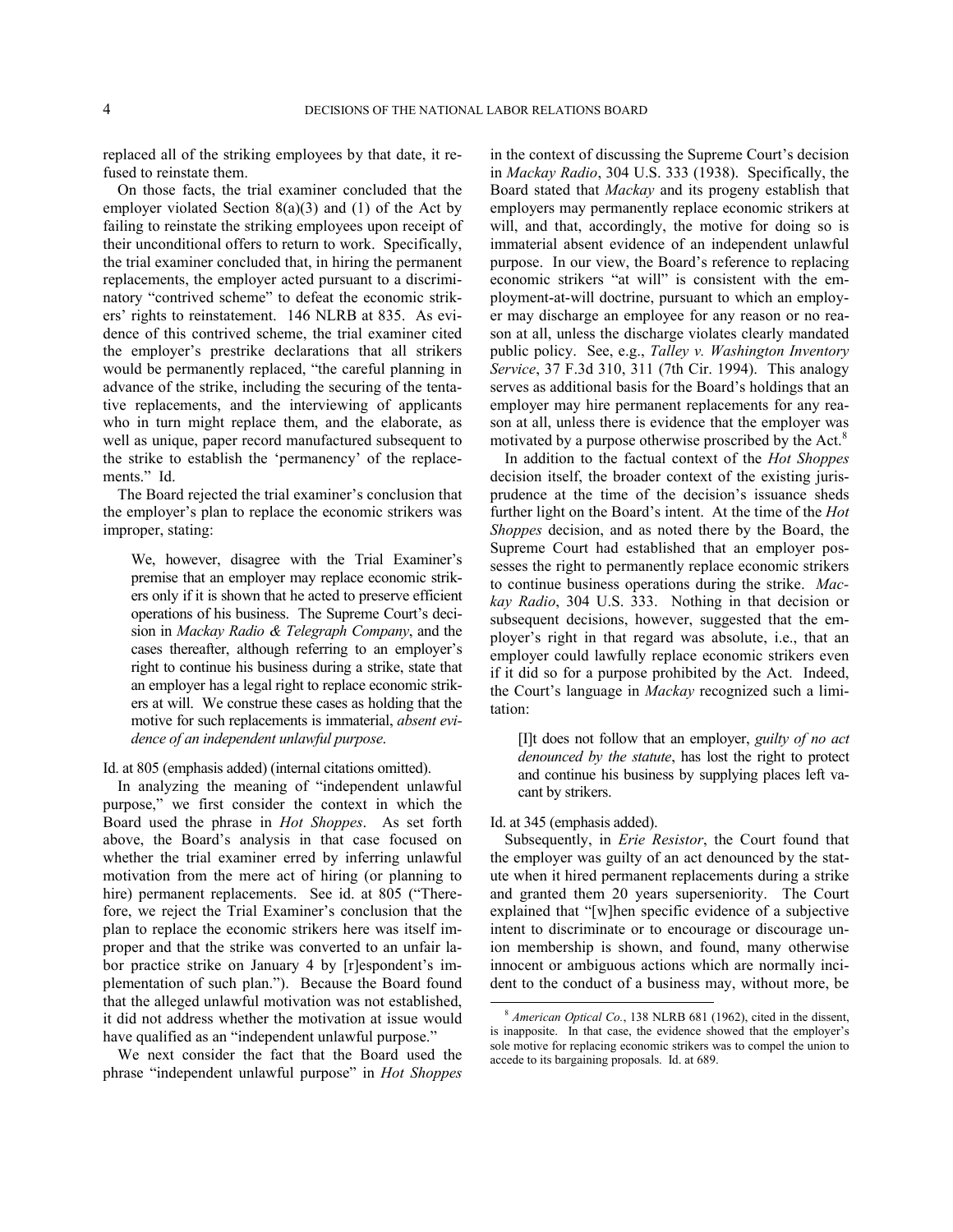converted into unfair labor practices." 373 U.S. at 227. In these circumstances, the Court explained:

Such proof [of discriminatory intent] itself is normally sufficient to destroy the employer's claim of a legitimate business purpose, if one is made, and provides strong support to a finding that there is interference with union rights or that union membership will be discouraged. Conduct which on its face appears to serve legitimate business ends in these cases is wholly impeached by the showing of an intent to encroach upon protected rights. The employer's claim of legitimacy is totally dispelled.

Id. at 227–228. Applying these principles, the Court held that although it had "no intention of questioning the continued vitality of the *Mackay* rule, [it was] not prepared to extend it to the situation" involving permanent replacements accompanied by superseniority—conduct which the Court found was inherently destructive of employees' right to strike. Thus, even assuming that the Court's holding in *Mackay* may be read—as the *Hot Shoppes* Board apparently read it—to presume that an employer's hiring of permanent replacements serves the legitimate business purpose of allowing the employer to protect and continue his operations during a strike, the Court's decision in *Erie Resistor* makes clear that a legitimate business purpose may be "wholly impeached by the showing of an intent to encroach upon protected rights." Therefore, notwithstanding the respondent's right under *Mackay* to continue operations with permanent replacements, the Court agreed with the Board that this business purpose "was insufficient to insulate [the] superseniority plan from the reach of  $\S$  8(a)(1) and Section  $8(a)(3) \ldots$  ." Id. at 231–232<sup>[9](#page-4-0)</sup>

<span id="page-4-1"></span>Having considered *Hot Shoppes* in light of the foregoing precedent, we conclude that the phrase "independent unlawful purpose" includes an employer's intent to discriminate or to encourage or discourage union membership. Our conclusion is consistent with *Erie* and with the "widely accepted" principle that "otherwise lawful acts can be rendered unlawful when motivated by improper

<span id="page-4-2"></span>-

intentions." *RGC (USA) Mineral Sands, Inc., v. NLRB*, 281 F.3d 442, 449–450 (4th Cir. 2002), enfg. 332 NLRB 1633, 1636 (2001) (finding that even assuming that it acted pursuant to a contractual right, the employer could not "act with the intent to punish or discourage protected concerted activity" as to hold otherwise "would be to eviscerate both the rights found in Section 7 . . . and the protection afforded the exercise of those rights by Sections 8(a)(1) and (3)." Id. at 450). Cf. *Movers & Warehousemen's Assn. of D.C. v. NLRB*, 550 F.2d 962, 966 (D.C. Cir. 1977) (even if motivated in part to exert economic pressure in support of a legitimate bargaining position, a "lockout is nevertheless unlawful if also motivated by an intent to interfere with, and thus injure, a labor organization").

As stated above, the judge found that an "independent unlawful purpose" is established only when an employer's hiring of permanent replacements is unrelated to, or extrinsic to, the strike. The dissent would further narrow that definition by requiring that the unlawful purpose be "extrinsic to the parties' bargaining relationship or unrelated to the strike." The dissent's narrow interpretation of *Hot Shoppes* violates the most basic principles of the Act. It is axiomatic that an employer violates the Act when it retaliates against employees for engaging in union or other protected activity, and that the right to strike is fundamental. See, e.g., *Controlled Energy Systems*, *Inc.*, 331 NLRB 251 (2000); *Frank Leta Honda*, 321 NLRB 482 (1996). It is difficult to imagine that the Board intended the phrase "independent unlawful purpose" to exempt retaliation for exercising a fundamental right, and we decline to give it so strained a reading.<sup>[10](#page-4-1)</sup>

Accordingly, we find that the phrase "independent unlawful purpose" does not require that the unlawful purpose be unrelated or extrinsic $11$  to the parties' bargaining

<span id="page-4-0"></span><sup>9</sup> The dissent correctly observes that the Board in *Hot Shoppes*, contrary to the trial examiner, summarily stated that *Erie Resistor* was distinguishable. The Board did not, however, take issue with the underlying principle, nor does it preclude us from finding an "independent unlawful purpose" under different facts from those presented in *Hot Shoppes.*

*Belknap v. Hale*, 463 U.S. 491 (1983), discussed in the dissent, is not to the contrary. Citing *Hot Shoppes*, the Court pointed out that the Board does not require an employer to show that it was necessary to use permanent replacements in order to keep the business operating. That aspect of *Hot Shoppes—*the proper interpretation of *Mackay*—is not before us.

<sup>&</sup>lt;sup>10</sup> Furthermore, the dissent's interpretation is contrary to the Supreme Court's holding in *Erie Resistor*, supra. Under the dissent's approach, granting superseniority to nonstrikers, as in *Erie Resistor*, would have been lawful because it was related to the strike.

<sup>&</sup>lt;sup>11</sup> In support of this proposition, the judge cited *Cone Brothers Contracting Co.,* 135 NLRB 108 (1962), enfd. 317 F.2d 3 (5th Cir. 1963), where the employer provoked union supporters to refuse to cross a picket line so that it could use their refusal as a reason to discharge them in order to disqualify their votes in an upcoming union election. The judge reasoned that because the Board in *Hot Shoppes* cited *Cone Brothers* in discussing the independent unlawful purpose, the phrase should be understood to mean that the hiring of permanent replacements must have an unlawful objective extrinsic to the strike. But the Board made no such finding. The Board simply cited *Cone Brothers* as an example of an independent unlawful purpose that was not demonstrated in *Hot Shoppes.* Further, as the dissent acknowledges*, Cone Brothers* did not involve the permanent replacement of employees.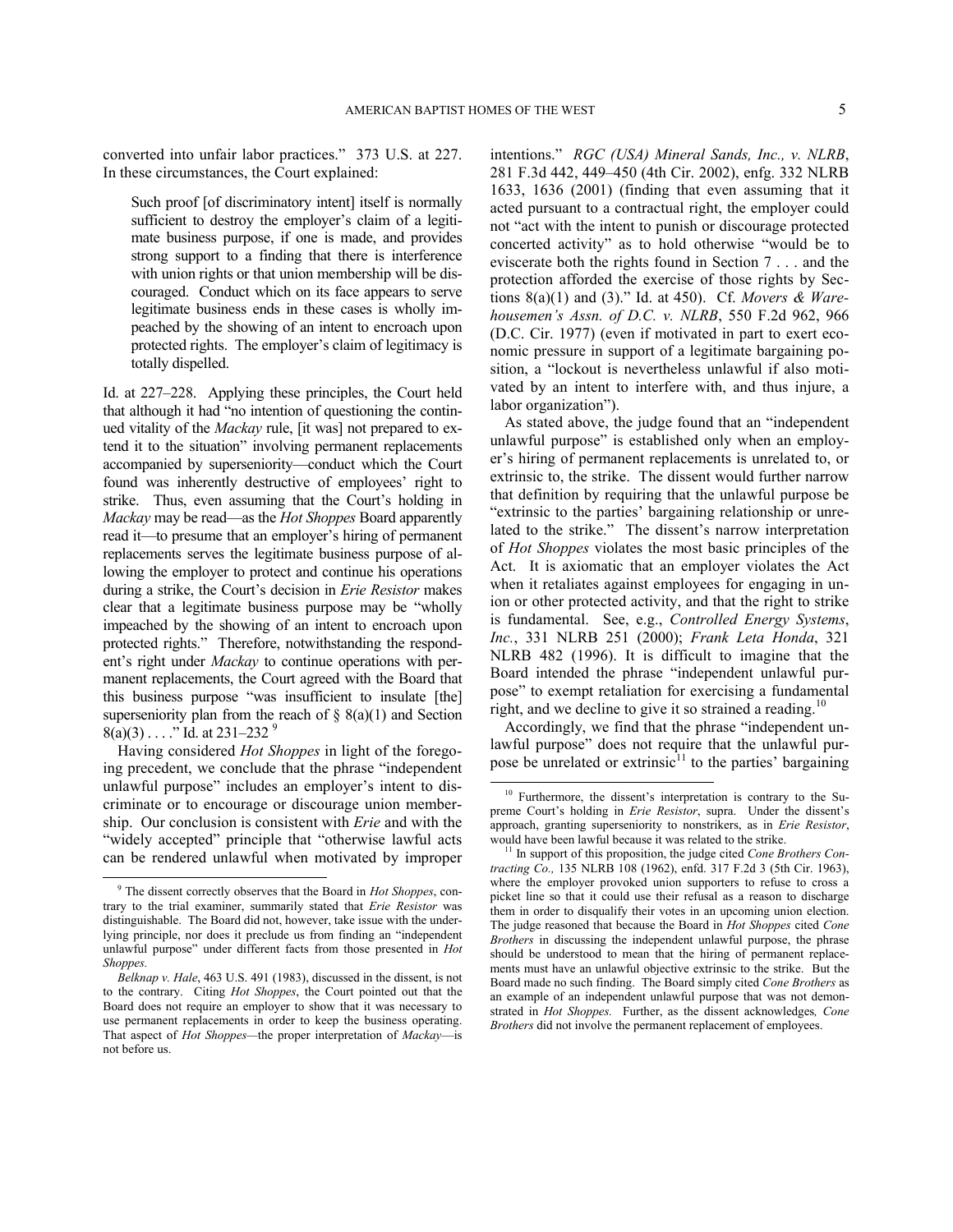relationship or the underlying strike in order to fall within the *Hot Shoppes* exception.[12](#page-5-0)

Finally, our interpretation is fully consistent with *Avery Heights*, the only post-*Hot Shoppes* Board decision to consider the phrase "independent unlawful purpose," and with the Second Circuit's opinions in that case.<sup>[13](#page-5-1)</sup> *Avery Heights*, 343 NLRB 1301 (2004), vacated and remanded, *New England Health Care Employees Union v. NLRB*, 448 F.3d 189, 195 (2d Cir. 2006), after remand 350 NLRB 214 (2007), enfd. *Church Homes, Inc. v. NLRB*, 303 Fed.Appx. 998 (2d Cir. 2008), cert denied 558 U.S. 945 (2009). In that case, the Board reversed the judge's finding that the employer had possessed an independent unlawful purpose for hiring permanent replacements. In so holding, the Board rejected the judge's conclusion that the employer's act of concealing its intent to hire permanent replacements from the union demonstrated an unlawful motivation to punish the striking employees and break the union's solidarity. The Board did not, however, take issue with the judge's conclusion that at least one of the unlawful motives attributed to the employer—the desire to punish the strikers—would constitute an "independent unlawful purpose," regardless of the fact that it was not extrinsic to the strike. Indeed, the  $\overline{a}$ 

Board's opinion appears to assume that an intent to punish striking employees constitutes an independent unlawful purpose for purposes of *Hot Shoppes*. [14](#page-5-2)

On appeal, the Second Circuit vacated the Board's decision and remanded the case, holding that the Board erred in finding that an employer's decision to keep the hiring of permanent replacements secret is not probative of whether the employer had an independent unlawful purpose for the hiring. *New England Health Care Employees Union*, 448 F.3d at 195. Like the Board, the court implicitly presumed that a desire to punish striking employees or to break the union would constitute an "in-dependent unlawful purpose."<sup>[15](#page-5-3)</sup>

For all of the foregoing reasons, we conclude, contrary to the judge, that *Hot Shoppes* does not require the General Counsel to demonstrate the existence of an unlawful purpose extrinsic to the strike but, rather, only that the hiring of permanent replacements was motivated by a purpose prohibited by the Act.<sup>[16](#page-5-4)</sup>

# *B. Application of Hot Shoppes to the Facts of this Proceeding*

The credited testimony establishes that the Respondent offered two reasons for its decision to permanently replace strikers: to punish the strikers and the Union and to

<span id="page-5-2"></span><span id="page-5-0"></span> $12$  The dissent argues that we have in effect eliminated the term "independent" from the analysis, and that we interpret the phase "independent unlawful purpose" to mean any antiunion or antistrike animus. This is incorrect. As explained, we interpret "independent unlawful purpose" to mean a motive prohibited by the Act. The dissent argues that during a strike or lockout, the parties are engaged in economic warfare, and "*intend to injure one another* in hopes of forcing the other side to surrender." (emphasis in original.) And, the dissent states, the Board gives the parties in a strike situation "wide latitude" to express "strong feelings": the expression of vituperative antiunion sentiment is not in itself unlawful. But the unlawful reasons the Respondent articulated here were not "stray" comments uttered in the heat of the moment. Ultimately, it is one thing for an employer to attempt to force the union to agree to its contract terms, and quite another to discriminate against employees for the express purpose of punishing them for striking. Such a punitive tactic finds no support in Board or court precedent.

<span id="page-5-3"></span><span id="page-5-1"></span><sup>&</sup>lt;sup>13</sup> Although it was presented with the opportunity to address the issue in at least two other decisions—in which the respective judges concluded that the employers unlawfully permanently replaced striking employees with an "independent unlawful purpose"—the Board declined to do so and instead adopted the judges' alternative conclusions that the strikers were unfair labor practice strikers. See *Nicholas County Health Care Center*, 331 NLRB 970, 970 fn. 3 (2000), enfd. 13 Fed.Appx. 1 (D.C. Cir. 2001) (unpublished); *Pennsylvania Glass Sand Corp*., 172 NLRB 514 (1968), enfd. *General Teamsters and Allied Workers Local Union No. 992 v. NLRB*, 427 F.2d 582 (D.C. Cir. 1970).

<span id="page-5-4"></span>The dissent's dire prediction—that our decision today will eliminate an employer's ability to utilize permanent replacements—is unfounded. The fact that this is only the second time since 1964 that the Board has been required to interpret *Hot Shoppes* indicates that use of permanent replacements for unlawful purposes is not a frequent occurrence.

<sup>&</sup>lt;sup>14</sup> In rejecting the judge's conclusions, the majority stated that the evidence in the case "simply does not establish some kind of nefarious scheme to punish striking employees by hiring permanent replacements." In addition, in concluding that a document cited by the judge in support of his finding of unlawful motive merely demonstrated the employer's desire to obtain an economic advantage in bargaining, the majority stated: "Conspicuously absent from this list is any reference at all to the strikers, much less a reference to a desire to punish them. That is a telling omission." Id. at 1307. The dissent contends that the *Avery Heights* Board cast doubt on the notion that it would be unlawful for an employer to permanently replace employees in order to punish them for striking. The decision is not susceptible of such a reading. Nor, obviously, is the dissent's position consistent with the decisions of the Second Circuit.

<sup>&</sup>lt;sup>15</sup> On remand, the Board accepted as the law of the case the court's finding that the logical implication of the employer's secret hiring of permanent replacements was an illicit motive. *Avery Heights*, 350 NLRB 214, 215 (2007), enfd*. Church Homes, Inc. v. NLRB*, 303 Fed.Appx. 998 (2d Cir. 2008), cert. denied 558 U.S. 945 (2009). The Board found that the employer's evidence was insufficient to refute the court's inference and, accordingly, concluded that the employer hired the permanent replacements with an unlawful motive and thereby violated the Act.

 $<sup>5</sup>$  *Mrs. Natt's Bakery*, 44 NLRB 1099 (1942), cited in the dissent, is</sup> not contrary to our decision here. In that case, there was no evidence that the employer engaged in permanent replacement of employees with an independent unlawful purpose. Rather, the facts show only that the employer warned its employees, and then made good on its warning, that they would be permanently replaced if they went on strike. Id. at 1108. On those facts, the Board declined to find that the employer unlawfully refused to bargain and reinstate the economic strikers. Id. Nothing in our decision today mandates a different result.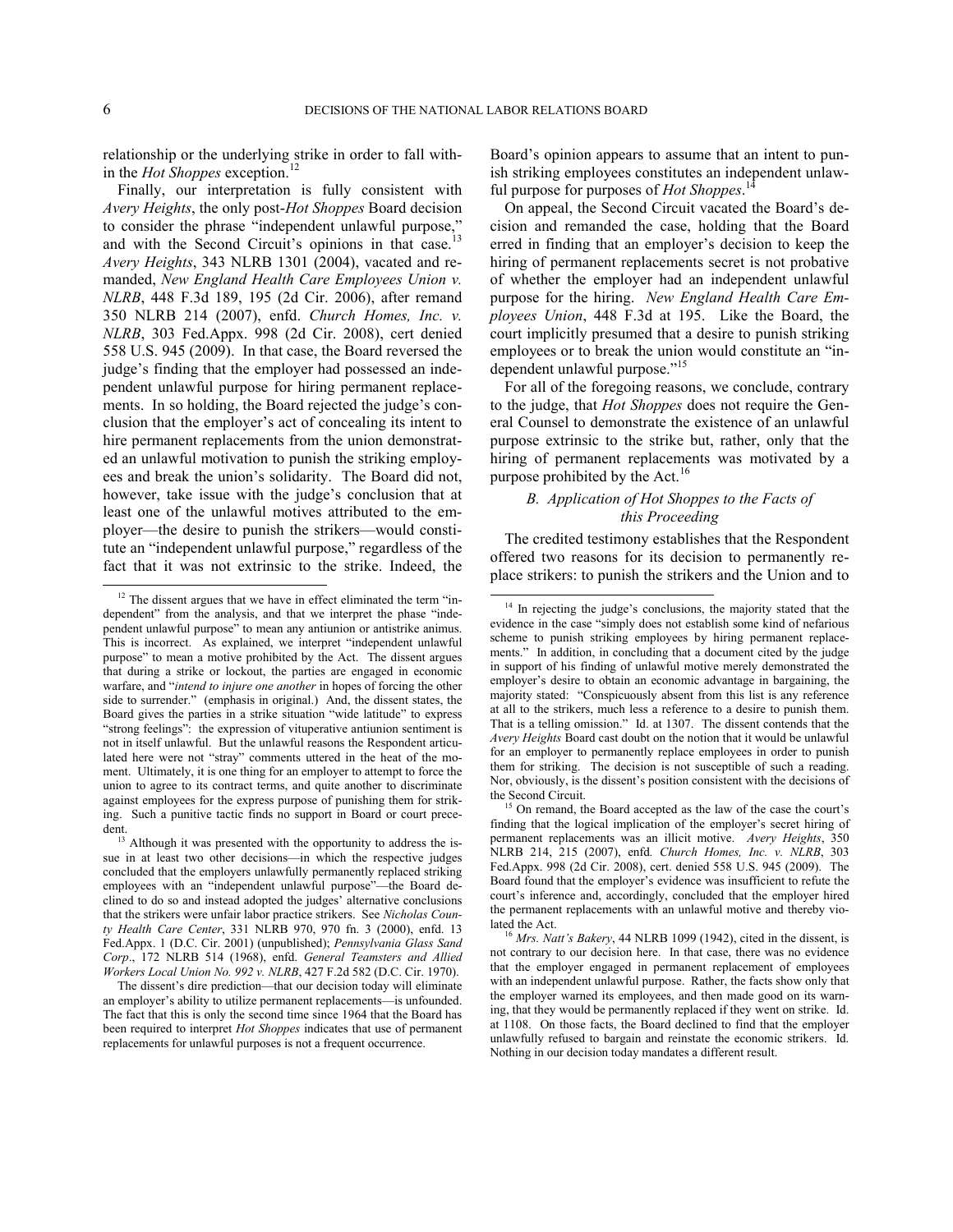avoid future strikes. We find that both reasons are independently unlawful within the meaning of *Hot Shoppes*. [17](#page-6-0)

<span id="page-6-2"></span>As stated above, the Respondent's counsel told the Union's attorney that the Respondent planned to hire permanent replacements because it wanted "to teach the strikers and the Union a lesson." This statement evinces an intent to punish the striking employees for their protected conduct, and plainly reveals a retaliatory motive prohibited by the Act.

In addition, the record establishes that the Respondent made the decision to permanently replace the strikers because Executive Director Reynolds assumed that the permanent replacements would be willing to work in the event of another strike and the Respondent wanted to avoid the cost of hiring temporary employees again in the future. The Respondent's motive is clear from attorney Durham's statement to the Union that the Respondent hired permanent replacements because it "wanted to avoid any future strikes, and this was the lesson that they were going to be taught." This evidence establishes an additional independent unlawful motive, specifically a desire to interfere with employees' future protected activity. See *Parexel International*, 356 NLRB 516, 519 (2011) (noting that actions to prevent employees from engaging in protected activity are generally unlawful and that "the suppression of future protected activity is exactly what lies at the heart of most unlawful retaliation against past protected activity").<sup>[18](#page-6-1)</sup>

We therefore conclude that the Respondent hired the permanent replacements for an independent unlawful purpose. Accordingly, its delay in reinstating certain strikers and its refusal to reinstate others violated Section

 $\overline{a}$ 

# 8(a)(3) and (1) of the Act. See *Erie Resistor*, 373 U.S. at  $227 - 228$ <sup>[19](#page-6-2)</sup>

<sup>19</sup> On August 12, 2015, the Respondent filed a motion to dismiss the complaint, arguing for the first time that at the time the underlying complaint was issued, Acting General Counsel Lafe Solomon was serving in violation of the Federal Vacancies Reform of 1998 (FVRA), 5 USC §§ 3345 et seq., and therefore lacked authority to issue the complaint. The Respondent did not raise any question about the authority of the Acting General Counsel (AGC) in its answer to the consolidated complaint or at any time during the extensive federal court litigation of the AGC's petition for a temporary injunction pursuant to Section 10(j) of the National Labor Relations Act, 29 USC §160(j). Nor did the Respondent raise this issue during the hearing before the Administrative Law Judge, in its posthearing brief, or in its exceptions to the Board. Under these circumstances, we find that the Respondent has waived its right to challenge the AGC's authority to prosecute this case, and we reject the Respondent's motion to dismiss as an untimely effort to file additional exceptions. See *The Boeing Co.*, 362 NLRB No. 195, slip op. at 1 fn. 1 (2015).

Even if we were to consider the Respondent's challenge to the authority of the AGC under the FVRA, we would not find it appropriate to dismiss the complaint. On September 28, 2015, General Counsel Richard F. Griffin, Jr. issued a Notice of Ratification in this case which states, in relevant part,

The prosecution of this case commenced under the authority of Acting General Counsel Lafe E. Solomon during the period after his nomination on January 5, 2011, while his nomination was pending with the Senate, and before my confirmation on November 4, 2013.

The United States Court of Appeals for District of Columbia Circuit recently held that Acting General Counsel Solomon's authority under the Federal Vacancies Reform Act (FVRA), 5 U.S.C. §§ 3345 et seq., ceased on January 5, 2011, when the President nominated Mr. Solomon for the position of General Counsel. *SW General, Inc. v. NLRB,*  F.3d, 2015 WL 4666487, (D.C. Cir., Aug. 7, 2015). The Court found that complaints issued while Mr. Solomon's nomination was pending were unauthorized and that it was uncertain whether a lawfullyserving General Counsel or Acting General Counsel would have exercised discretion to prosecute the cases. *Id.* at \*10.

For the foregoing reasons, I hereby ratify the issuance and continued prosecution of the complaint.

On October 8, 2015, the Respondent filed a supplement to its motion to dismiss arguing that General Counsel Griffin lacked the authority to ratify the actions taken by former Acting General Counsel Solomon because those actions were void under *SW General* and subject to "au-

<span id="page-6-0"></span><sup>17</sup> Under the interpretation of *Mackay* espoused by the Board in *Hot Shoppes*, an employer is not required to articulate a reason for permanently replacing economic strikers. But if the employer does so (or if the evidence otherwise indicates a reason), the Board can and should determine whether that reason is an independent unlawful purpose. Here, the Respondent offered two reasons, both of which were unlawful.

<span id="page-6-1"></span><sup>&</sup>lt;sup>18</sup> Even under the judge's limited view that an "independent unlawful purpose" is established only when an employer's hiring of permanent replacements is "unrelated to or extraneous to the strike itself," we would find that the Respondent violated the Act. Specifically, we find that the Respondent's motive of preventing future strikes is extrinsic to the employees' current strike activity, and similar to the example given by the judge of an employer who attempts to "unlawfully foment a decertification election." Both are attempts by an employer to thwart future protected activity*.*

The dissent asserts that Reynolds was "clearly" contemplating strike activity related to the ongoing labor dispute and that her motive therefore was not "independent" of the current strike. Nothing in the statements of Reynolds or Durham compels such a narrow interpretation, and we reject it.

I was confirmed as General Counsel on November 4, 2013. After appropriate review and consultation with my staff, I have decided that the issuance of the complaint in this case and its continued prosecution are a proper exercise of the General Counsel's broad and unreviewable discretion under Section 3(d) of the Act.

My action does not reflect an agreement with the appellate court ruling in *SW General*. Rather, my decision is a practical response aimed at facilitating the timely resolution of the charges that I have found to be meritorious while the issues raised by *SW General* are being resolved. Congress provided the option of ratification by expressly exempting "the General Counsel of the National Labor Relations Board" from the FVRA provisions that would otherwise preclude the ratification of certain actions of other persons found to have served in violation of the FVRA. (Citation omitted.)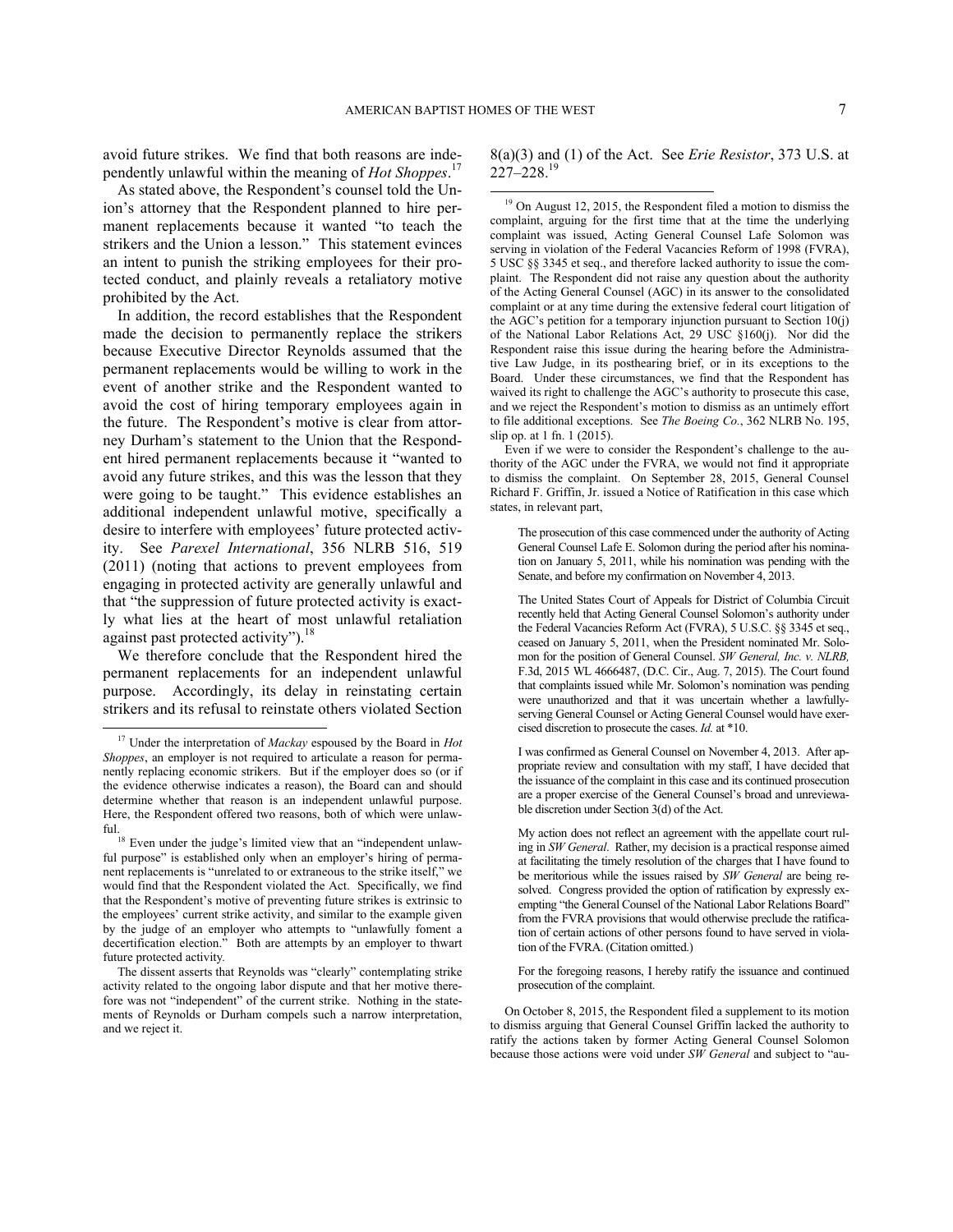### AMENDED REMEDY

In addition to the remedies provided in the judge's Order as amended above, we shall require the Respondent to offer all of the strikers who have not yet been reinstated full reinstatement to their former jobs, discharging, if necessary, any employees currently in those positions or, if those jobs no longer exist, to substantially equivalent positions. We shall also order the Respondent to make the former strikers whole for any loss of earnings and other benefits, from August 7, 2010, to the date they receive valid offers of reinstatement, in accordance with *F.W. Woolworth Co.*, 90 NLRB 289 (1950), with interest at the rate prescribed in *New Horizons*, 283 NLRB 1173 (1987), compounded daily as prescribed in *Kentucky River Medical Center*, 356 NLRB 6 (2010). In addition, l

The Respondent has misstated the holding of *SW General*. In that case, the court recognized that the General Counsel of the National Labor Relations Board is one of several officers expressly exempted from the "void-ab-initio" and "no-ratification" provisions of the FVRA. 796 F.3d at 78–79, citing 5 U.S.C. § 3348(e)(1). Therefore, the court treated the actions of an improperly serving Acting General Counsel as "*voidable*, not void," id. at 79 (emphasis in original), suggesting that any statutory defect in actions could be cured through ratification by a properly appointed General Counsel. See id. at 78–79 (discussing 5 U.S.C. § 3348); see also *Doolin Sec. Sav. Bank, F.S.B. v. Office of Thrift Supervision*, 139 F.3d 203 (D.C. Cir.1998); *Federal Election Commission v. Legi–Tech, Inc.*, 75 F.3d 704 (D.C. Cir.1996).

Nor is there merit to the Respondent's argument that any defect in Acting General Counsel Solomon's temporary appointment was "a structural error and thus 'subject to automatic reversal'" or "derivatively tainted" the General Counsel's ratification. The D.C. Circuit rejected a similar argument in *Intercollegiate Broadcasting System, Inc. v. Copyright Royalty Board*, 796 F.3d 111, 121–124 (D.C. Cir. 2015). The court found that a Copyright Royalty Board decision issued by members appointed in violation of the Constitution's Appointments Clause did not "incurably taint" a validly appointed board from issuing a new decision based on an independent, de novo review of the written record in the earlier proceeding. The court concluded that the Copyright Board was not required to conduct a new hearing, and nothing in the Appointments Clause barred the board from reaching the same conclusion as its predecessor. Id. at 121. For these reasons the court found there was no error that could not be remedied by an independent consideration by a properly appointed board. 796 F.3d at 123–124. See also *Federal Election Commission v. Legi–Tech, Inc*., 75 F.3d 704, 707 and 709 (D.C. Cir.1996) (finding lawful the newly constituted commission's ratification of a pending enforcement action that was decided by a prior commission that was unconstitutionally constituted); *Doolin Sec. Sav. Bank, F.S.B. v. Office of Thrift Supervision*, supra (same).

Here, we find that the General Counsel's ratification of the issuance and continued prosecution of the complaint, based on his independent review of the case record, remedied any alleged defect stemming from the Acting General Counsel's appointment under the FVRA.

The Respondent's motion to dismiss is denied.

in accordance with our recent decision in *Advoserv of New Jersey,* supra, the Respondent shall compensate affected employees for the adverse tax consequences, if any, of receiving lump-sum backpay awards, and file with the Regional Director for Region 32, within 21 days of the date the amount of backpay is fixed, either by agreement of Board order, a report allocating the backpay awards to the appropriate calendar years for each employee.

## ORDER

The National Labor Relations Board orders that the Respondent, American Baptist Homes of the West d/b/a Piedmont Gardens, Oakland, California, its officers, agents, successors, and assigns, shall

1. Cease and desist from

(a) Engaging in surveillance or creating the impression that it was engaging in surveillance of its employees' union activities.

(b) Disparately enforcing its access rule (Rule 33) by evicting off-duty employees engaged in union activity from the facility.

(c) Refusing to reinstate, or delaying the reinstatement of, striking employees, who were permanently replaced with an independent unlawful purpose, and who made an unconditional offer to return to work.

(d) Failing and refusing to furnish the Union with the names and addresses of the permanent replacement employees whom it hired from outside the organization.

(e) In any like or related manner interfering with, restraining, or coercing employees in the exercise of the rights guaranteed them by Section 7 of the Act.

2. Take the following affirmative action necessary to effectuate the policies of the Act.

(a) Within 14 days from the date of this Order, offer all of the strikers who have not yet been reinstated full reinstatement to their former jobs, discharging, if necessary, any employees currently in those positions or, if those jobs no longer exist, to substantially equivalent positions, without prejudice to their seniority or other rights and privileges previously enjoyed.

(b) Make all former strikers whole for any loss of earnings and other benefits suffered as a result of the refusal to reinstate them on August 7, 2010, in the manner set forth in the amended remedy section of this decision.

(c) Compensate employees entitled to backpay under the terms of this Order for the adverse tax consequences, if any, of receiving lump-sum backpay awards, and file with the Regional Director for Region 32, within 21 days of the date the amount of backpay is fixed, either by agreement or Board Order, a report allocating the backpay award to the appropriate calendar years for each employee.

tomatic reversal." The Respondent also argues that even if the error were "harmless" under the Administrative Procedure Act, the error at issue is "indelible and permanently prejudicial" under 5 U.S.C §707. We reject the Respondent's arguments.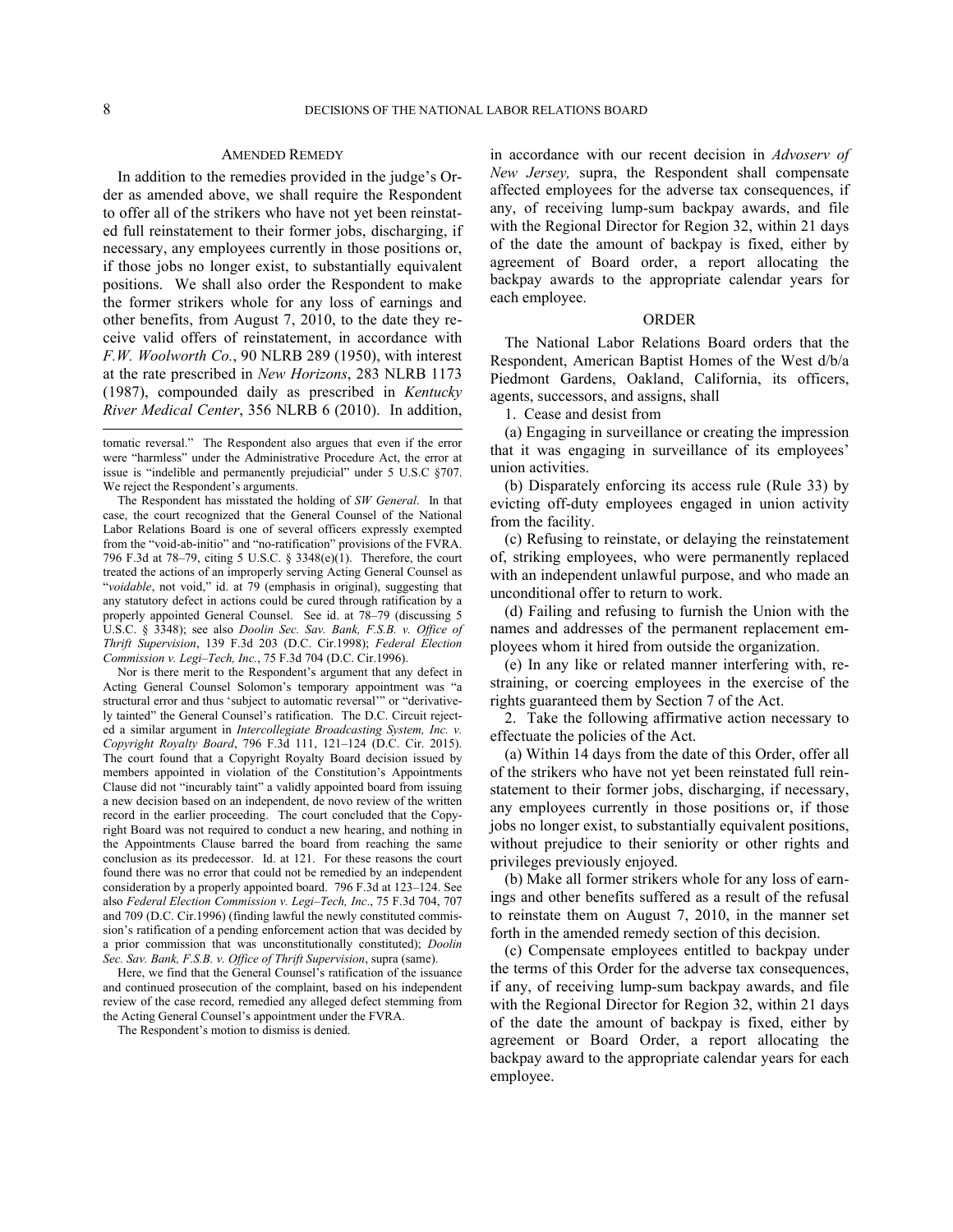(d) Within 14 days from the date of this Order, remove from its files any reference to its unlawful failure to reinstate the former strikers, and within 3 days thereafter notify the strikers in writing that this has been done and that the failure to reinstate them will not be used against them in any way.

(e) Provide the Union with the names and addresses of the permanent replacement employees who were hired from outside sources.

(f) Preserve and, within 14 days of a request, or such additional time as the Regional Director may allow for good cause shown, provide at a reasonable place designated by the Board or its agents, all payroll records, social security payment records, timecards, personnel records and reports, and all other records, including an electronic copy of such records if stored in electronic form, necessary to analyze the amount of backpay due under the terms of this Order.

(g) Within 14 days after service by the Region, post at its facility in Oakland, California, copies of the attached notice marked "Appendix."<sup>[20](#page-8-0)</sup> Copies of the notice, on forms provided by the Regional Director for Region 32, after being signed by the Respondent's authorized representative, shall be posted by the Respondent and maintained for 60 consecutive days in conspicuous places including all places where notices to employees are customarily posted. In addition to physical posting of paper notices, notices shall be distributed electronically, such as by email, posting on an intranet or an internet site, and/or other electronic means, if the Respondent customarily communicates with its employees by such means. Reasonable steps shall be taken by the Respondent to ensure that the notices are not altered, defaced, or covered by any other material. If the Respondent has gone out of business or closed the facility involved in these proceedings, the Respondent shall duplicate and mail, at its own expense, a copy of the notice to all current employees and former employees employed by the Respondent at any time since June 17, 2010.

(h) Within 21 days after service by the Region, file with the Regional Director for Region 32 a sworn certification of a responsible official on a form provided by the Region attesting to the steps that Respondent has taken to comply.

Dated, Washington, D.C. May 31, 2016

<span id="page-8-1"></span>-



 $\mathcal{L}_\text{max}$  and  $\mathcal{L}_\text{max}$  and  $\mathcal{L}_\text{max}$  and  $\mathcal{L}_\text{max}$ Kent Y. Hirozawa, Member

# (SEAL) NATIONAL LABOR RELATIONS BOARD

MEMBER MISCIMARRA, dissenting in part.

When the Board addresses the legality of economic weapons under the National Labor Relations Act (NLRA or Act), there is a paradox that makes it important to differentiate between what one would prefer to see in collective bargaining, and what role Congress contemplated for economic weapons as part of the collectivebargaining process. The paradox is this: the NLRA was adopted to *eliminate* obstructions to commerce, but it accomplishes that objective by protecting the right of employees, unions, and employers to *utilize* strikes, lockouts, and other economic weapons.<sup>[1](#page-8-1)</sup> What one hopes to see in any collective-bargaining dispute is its successful resolution without any party's resort to economic weapons. But what *Congress* intended was for the Board to preserve the balance of competing interests including potential resort to economic weapons—that Congress devised as the engine driving parties to resolve their differences and to enter into successful agreements. As the Supreme Court stated in *NLRB v. Insurance Agents' International Union,* 361 U.S. 477, 487–489 (1960), employers and unions in collective bargaining "proceed from contrary and to an extent antagonistic viewpoints and concepts of self-interest. . . . The presence of economic weapons in reserve, and their actual exercise on occasion by the parties, is part and parcel of the system that the Wagner and Taft-Hartley Acts have recognized."

Congress did not empower the Board to pick and choose among economic weapons that parties might invoke in a collective-bargaining dispute. *Insurance Agents,* 361 U.S. at 497 (the Board may not act as "arbi-

<span id="page-8-0"></span><sup>&</sup>lt;sup>20</sup> If this Order is enforced by a judgment of a United States court of appeals, the words in the notice reading "Posted by Order of the National Labor Relations Board" shall read "Posted Pursuant to a Judgment of the United States Court of Appeals Enforcing an Order of the National Labor Relations Board."

<sup>1</sup> Sec. 1 of the Act states: "It is declared to be the policy of the United States to *eliminate the causes of certain substantial obstructions to the free flow of commerce and to mitigate and eliminate these obstructions* when they have occurred by encouraging the practice and procedure of collective bargaining and by protecting the exercise by workers of full freedom of association, self- organization, and designation of representatives of their own choosing, for the purpose of negotiating the terms and conditions of their employment or other mutual aid or protection" (emphasis added).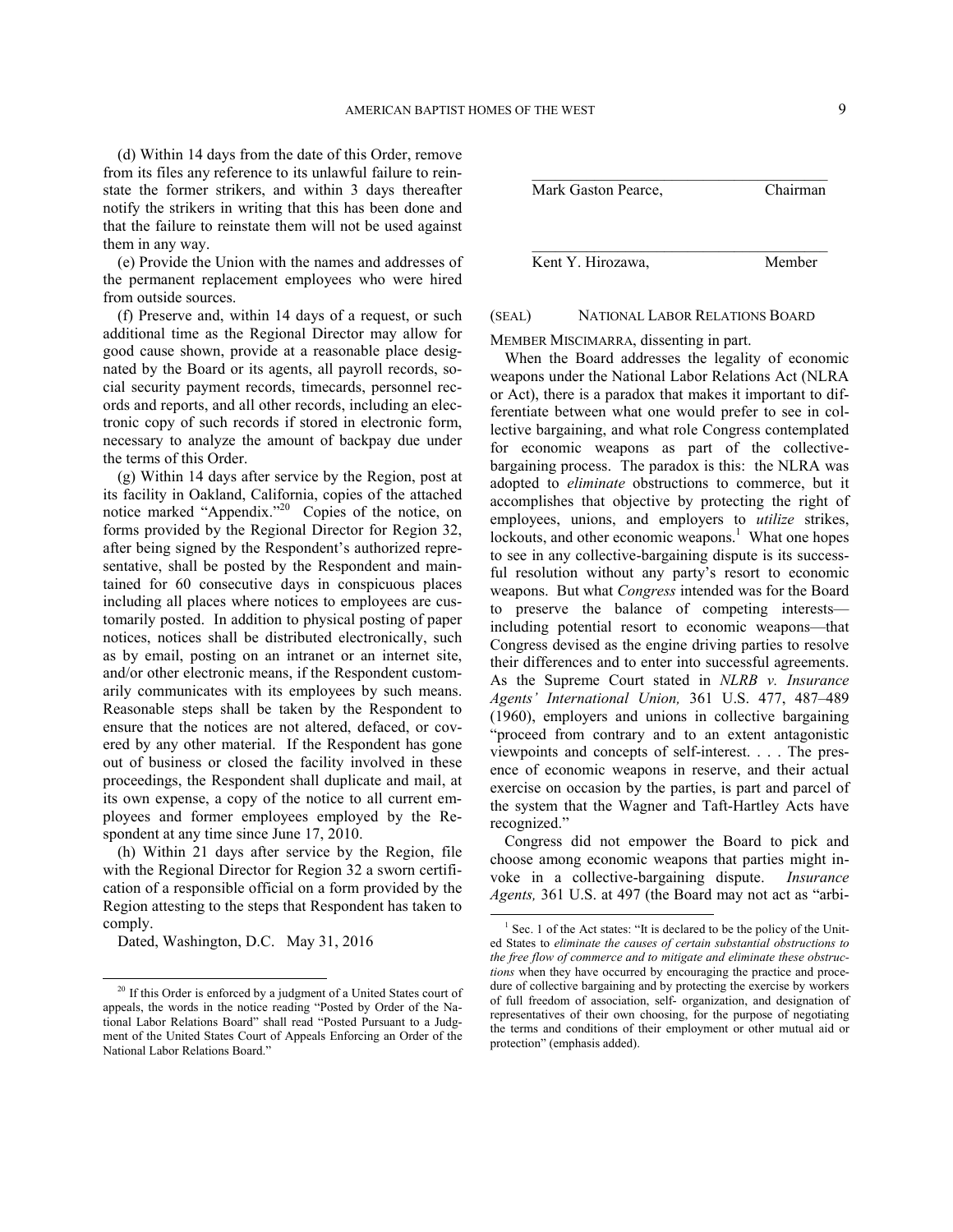ter of the sort of weapons the parties can use in seeking to gain acceptance of their bargaining positions"). Nor does the Board have "general authority to define national labor policy by balancing the competing interests of labor and management." *American Ship Building Co. v. NLRB,* 380 U.S. 300, 316 (1965).

I do not favor the hiring of permanent replacements to resolve collective-bargaining disputes any more than I favor strikes, lockouts and other types of threatened or inflicted economic injury that are protected under our Act. The *statute* protects these types of economic weapons. Their availability, combined with their "actual exercise on occasion by the parties," *Insurance Agents,*  supra, has produced virtually all of the agreements reached in the Act's 80-year history.

It is also clear that collective bargaining and labormanagement disputes evoke extraordinarily strong feelings. There is often a sharp clash between seemingly irreconcilable positions. When unions and employees engage in a work stoppage or other industrial action, or when an employer operates during a strike or responds by hiring replacement employees, such tactics are indeed "weapons." *Insurance Agents*, supra. Nobody can be confused about their purpose: they are exercised with the intention of inflicting severe and potentially irreparable injury, often causing devastating damage to businesses and terrible consequences for employees. Congress *protected* such economic warfare—including the hostile emotions that it produces—as the only way bargaining could force parties to resolve intractable disputes based on the acceptance of terms they adamantly opposed, at least initially. Instructive is the court's description of strikes and lockouts, for example, in *NLRB v. Wire Products Mfg. Corp*., 484 F.2d 760 (7th Cir. 1973):

<span id="page-9-0"></span>*The strike is a potent economic weapon which may, and often is, wielded with disastrous effect on its employer target*. Recognition was given to the lockout as a legitimate economic weapon on the part of the employer in *American Ship Building*: "*we cannot see that the employer's use of a lockout solely in support of a legitimate bargaining position is in any way inconsistent with the right to bargain collectively or with the right to strike*."

\* \* \*

<span id="page-9-2"></span><span id="page-9-1"></span>The implicit recognition of some degree of equivalency between the respective weapons of economic leverage should not be thwarted via an artificially contrived but substantially unsupported factual basis. *Feelings are intense and deeply held by both parties when a lack of employment occurs, whether as the result of a strike or a lockout. The employees are denied their pay checks.* 

*The employer is denied the normal processes of production*. Statements and conduct which could be the basis for inferring animus, which the parties each entertain toward the other, are not difficult to detect. *The standard here, however, is not the existence of an inchoate animus but rather whether that feeling did in fact motivate*. In the legislative scheme, the courts serve some more worthwhile purpose than that of automatically rubberstamping approval of Board determinations. In the consideration of this particular issue, "[a]n unlawful purpose is not lightly to be inferred. In the choice between lawful and unlawful motives, the record taken as a whole must present a substantial basis of believable evidence pointing toward the unlawful one."[2](#page-9-0)

The Supreme Court has long recognized that the hiring of permanent replacements is an economic weapon employers may lawfully deploy in response to an economic strike.<sup>[3](#page-9-1)</sup> Thus, in *Mackay Radio*, the Supreme Court stated:

Although section 13 of the act . . . provides, "Nothing in this Act . . . shall be construed so as to interfere with or impede or diminish in any way the right to strike," *it does not follow that an employer, guilty of no act denounced by the statute, has lost the right to protect and continue his business by supplying places left vacant by strikers. And he is not bound to discharge those hired to fill the places of strikers, upon the election of the latter to resume their employment, in order to create places for them*. The assurance by respondent to those who accepted employment during the strike that if they so desired their places might be permanent was not an unfair labor practice, nor was it such to reinstate only so many of the strikers as there were vacant places to be filled.<sup>[4](#page-9-2)</sup>

<sup>2</sup> Id. at 765 (emphasis added) (quoting *[American Ship Building Co.](https://web2.westlaw.com/find/default.wl?mt=TabTemplate1&db=708&rs=WLW14.07&tc=-1&rp=%2ffind%2fdefault.wl&findtype=Y&ordoc=1973111525&serialnum=1965125041&vr=2.0&fn=_top&sv=Split&tf=-1&pbc=97D7913E&utid=1)  v. NLRB*[, 380 U.S. at 310,](https://web2.westlaw.com/find/default.wl?mt=TabTemplate1&db=708&rs=WLW14.07&tc=-1&rp=%2ffind%2fdefault.wl&findtype=Y&ordoc=1973111525&serialnum=1965125041&vr=2.0&fn=_top&sv=Split&tf=-1&pbc=97D7913E&utid=1) and *NLRB v. McGahey*[, 233 F.2d 406, 413](https://web2.westlaw.com/find/default.wl?mt=TabTemplate1&db=350&rs=WLW14.07&tc=-1&rp=%2ffind%2fdefault.wl&findtype=Y&ordoc=1973111525&serialnum=1956110263&vr=2.0&fn=_top&sv=Split&tf=-1&referencepositiontype=S&pbc=97D7913E&referenceposition=413&utid=1)  [\(5th Cir. 1956\)](https://web2.westlaw.com/find/default.wl?mt=TabTemplate1&db=350&rs=WLW14.07&tc=-1&rp=%2ffind%2fdefault.wl&findtype=Y&ordoc=1973111525&serialnum=1956110263&vr=2.0&fn=_top&sv=Split&tf=-1&referencepositiontype=S&pbc=97D7913E&referenceposition=413&utid=1)). See also *NLRB v. Brown Food Stores*, 380 U.S. 278, 284 (1965) ("[W]e do not see how the continued operations of respondents and their use of temporary replacements imply hostile motivation any more than the lockout itself; nor do we see how they are inherently more destructive of employee rights."); *Central Illinois Public Service Co.*, 326 NLRB 928, 930–931, 934 (1998) (same).

<sup>3</sup> *NLRB v. Mackay Radio & Telegraph Co.*, 304 U.S. 333, 345 (1938); see also *Trans World Airlines v. Independent Federation of Flight Attendants*, 489 U.S. 426, 437 (1989); *Machinists Lodge 76 v. Wisconsin Employment Relations Commission*, 427 U.S. 132, 152 (1976); *American Ship Building Co. v. NLRB*, 380 U.S. at 316. In light of these precedents and others, I do not believe that whether the permanent replacement of economic strikers is a legitimate form of economic pressure is reasonably open to question.

<sup>4</sup> 304 U.S. at 345 (footnotes omitted; emphasis added).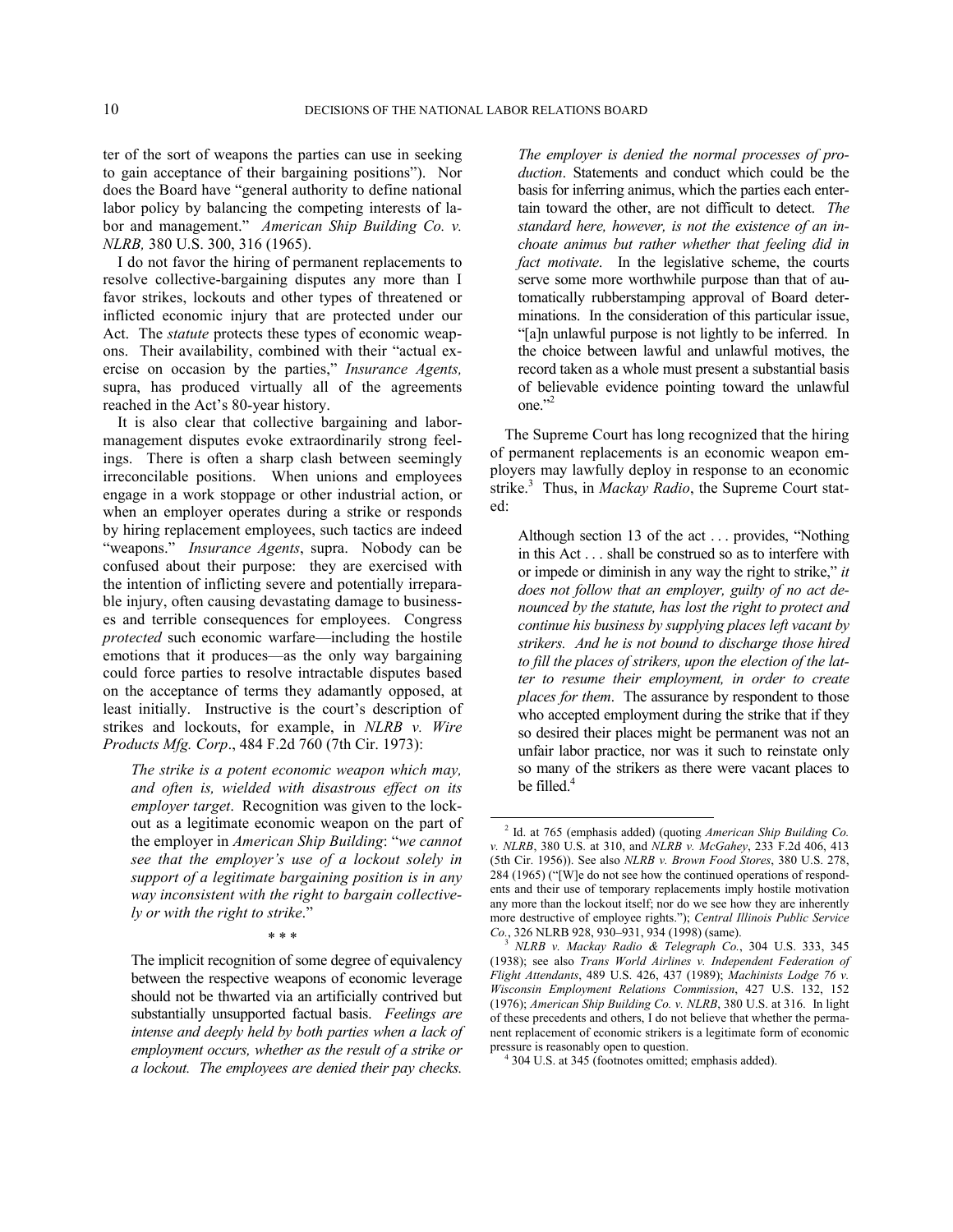In *Hot Shoppes, Inc.*, 146 NLRB 802, 805 (1964), the Board adopted a rule disallowing any scrutiny into an employer's *motive* for hiring permanent replacements. The Board rejected a trial examiner's finding that the employer violated Section  $8(a)(3)$  and (1) by hiring permanent replacements as part of what the trial examiner described as "a contrived scheme to make it possible for the Hot Shoppes management officials to penalize various of the strikers and to de-feat their rights to reinstatement."<sup>[5](#page-10-0)</sup> A unanimous Board held:

We . . . disagree with the Trial Examiner's premise that an employer may replace economic strikers only if it is shown that he acted to preserve efficient operation of his business. The Supreme Court's decision in *Mackay Radio & Telegraph Company*, and the cases thereafter, although referring to an employer's right to continue his business during a strike, state that *an employer has a legal right to replace economic strikers at will*. We construe these cases as holding that *the motive for such replacements is immaterial*, absent evidence of an *independent unlawful purpose*. Therefore, we reject the Trial Examiner's conclusion that the plan to replace the economic strikers here was itself improper and that the strike was converted to an unfair labor practice strike on January 4 by Respondent's implementation of such plan.<sup>[6](#page-10-1)</sup>

In the instant case, Judge Litvack correctly applied the rule of *Hot Shoppes*: employers have the right to hire permanent replacements regardless of motive. The judge also correctly interprets the "independent unlawful purpose" exception. In his view, that exception applies only where the hiring of permanent replacements "is calculated to accomplish another, unlawful purpose, one *unrelated to or extraneous to* the strike itself" (emphasis added). Otherwise, he says, "the entire preceding clause"—i.e., that the employer's motive for hiring permanent replacements is immaterial—is rendered "a nullity." In my view, the judge's reading of *Hot Shoppes* is obviously correct.

<span id="page-10-2"></span>My colleagues improperly adopt an interpretation of "independent unlawful purpose" to mean any antiunion or antistrike animus. What *Hot Shoppes* states as an exception, my colleagues make the rule. In their view, "motive is immaterial" means precisely the opposite: motive is material, and only certain motives are lawful. The majority performs a rehab of *Hot Shoppes* that

 $\overline{a}$ 

leaves almost nothing standing. One piece of the structure remains intact—the phrase "independent unlawful purpose"—but the original builders would never recognize the place. Using Judge Litvack's apt phrase, the majority has rendered *Hot Shoppes* a nullity.

More is at stake here than the deformation of Board precedent, serious as that is. The predictable result is a substantial rearrangement of the competing interests balanced by Congress when it chose to protect various economic weapons, including the hiring of permanent replacements. Again, the hiring of permanent replacements necessarily occurs only when all parties have resorted to economic warfare: the union and striking employees have exercised their protected rights to inflict economic injury on the employer's business, and the employer has exercised a protected right to respond by measures that inflict economic injury on the union and employees. These are not circumstances for the faint of heart. During such times, parties almost invariably bear animus toward each other. It would be common for the union and employees to widely distribute accusations that the employer is treating employees unfairly because of greed and injustice. It would be equally common for the employer to respond—and believe—that the union and employees are being unreasonable and irresponsible. In most cases, the parties understand that their dispute may cause everybody to experience severe economic injury and, possibly, financial ruin.

The Act does not require parties to maintain Spocklike objectivity towards one another when resorting to economic weapons.<sup>[7](#page-10-2)</sup> Nor is it realistic to believe that parties in these circumstances will remain in a dispassionate state of cool detachment. Yet, under the majority's decision today, if the employer hires permanent replacements, it appears that any evidence of antistrike animus will render unlawful the employer's actions, resulting in potentially debilitating backpay liability. This would represent a structural change in the competing

<sup>5</sup> Id. at 835.

<span id="page-10-1"></span><span id="page-10-0"></span><sup>6</sup> 146 NLRB at 805 (citing *Mackay Radio*, 304 U.S. at 333; *American Optical Co*., 138 NLRB 681, 689 (1962)) (emphasis added).

 $<sup>7</sup>$  Mr. Spock—a main character in the well-known television and</sup> movie series *Star Trek*—was perhaps best known for his (largely successful) efforts to suppress emotion. His father was from the planet Vulcan, where beings were "noted for their attempt to live by reason and logic." However, even Spock, who had a human mother, experienced a "strained and often turbulent" relationship with his Vulcan father, though it was "rooted in an underlying respect and carefully restrained love." Wikipedia, Spock (http://en.wikipedia.org/ wiki/Spock) (last viewed May 23, 2016); Wikipedia, Vulcan (Star Trek) (http://en.wikipedia.org/wiki/Vulcan\_(Star\_Trek)) (last viewed May 23, 2016). Like other Vulcan males, Spock also periodically experienced "pon farr," which seemingly resulted in a battle to the death between Spock and his friend and captain, James T. Kirk, in the Star Trek second season premiere. Wikipedia, Amok Time ([https://en.](https://en.wikipedia.org/wiki/Amok_Time) [wikipedia.org/wiki/Amok\\_Time\)](https://en.wikipedia.org/wiki/Amok_Time) (last viewed May 23, 2016).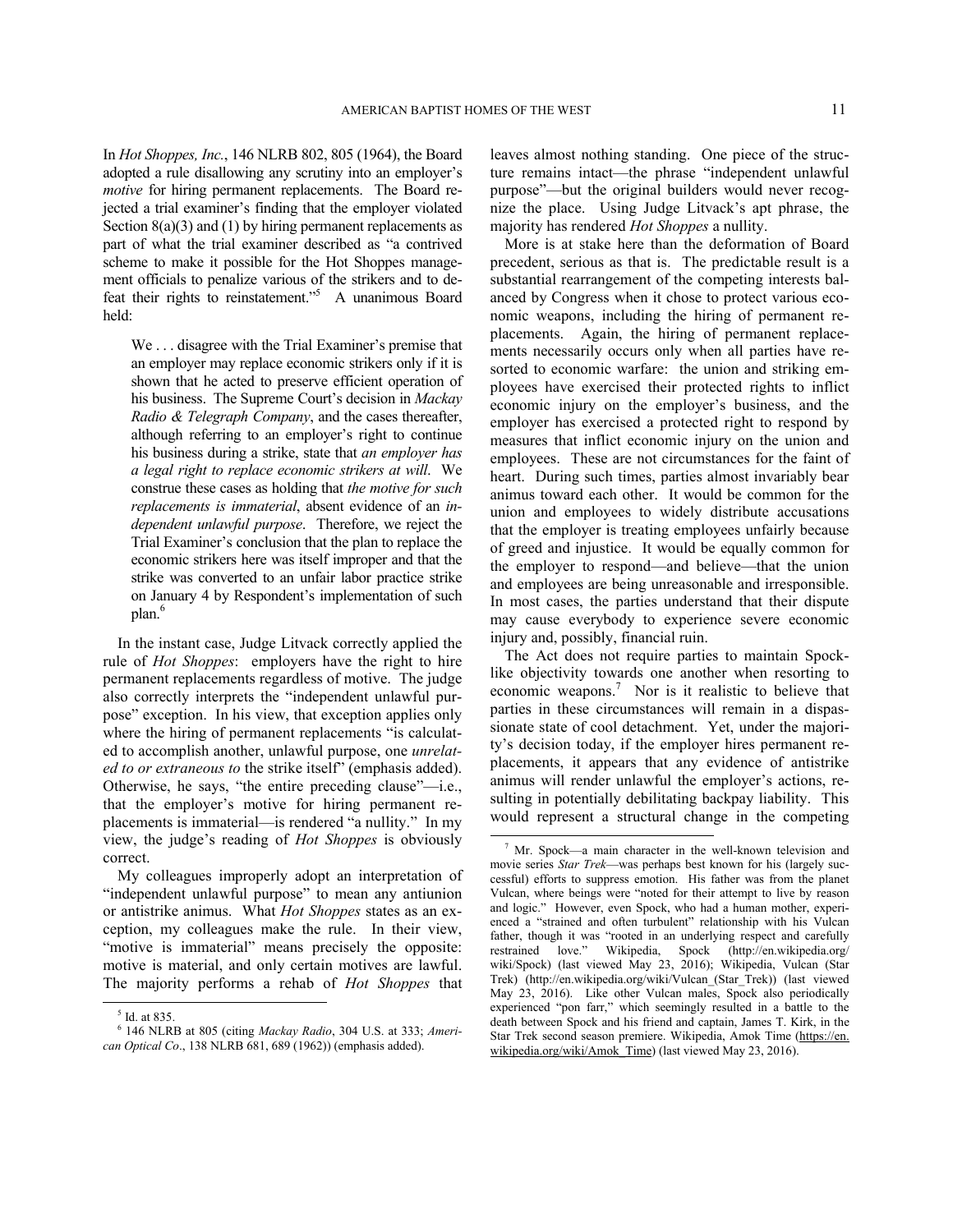interests of employees, unions and employers that is contrary to what Congress intended, and what the Supreme Court has recognized, in the statute we are duty-bound to enforce.

# Factual Background

On May  $25$ ,  $2010$ ,  $8$  at a time when the parties remained at odds in collective bargaining over several major issues (including health care, pensions, and disciplinary policies), the Union picketed the Respondent's facility. The pickets carried signs bearing slogans such as "no healthcare reductions," "pension now," and "fair wages now."

By two letters dated July 9 and delivered simultaneously to the Respondent, the Union notified the Respondent that it planned to call a strike. One letter informed the Respondent that the Union would commence a strike on Monday, August 2 and continue striking "unless and until a mutually agreeable resolution has been reached." The other letter advised that all of the striking employees "unconditionally offer to return to work at or after 5:00 a.m. on Saturday, August 7, 2010." The Respondent's Executive Director, Gayle Reynolds, testified that she found the letters "very ambiguous" as to when the strike would end and that "[she] didn't know really what to believe." In her mind, it was possible that the strike would end after 5 days and the employees would return to work without a contract, leaving open the possibility of further strikes. An alternative possibility, in her view, was that the strike would continue indefinitely, until the parties bridged their divide and negotiated a full collective-bargaining agreement.

To prepare for the strike, the Respondent engaged a staffing agency, Huffmaster, to furnish temporary replacements for its striking workers. This came at considerable expense, upwards of \$300,000 for a 5-day period. Of course, this was the Union's purpose in calling a strike: to disrupt the Respondent's operations and inflict economic pain as a means to pressure the Respondent to accept the Union's bargaining demands. Several days into the economic strike, the Respondent decided to hire permanent replacements. Reynolds testified that she made that decision to avoid the expense of repeatedly hiring temporary workers through Huffmaster. She further testified that she was motivated in part by a desire to enable the Respondent to better weather the Union's strike activity. $9^{\circ}$  $9^{\circ}$  In this regard, Reynolds assumed that,

-

because the replacement workers were willing to work during this strike, they would be willing to work if the Union called another strike during the ongoing labor dispute. Finally, the judge credited testimony by the Union's attorney, Bruce Harland, that the Respondent's attorney, David Durham, told him over the telephone that the Respondent was hiring permanent replacements "to teach the strikers and the Union a lesson" and that the Respondent "wanted to avoid any future strike, and this was the lesson that they were going to be taught."<sup>[10](#page-11-2)</sup>

On August 7, the Union ended its strike without having pressured the Respondent into accepting its demands. The Respondent declined to reinstate 44 of the strikers based on the fact that they had been permanently replaced.

## Discussion

Section 8(d) of the Act imposes on employers and unions alike the duty to bargain in good faith over wages, hours, and other terms and conditions of employment. However, good-faith bargaining does not always produce a collective-bargaining agreement, and resort to economic weaponry "is part and parcel of the system that the Wagner and Taft-Hartley Acts have recognized." *NLRB v. Insurance Agents' International Union*, 361 U.S. at 489. One well-recognized legitimate economic weapon in the arsenal of employers is the right to permanently replace economic strikers. Supra fn. 3 (collecting cases); *Chamber of Commerce v. Reich*, 74 F.3d 1322 (D.C. Cir. 1996) (invalidating, as in conflict with the NLRA, executive order barring federal government from contracting with employers who hire permanent replacements); *Avery Heights*, 343 NLRB 1301 (2004) ("[E]mployers have a right [to hire permanent replacements] to 'fight back' in the economic battle and the right to try to continue operations during a strike."), vacated and remanded on other grounds *New England Health Care Employees Union v. NLRB*, 448 F.3d 189, 195 (2d Cir. 2006), on remand 350 NLRB 214 (2007).

In *Hot Shoppes*, 146 NLRB at 805, the Board explained that an employer's motive in hiring permanent replacements "is immaterial, absent evidence of an independent unlawful purpose." In that case, a union threatened to strike an employer when their negotiations failed to produce an agreement. In response, the employer made several threats to hire permanent replacements. For example, on one occasion prior to the strike, manag-

 $\overline{a}$ 

<sup>8</sup> All dates are in 2010.

<span id="page-11-2"></span><span id="page-11-1"></span><span id="page-11-0"></span><sup>&</sup>lt;sup>9</sup> Thus, the majority is incorrect when it asserts that "the Respondent did not even purport to be acting in support of its bargaining position." By attempting to reduce the costs imposed by the strike and to bolster

its ability to weather this strike and potential future strikes, the Respondent acted in support of its bargaining position.

<sup>&</sup>lt;sup>10</sup> Durham denied on the stand that he made any such statements. The judge credited Harland over Durham based on demeanor.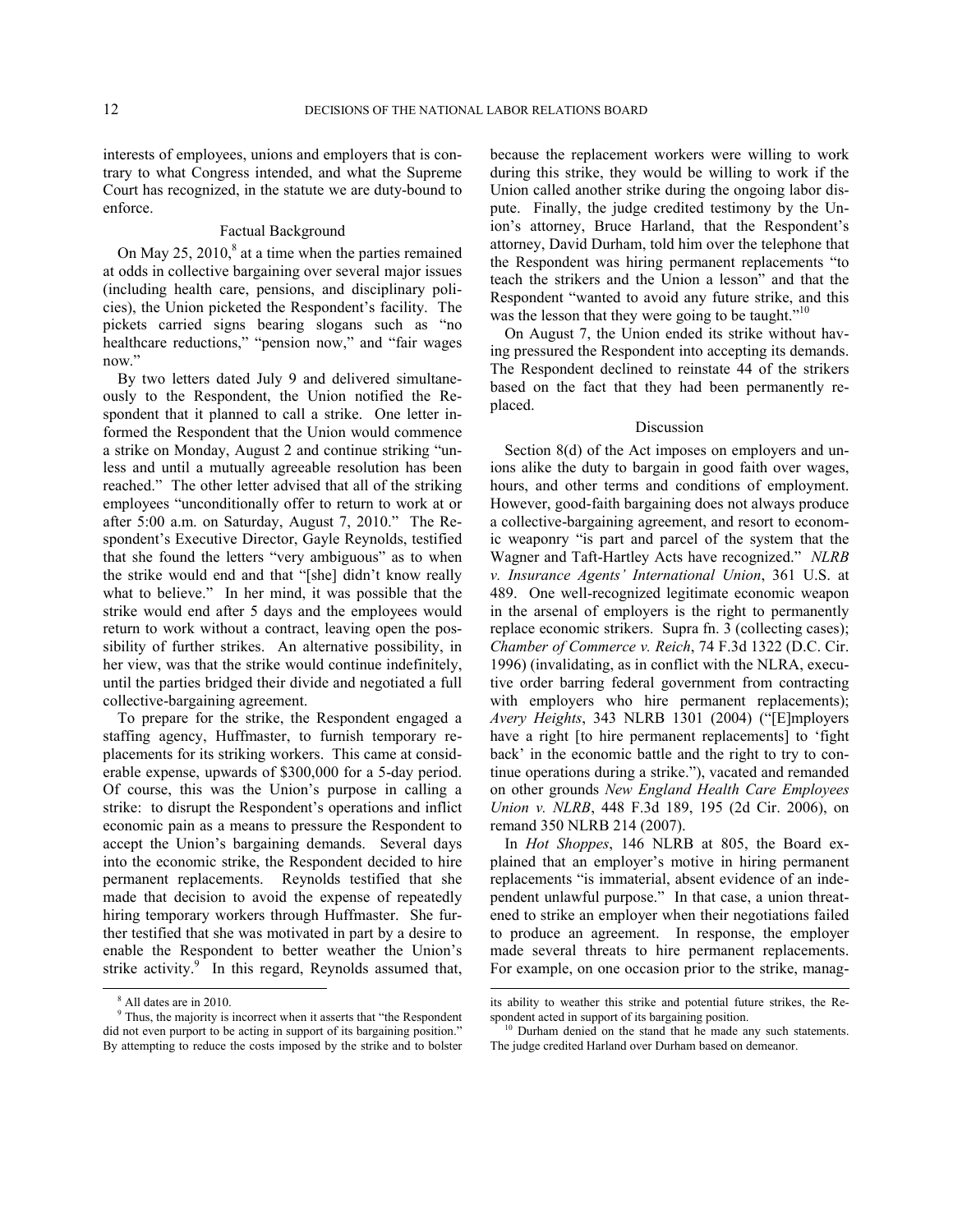er Bank told employee Dorsainvil that the current strike, unlike a prior strike, would be "an economic strike and in that kind of strike, everyone is going to be replaced permanently if they go on strike." Id. at  $812$ .<sup>[11](#page-12-0)</sup> The employer's decision to hire permanent, rather than temporary, replacements was made on advice of counsel: "Counsel advised the management officials not only to hire replacements but *to hire them on a permanent basis*." Id. at 816 (emphasis in original). Relying on this advice, the employer departed from its standard hiring procedure and informed each replacement that he "was being hired on a permanent basis." Id. Shortly before the strike commenced, the employer "*boast*[*ed*] to various commissary employees that [the employer] had 40 or so people already in hotels ready to take their places . . . ." Id. at 814 (emphasis added). There is no suggestion in the trial examiner's extensive decision that Hot Shoppes considered the possibility of retaining temporary replacements for the duration of the strike before deciding to hire permanent replacements. Based on this evidence—and quoting the very language from *Erie Re-* $sistor<sup>12</sup>$  $sistor<sup>12</sup>$  $sistor<sup>12</sup>$  on which my colleagues rely—the trial examiner found that Hot Shoppes was motivated by a desire to defeat the strikers' right to immediate reinstatement, not simply to continue operations during the strike's duration, and that it thereby violated the Act.

<span id="page-12-2"></span>On exceptions, the Board reversed the trial examiner and dismissed the complaint. Importantly, the Board *did not disagree* with the trial examiner's factual finding, amply supported by the record there, that Hot Shoppes had hired the permanent replacements "pursuant to a 'contrived scheme' to defeat the economic strikers' right

 $\overline{a}$ 

to reinstatement." Id. at 805. Rather, the Board disagreed with the trial examiner's legal premise that an employer may replace strikers only to preserve efficient operation of the business. According to the Board, the trial examiner's legal premise was inconsistent with *Mackay Radio*, which, "although referring to an employer's right to continue his business during a strike, states that an employer has a legal right to replace economic strikers at will." Id. The Board construed *Mackay Radio* and its progeny as holding that the motive underlying permanent replacement "is immaterial, absent evidence of an independent unlawful purpose,"  $id.$ <sup>[13](#page-12-2)</sup>, and it rejected the trial examiner's conclusion that Hot Shoppes' motive constituted such an independent unlawful purpose. Id. ("[W]e reject the Trial Examiner's conclusion that the plan to replace the economic strikers here was itself improper.").

<span id="page-12-0"></span><sup>&</sup>lt;sup>11</sup> A year earlier, in a separate case, the Board found that the Respondent had committed unfair labor practices in connection with a prior strike by the Union. *Hot Shoppes, Inc.*, 133 NLRB 3 (1961). In that case the trial examiner, whose decision the Board adopted, found that the strike was an unfair labor practice strike and ordered the Respondent to reinstate the strikers upon their application to return to work.

<span id="page-12-1"></span><sup>&</sup>lt;sup>12</sup> 373 U.S. at 221. Like the majority in the instant case, the trial examiner in *Hot Shoppes* viewed *Erie Resistor* as materially limiting the holding of *Mackay Radio*. In this regard, the trial examiner quoted and relied on the following language from *Erie Resistor*: "'When specific evidence of a subjective intent to discriminate or to encourage or discourage union membership is shown, and found, many otherwise innocent or ambiguous actions which are normally incident to the conduct of a business may, without more, be converted into unfair labor practices.'" *Hot Shoppes*, 146 NLRB at 835 (quoting *Erie Resistor*, 373 U.S. at 227). The majority bases its expansive interpretation of "independent unlawful purpose" on this very language—disregarding the fact that the *Hot Shoppes* Board *rejected* the trial examiner's finding, based on *Erie Resistor*, that Hot Shoppes' hiring of permanent replacements violated the Act. Indeed, the *Hot Shoppes* Board expressly *distinguished Erie Resistor*. 146 NLRB at 805 fn. 7.

<sup>13</sup> As noted above, in support of its construction of *Mackay Radio*, the Board cited *American Optical Co.*, 138 NLRB at 681. In *American Optical*, the Board, adopting the trial examiner's decision, categorically stated that "[a]n employer's lawful right during a strike called for economic reasons to operate his business by hiring employees permanently to replace strikers *is not challengeable*." 138 NLRB at 688 (emphasis added). The majority finds *American Optical* "not helpful" because the employer there permanently replaced employees to compel the union to accede to its bargaining proposals, and they contend that "this is *not* a case in which the employer acted in support of its bargaining position." I believe the majority's attempt to distinguish *American Optical* is unconvincing. An employer (such as the Respondent) who hires permanent replacements to counter the strike weapon, wielded by the union to pressure the employer to abandon its bargaining position, *is*  supporting its bargaining position. Cf. *Central Illinois Public Service Co.*, 326 NLRB at 932 ("[I]t makes little sense to say that the lockout was caused by the [union's] inside game strategy rather than by the respective bargaining positions of the parties.").

Supreme Court precedent supports the irrelevancy of an employer's motive in hiring permanent replacements. In *Belknap v. Hale*, 463 U.S. 491 (1983), the Supreme Court cited *Hot Shoppes* and quoted the passage in which the Board construed *Mackay Radio* as holding that the motive for hiring permanent replacements is irrelevant. Id. at 504 fn. 8. "There are no cases in this Court that require a different conclusion," the Court stated. Id. Significantly, the Court emphasized that *Erie Resistor*, in which my colleagues place such stock, involved a different issue—"an offer of super-seniority to replacements"—and that the *Erie Resistor* "opinion was careful to distinguish cases not involving that element." Id. Thus, *Belknap v. Hale* substantially undermines the majority's view that the holding of *Mackay Radio* was limited or modified by *Erie Resistor*. The Court rejected a similar effort to "expand *Erie Resistor*" in *Trans World Airlines, Inc. v. Independent Federation of Flight Attendants*, 489 U.S. at 436–438.

The majority distorts my position. They assert that, under my approach, "granting superseniority to nonstrikers, as in *Erie Resistor*, would have been lawful because it was related to the strike." But the fact that a prohibited tactic is related to a strike does not lift the prohibition. The granting of superseniority to nonstrikers or crossovers is a prohibited tactic. The permanent replacement of economic strikers is a recognized, legitimate economic weapon.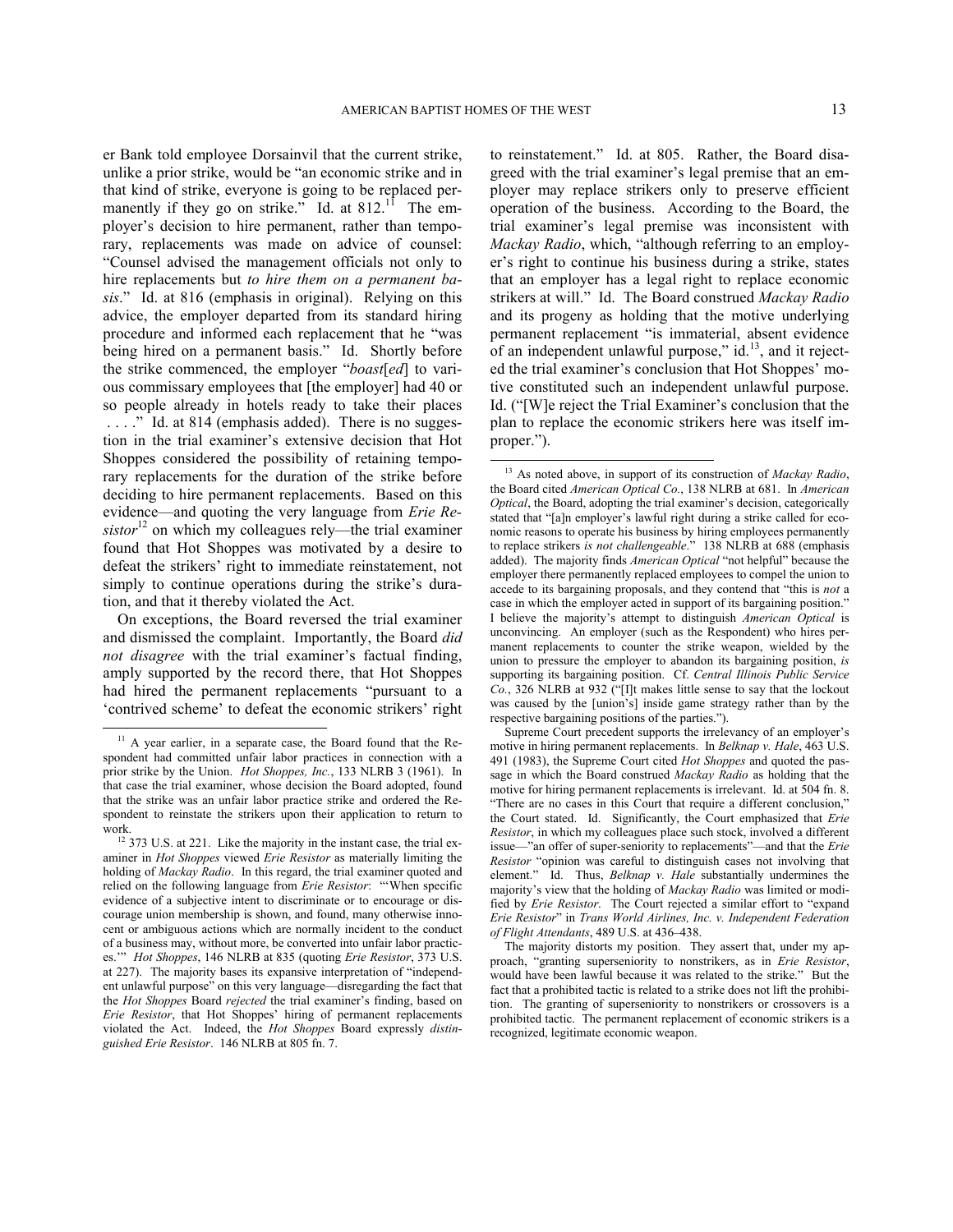In four ways, the *Hot Shoppes* decision provides substantial guidance regarding the Board's standards governing permanent replacements.

First, the *rule* of *Hot Shoppes* is that the employer's motive is irrelevant. The *exception* to that rule is where the employer has an "independent unlawful purpose." Obviously, any reasonable interpretation of *Hot Shoppes* must keep the rule the rule, and the exception the exception. $14$ 

Second, the Board in *Hot Shoppes*—in addition to relying on *Mackay Radio*, supra—cited another case, *American Optical Co*., 138 NLRB at 689, for the proposition that regardless of motive, "an employer has a legal right to replace economic strikers at will." *Hot Shoppes*, 146 NLRB at 805. The Board cited with approval the findings of the trial examiner in *American Optical*, who stated:

I deem wholly without merit the contention that the Respondent violated Section 8(a)(5) of the Act *by replacing economic strikers as a means of forcing the Union to accede to its bargaining proposals*. If the Respondent had a lawful right to operate its business by replacing its striking employees, which I found it had, *Section 8(a)(5) is not violated merely because the clear effect of this action was to weaken the Union's bargaining position and to make it more amendable* [sic] *to acceptance of the Respondent's proposals*. This was no more unlawful than would have been the successful conduct of the strike of the Union to weaken the position of the Respondent and thus to wring from it the concessions demanded by the Union.<sup>[15](#page-13-1)</sup>

Third, the Board in *Hot Shoppes* distinguished two other cases—*Cone Brothers Contracting Co*. [16](#page-13-2) and *NLRB v. Erie Resistor Corp*. [17](#page-13-3)—which, according to the Board, did "not lend themselves to an analogy to the situation involved in the instant case." Both cases involved egre-

<span id="page-13-4"></span>-

gious employer misconduct that clearly went beyond merely hiring replacement employees. In *Cone Brothers*, the employer discriminatorily gave certain employees job assignments at a location where the employees were required to cross a picket line erected by one union (the Operating Engineers), and when the employees predictably refused to cross the picket line, the employer designated them "quits" so they would be ineligible to vote in a scheduled representation election involving a different union (the Teamsters).<sup>[18](#page-13-4)</sup> In *Erie Resistor*, the employer unlawfully gave replacement employees and returning strikers a 20-year "super-seniority" credit, which effectively guaranteed that striking employees—unless they abandoned the strike—would always be laid off first.<sup>1</sup> According to the Supreme Court in *Erie Resistor*, even the Board recognized the "permanent replacement" of striking employees was "proper under *Mackay*."<sup>[20](#page-13-6)</sup> Similarly, the Court likewise held: "We have no intention of questioning the continuing vitality of the *Mackay* rule, but we are not prepared to extend it to the situation we have here."[21](#page-13-7)

Finally, when the Board in *Hot Shoppes* referred to a possible "independent unlawful purpose" (as an exception to the general rule permitting employers to hire permanent replacements without regard to motive), the Board cited *Cone Brothers*. Especially in conjunction with the other cases described above, the Board's reference to *Cone Brothers* reinforces two propositions: (i) the Board in *Hot Shoppes* meant to leave undisturbed the overriding principle that the hiring of permanent replacements is lawful without regard to motive, and (ii) an "independent unlawful purpose" could exist only if the employer had some unlawful objective involving something *other* than the hiring of permanent replacements and the parties' bargaining relationship. As explained above, in *Cone Brothers* the employer gave discriminato-

l

<span id="page-13-0"></span><sup>14</sup> *S&F Market Street Healthcare LLC v. NLRB*, 570 F.3d 354, 361 (D.C. Cir. 2009) (court rejects Board exception that would improperly "swallow the rule" that predecessor employment terms are nonbinding on successor employers); *NLRB v. Great Atlantic & Pacific Tea Co*., 340 F.2d 690, 694 (2d Cir. 1965) (court rejects Board finding that layoffs were "inherently" discriminatory because it "effectively reads the required showing of 'motivation' out of the statute"; court reasons that the "exception . . . cannot swallow the rule"); *Tennessee Shell Co.*, 212 NLRB 193, 196 (1974) (Board rejects arguments for more expansive employer waivers of secret ballot elections because otherwise the "exception might well swallow up the rule"), rev. denied mem. 515 F.2d 1018 (D.C. Cir. 1975).

American Optical Co., 138 NLRB at 689 (emphasis added).

<span id="page-13-7"></span><span id="page-13-6"></span><span id="page-13-5"></span><span id="page-13-3"></span><span id="page-13-2"></span><span id="page-13-1"></span><sup>16</sup> 135 NLRB 108 (1962), enfd. 317 F.2d 3 (5th Cir.), cert. denied 375 U.S. 945 (1963).

<sup>&</sup>lt;sup>17</sup> 373 U.S. 221 (1963).

<sup>18</sup> 135 NLRB at 116–117, 127 fn. 29, 135–141. According to the Board, this was a "scheme of placing [the] employees . . . in the position of either crossing the picket line . . . or being placed in a 'quit' status," and the Board concluded that the employer "constructively discharged these employees for the purpose of discouraging union membership in violation of Section 8(a)(3) and (1) of the Act." Id. at 109. The Board upheld the findings of the trial examiner, who concluded the employer "acted throughout with discriminatory intent to utilize the shibboleth of Prestressed's picket line, not only to expose union adherents, but to disqualify them as quits from voting in the coming election." Id. at 140.

 $19$  The 20-year super-seniority credit was defined as "20 years' additional seniority both to replacements and to strikers who returned to work, which would be available ... for credit against future layoffs." 373 U.S. at 223.

 $^{\rm 20}$  Id. at 230.

 $21$  Id. at 232.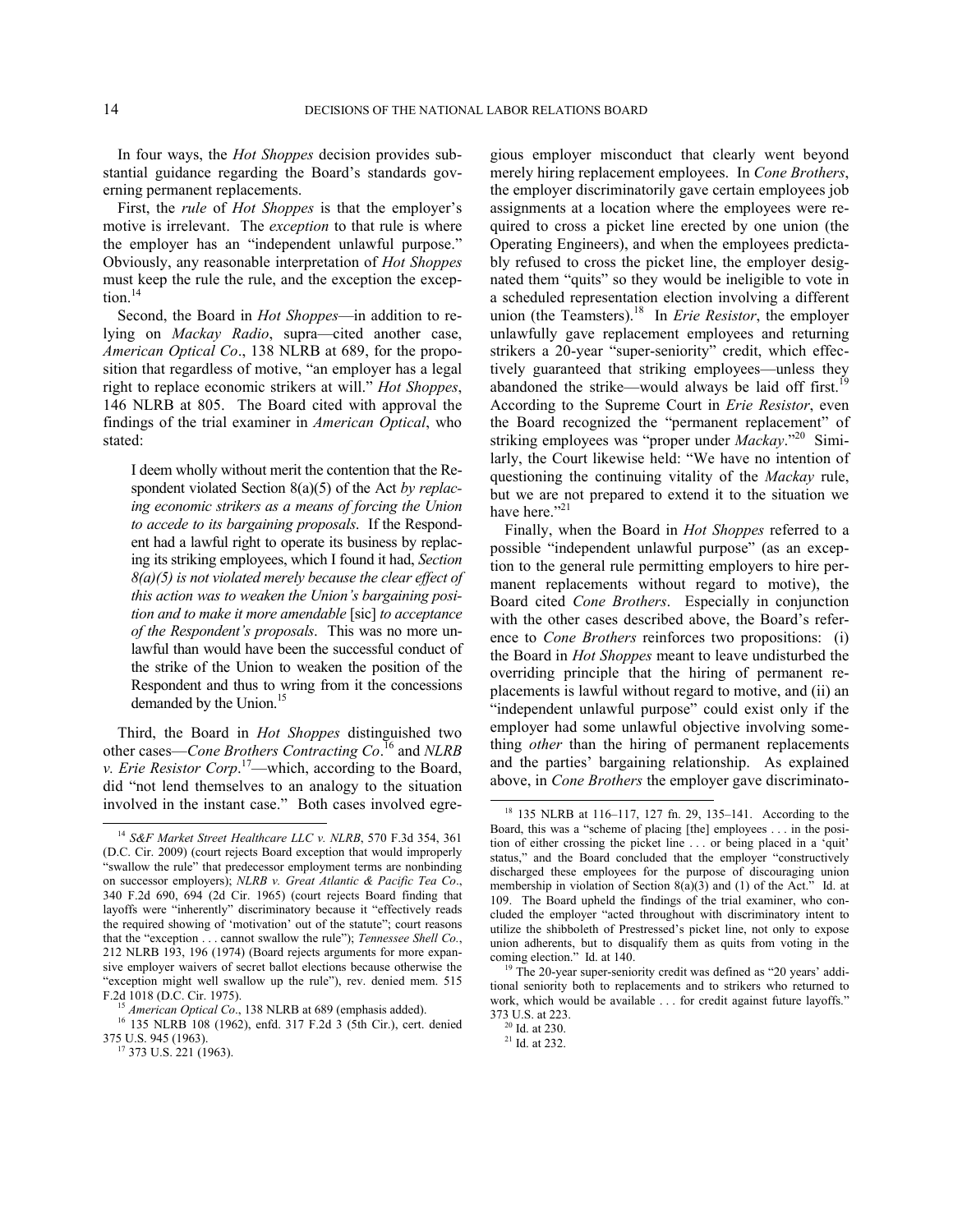ry job assignments to employees to force them to refuse to cross one union's picket line so the employer could designate them as "quits" and later claim they were ineligible to vote in a *different* union's representation elec-tion.<sup>[22](#page-14-0)</sup>

These cases demonstrate that the *Hot Shoppes* "independent unlawful purpose" exception is not triggered by an employer's desire to retaliate against union economic warfare with legitimate economic weapons of its own, even if the employer wants to teach strikers a lesson about a strike's lawful consequences. Rather, an "independent unlawful purpose" requires the General Counsel to prove that permanent replacements were calculated to accomplish an unlawful purpose extrinsic to the parties' bargaining relationship or unrelated to the strike itself.

My reading of *Hot Shoppes* is consistent with the Board's common understanding and customary usage of the term "independent," which means "not subject to control by others" and "not requiring or relying on some-thing else: not contingent."<sup>[23](#page-14-1)</sup> Board law has adhered to this definition—for example, when defining the term "independent judgment" for Section  $2(11)$  purposes as "form[ing] an opinion or evaluation by discerning and comparing data" while "*free of the control of others*." *Oakwood Healthcare, Inc.*, 348 NLRB 686, 692–693  $(2006)$  (emphasis added).<sup>[24](#page-14-2)</sup> Also, "where [an administrative law judge's] credibility resolutions are not based primarily upon demeanor . . . the Board itself may proceed to an *independent* evaluation of credibility." *J. N. Ceazan Co.*, 246 NLRB 637, 638 fn. 6 (1979) (internal quotations omitted; emphasis added). In this context, the Board's "independent" evaluation of credibility means without relying on the judge's analysis or determinations. Likewise, the phrase "independent unlawful purpose" in

-

*Hot Shoppes* denotes an unlawful purpose "not contingent" on matters associated with the strike. Accordingly, to be unlawful under *Hot Shoppes,* the "independent" purpose must relate to something other than the employer's sentiments and objectives concerning the strike itself.

My reading is also consistent with *Mrs. Natt's Bakery*, 44 NLRB 1099 (1942). In that case, a union with majority support in a unit of bakers approached an employer for the first time at noon on a Friday, presented a first contract proposal, and threatened to strike if the employer did not accept by 3:30 p.m. that day. The employer's owner asked to be given to the following Monday to consider the union's proposal. In response, the union, after consulting with the employees, repeated that the employees would strike unless the employer signed by 3:30 p.m. The employer's owner then told the union's organizer that "the employees would lose their jobs if they went on strike, and [the union organizer] undertook 'to talk to the boys again'" about possibly delaying the strike. Id. at 1108. Around 3:30 p.m., the employer's owner addressed an assembly of employees. "He asked the employees to wait until Monday for his answer to the proposed contract and warned them that they would be replaced if they went on strike without granting his request." Id. The employees promptly struck. Making good on his threat, the employer hired permanent replacements and refused to reinstate the strikers when the union ended its strike approximately 6 weeks later.

It was clear in *Mrs. Natt's Bakery* that the employer hired permanent replacements as an economic countermeasure to its employees' strike activity, not simply to ensure efficient operation of the enterprise. Nevertheless, the Board dismissed allegations that the employer had refused to bargain in good faith by threatening to permanently replace the strikers and had discriminated against the strikers by following through on his threat and refusing to reinstate them upon the strike's termination. Citing *NLRB v. Mackay Radio & Telegraph Co.*, supra, the Board observed that an employer "may replace employees participating in a purely economic strike," and explained that "[s]ince an employer may in such a setting replace striking employees *with impunity*, it is not unlawful for him to state such an intention." Id. (emphasis added); see Matthew W. Finkin, *Labor Policy and the Enervation of the Economic Strike*, 1990 U. ILL. L. REV. 547, 548 (1990) (explaining that the Board in *Mrs. Natt's Bakery* viewed permanent replacement "as a bludgeon in a contest of economic strength" that is "unfettered by any

<span id="page-14-0"></span><sup>22</sup> Although the Board in *Hot Shoppes* cited *Cone Brothers* as an example shedding light on the phrase "independent unlawful purpose," the *Hot Shoppes* citation begins with the introductory signal "cf." See *Hot Shoppes*, 146 NLRB at 805 fn. 10. This suggests the Board regarded *Cone Brothers* as helpful to an understanding of the phrase "independent unlawful purpose," but *Cone Brothers* was nonetheless an imperfect illustration (no doubt because the alleged discriminatees were not permanently replaced). The introductory signal "cf." is used when "[c]ited authority supports a proposition different from the main proposition but sufficiently analogous to lend support." *Lopez-Rodriguez v. Holder*, 560 F.3d 1098, 1104 fn. 12 (9th Cir. 2009).

<sup>23</sup> *Webster's Third New International Dictionary* 1148 (1971).

<span id="page-14-2"></span><span id="page-14-1"></span> $24$  In this connection, the Board will not find Sec. 2(11) supervisory authority to discipline unless the exercise of such authority "'lead[s] to personnel action[] without the *independent* investigation or review of other management personnel.'" *Lucky Cab Co.*, 360 NLRB No. 43, slip op. at 2 (2014) (emphasis added) (quoting *Franklin Home Health Agency*, 337 NLRB 826, 830 (2002)). In other words, an employee only has authority to discipline where the issuance of such discipline is not contingent on higher managerial review.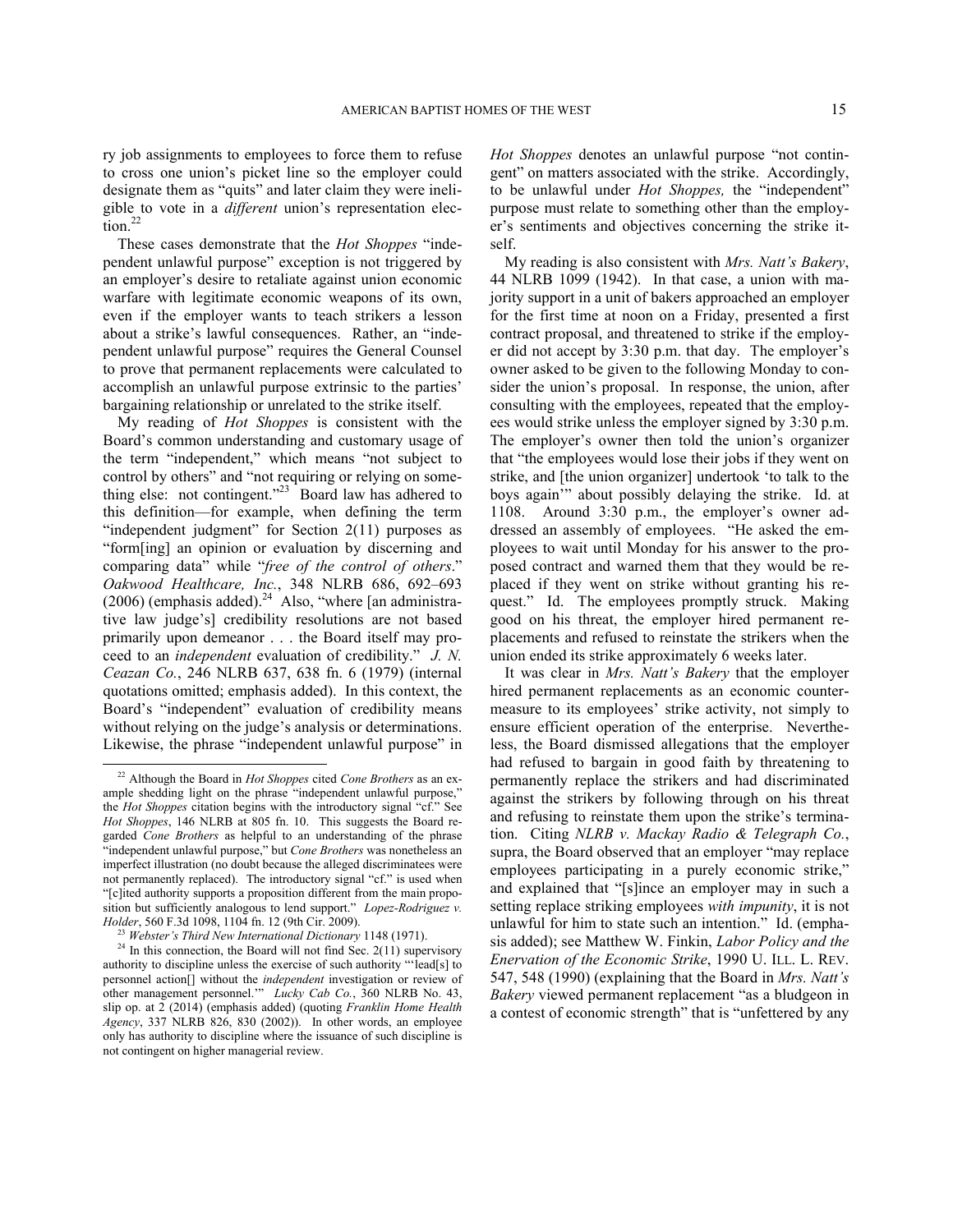<span id="page-15-3"></span>-

requirement of demonstrable business necessity or the unavailability of less drastic means to resist the strike").<sup>[25](#page-15-0)</sup>

I agree with the judge that the General Counsel failed to prove that the Respondent hired permanent replacements with an "independent unlawful purpose," i.e., an antiunion motive extrinsic or unrelated to the Union's strike activity. As noted above, the evidence indicates that three motives drove the Respondent's hiring of permanent replacements: (1) a desire to avoid the expense of continuing to contract with Huffmaster to furnish temporary replacements; (2) a desire to "teach the strikers and the Union a lesson" so as to "avoid any future strike"; and (3) a desire to enable itself to better weather continued strike activity (if future strikes were not avoided) during the course of an ongoing labor dispute. These motives are directly related to the strike, and they do not reflect antiunion animus independent of the parties' bar-gaining relationship.<sup>[26](#page-15-1)</sup> Both sides were actively engaged in a contest of economic strength, and both used weapons that Congress has chosen to protect.

I believe the record fails to support my colleagues' conclusion that the Respondent's hiring of permanent replacements involved an "independent unlawful purpose" within the meaning of *Hot Shoppes*, based on a motive to "retaliate against" or "punish" employees for engaging in protected strike activity. The majority finds an "independent unlawful purpose" existed based on Attorney Durham's "teach them a lesson" statement and Executive Director Reynolds's testimony that she thought permanent replacements would likely "come to work if there was another work stoppage." In my view, the majority's holding suffers from several flaws.

<span id="page-15-2"></span>First, as explained above, the majority's views are irreconcilable with *Hot Shoppes*, supra, which held that permanent replacement undertaken to oppose strike activity is lawful and that motive is irrelevant. Likewise, I believe the majority's views are contrary to the Board's careful analysis in *Hot Shoppes*—including its reliance on *Mackay Radio*, *Erie Resistor*, *American Optical*, and *Cone Brothers*, supra—which provides clear guidance

regarding the contours of the rule (making motivation irrelevant) with only a limited exception (when there is an "independent unlawful purpose").

Second, motive *ought* to be irrelevant because the very nature of economic warfare makes it virtually impossible to distinguish self-preservation from antistrike motives in hiring permanent replacements. As the Supreme Court explained in *NLRB v. Insurance Agents' International Union*, 361 U.S. at 489, Congress fully expected, and sanctioned, the use of economic weapons, including permanent replacement.<sup>[27](#page-15-2)</sup> Indeed, the structure of the Act allows for a variety of permissible economic weapons, each entailing different risks and potential consequences, which the parties are free to select. Under the majority opinion, the Board must attempt to divine whether an employer, in hiring permanent replacements, was acting based on economic self-interest or was instead impermissibly retaliating based on a visceral hostility toward strike activity. This ignores the reality that when engaging in warfare, including economic warfare—the opposing camps *intend to injure one another* in hopes of forcing the other side to surrender; and absent surrender, one side or both may be annihilated. Given these realities, I do not believe my colleagues can properly disfavor a particular economic weapon merely because ill will may have existed when a party exercised its protected right to use it. $28$  In short, the Act contemplates that some categories of economic weapons are permitted, and some are not permitted. The majority invents an additional prerequisite—the absence of strike-related hostility—that effectively renders unavailable an economic weapon that falls into the "permitted" category. By doing so, my colleagues upend the Act's structure and contravene Supreme Court precedent recognizing  $\overline{a}$ 

<span id="page-15-0"></span><sup>25</sup> The majority's attempt to distinguish *Mrs. Natt's Bakery* is unconvincing. The employer in that case permanently replaced the striking employees precisely because they went out on strike: "Natt stated that the employees would lose their jobs if they went on strike." 44 NLRB at 1108. In other words, the employer permanently replaced the strikers in *retaliation* against them for striking. And the Board held he was free to do so "with impunity."

<span id="page-15-1"></span><sup>26</sup> I disagree with the majority's assertion that Executive Director Reynolds's stated motive of improving the Respondent's ability to weather continued strike activity constitutes an "independent unlawful purpose" unrelated to the strike. Reynolds was clearly contemplating further strike activity during the course of a single, ongoing labor dispute.

<sup>&</sup>lt;sup>27</sup> Numerous legislative attempts have been made to prohibit the use of permanent replacements. See, e.g., Workplace Fairness Act, S. 55 103d Cong., 1st Sess. (1993). None of these initiatives has been enacted.

<sup>&</sup>lt;sup>28</sup> Commentators have noted it would be virtually impossible to draw a line between permissible and impermissible motives in hiring permanent replacements. See Cynthia L. Estlund, *Economic Rationality and Union Avoidance: Misunderstanding the National Labor Relations*  Act, 71 TEX. L. REV. 921, 952 (1993) (explaining that the rational economic motives underlying permanent replacement "are not different in kind from the motives that underlie a straightforward discrimination discharge"); Julius G. Getman, *The Protection of Economic Pressure by Section 7 of the National Labor Relations Act*, 115 U. PA. L. REV. 1195, 1204–1205 (1967) ("In short, an inquiry into the employer's state of mind in such situations [the hiring of permanent replacements] would be difficult and the probable results equivocal. The Board, in fact does not seek to evaluate the employer's state of mind in order to determine the legality of his conduct.").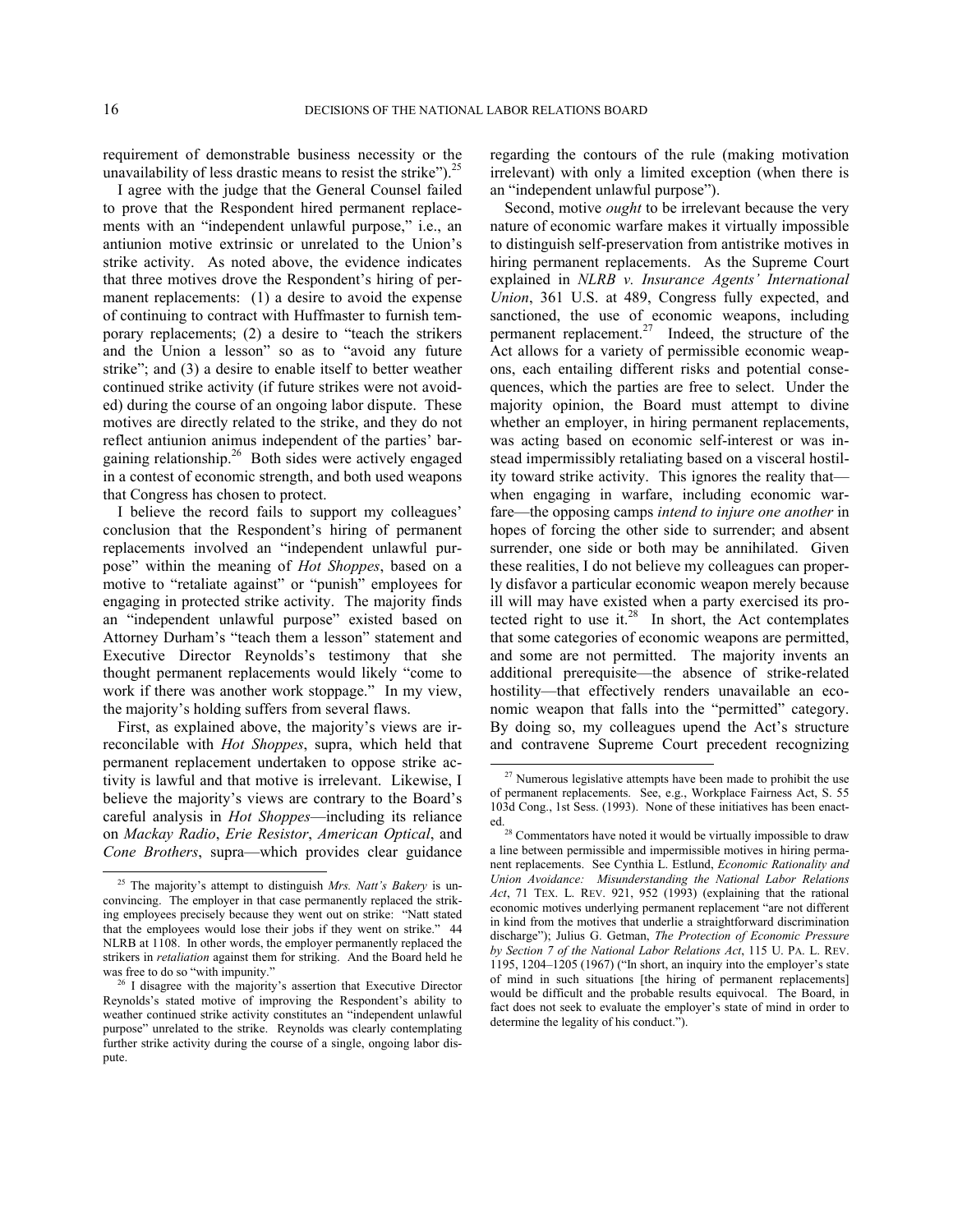permanent replacement as a permissible economic weapon. See *Mackay Radio*, supra at 345.[29](#page-16-0)

Third, the majority's holding today is contrary to Board and court decisions that find the presence or expression of strong feelings does not render unlawful the exercise of protected rights. [30](#page-16-1) In *Longview Furniture Co*., 100 NLRB 301 (1952), enfd. in relevant part 206 F.2d 274 (4th Cir. 1953), the Board stated:

It is common knowledge that *in a strike where vital economic issues are at stake, striking employees resent those who cross the picket line and will express their sentiments in language not altogether suited to the pleasantries of the drawing room or even to courtesies of parliamentary disputation.* Thus, we believe that to suggest that employees in the heat of picket-line animosity must trim their expression of disapproval to some point short of the utterances here in question, *would be to ignore the industrial realities of speech in a workaday world and to impose a serious stricture upon employees in the exercise of their rights under the Act*. [31](#page-16-2)

To the same effect, the Supreme Court stated in *Linn v. United Plant Guard Workers of America, Local 114*, 383 U.S. 53 (1966) (holding that the NLRA does not preempt defamation claims):

*Labor disputes are ordinarily heated affairs*; the language that is commonplace there might well be deemed actionable per se in some state jurisdictions. Indeed, representation campaigns are frequently characterized by bitter and extreme charges, countercharges, unfounded rumors, vituperations, personal accusations, misrepresentations and distortions. *Both labor and management often speak bluntly and recklessly, embellishing their respective positions with imprecatory language* . . . . We note that *the Board has given frequent consideration to the type of statements circulating dur-*

1

# *ing labor controversies, and that it has allowed wide latitude to the competing parties*. [32](#page-16-3)

Fourth, I believe the majority's subjective standard will effectively preclude many employers from using permanent replacement as a legitimate economic weapon, contrary to Supreme Court precedent stretching back almost to the enactment of the Wagner Act itself. Any stray comment that reflects negativity towards strike participants—whether made by an executive, manager or supervisor—could create a risk of potentially ruinous financial liability. The risk of such liability will no doubt sharply curtail the lawful use of permanent replacement as a legitimate economic weapon. Cf. Brendan Dolan, *Mackay Radio: If It Isn't Broken, Don't Fix It*, 25 U.S.F. L. REV. 313, 317–318 (1991) (asserting that fear of liability, contingent on whether the Board will find a strike is economic in nature, "is enough to preclude many employers from even considering permanently replacing employees on an across-the-board basis"). I believe such a rearrangement of the balance of power between employers and unions is contrary to the Supreme Court's decisions in *American Ship Building* and *Insurance*  Agents.<sup>[33](#page-16-4)</sup> I agree with the clear rule embraced by the judge: the hiring of permanent replacements has an "independent unlawful purpose" only if undertaken for an antiunion motive extrinsic to the strike. This is the only reading of *Hot Shoppes* that avoids nullifying its central holding (that motive is immaterial), and I believe this interpretation is required by Supreme Court precedent binding on the Board.

Fifth, as noted above, I disagree with the majority's finding that the facts in this case prove the Respondent hired permanent replacements in order to "punish" striking employees. By hiring permanent replacements, the Respondent was furthering its legitimate interest in countering the Union's potent strike weapon. In my view, the testimony by Executive Director Reynolds (that she believed permanent replacements would enhance Respondent's ability to weather the current strike and future strikes during the ongoing labor dispute) reasonably re-

 $\overline{a}$ 

<span id="page-16-4"></span><span id="page-16-3"></span><span id="page-16-0"></span><sup>&</sup>lt;sup>29</sup> In arguing that a counter-strike motive constitutes an "independent" unlawful purpose," the majority cites *Movers & Warehousemen's Assn. of D.C. v. NLRB*, 550 F.2d 962 (D.C. Cir. 1977). That case did not involve hiring permanent replacements to counter a strike. Rather, it involved a lockout undertaken in part to coerce a union to adopt a certain procedure for employee ratification of a contract offer—an internal union matter and hence a nonmandatory subject of bargaining. The court found the lockout unlawful based on the employers' motive "to interfere with, and thus injure, a labor organization in the exercise of its own internal operating procedures." Id. at 966. That case is obviously distinguishable from this one.

<span id="page-16-2"></span><span id="page-16-1"></span><sup>30</sup> *NLRB v. Wire Products Mfg. Corp.*, 484 F.2d at 760; *Central Illinois Public Service Co.*, 326 NLRB at 930–931.

 $31$  Id. at 304 (emphasis added).

<sup>32</sup> Id. at 58–60 (emphasis added; citations omitted).

<sup>33</sup> See *NLRB v. Insurance Agents' International Union*, 361 U.S. at 497–498 ("[W]hen the Board moves in this area . . . it is functioning as an arbiter of the sort of economic weapons the parties can use in seeking to gain acceptance of their bargaining demands. . . . [T]his amounts to the Board's entrance into the substantive aspects of the bargaining process to an extent Congress has not countenanced."); *American Ship Building Co. v. NLRB*, 380 U.S. at 317 ("Sections 8(a)(1) and (3) do not give the Board a general authority to assess the relative economic power of the adversaries in the bargaining process and to deny weapons to one party or the other because of its assessment of that party's bargaining power.").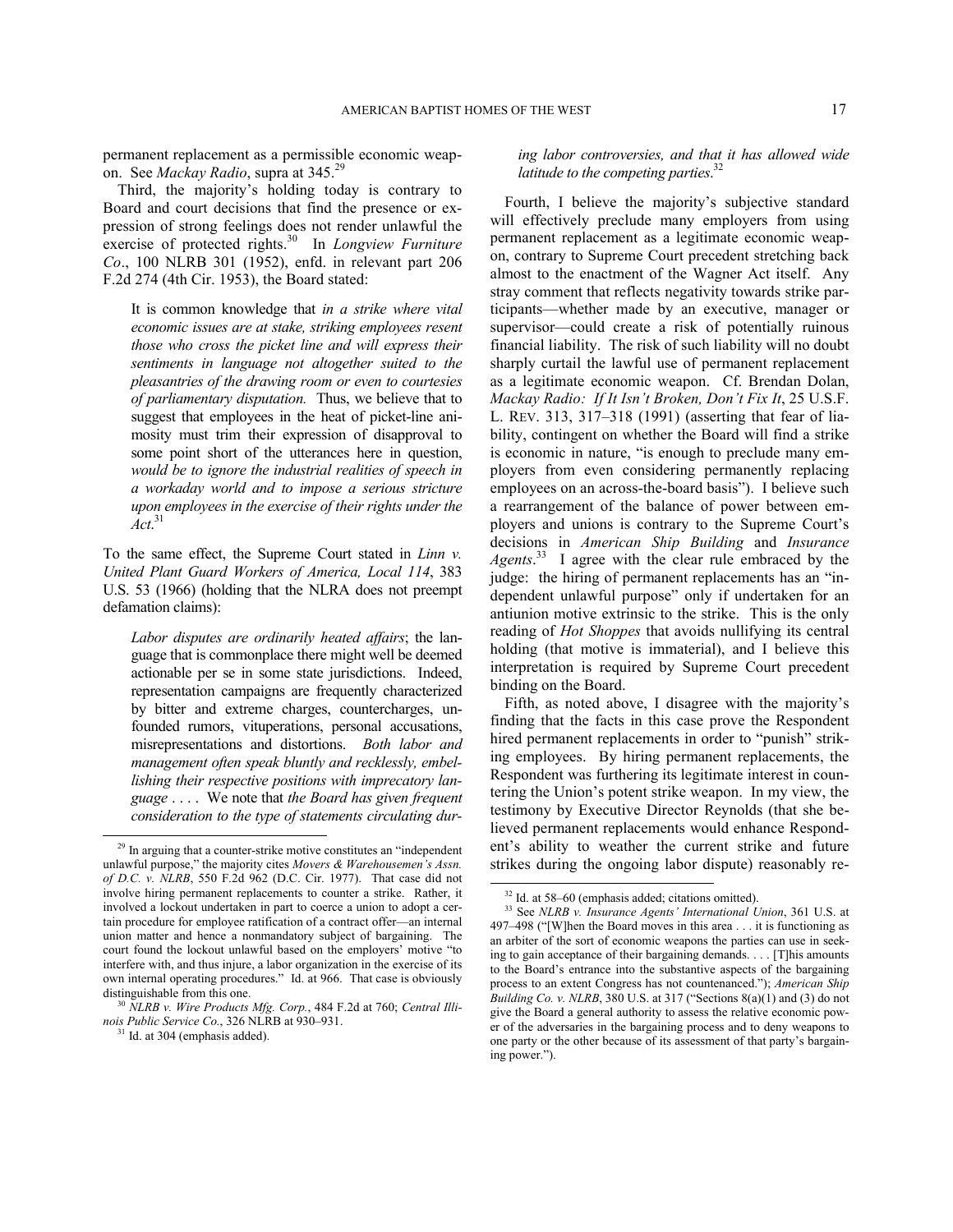flects the fact that certain other measures (temporary replacements or using nonunit personnel) are predictably less effective in the face of potential recurring or intermittent strikes. Along similar lines, Attorney Durham's comment (that hiring permanent replacements would teach strikers "a lesson" in order to "avoid any future strike") does not reflect an unlawful motive, given that the Act contemplates that parties will inflict economic injury by resorting to permissible economic weapons, one of which is the hiring of permanent replacements. Every resort to economic leverage in response to a strike tends to dissuade employees and their union from resorting to the strike weapon again. I believe such an objective is lawful even in relation to potential future disputes, because companies and unions typically have relationships that span multiple negotiations over time; issues such as commitment, resolve and credibility play a major role in collective bargaining; and everyone understands that the handling and resolution of issues in one round of bargaining will predictably affect future negotiations. Cf. *Sociedad Espanola de Auxilio Mutuo Y Beneficencia de P.R.*, 342 NLRB 458, 460, 463 (2004) (manager's statement that lockout was "reprisal" against union, which had threatened to strike, did not establish that lockout was unlawfully motivated), enfd. 414 F.3d 158 (1st Cir. 2005); *Central Illinois Public Service Co.*, 326 NLRB at 928 (unreasonable to infer that lockout was motivated by antiunion motivation from employer's statement that it "was not going to put up with this shit," i.e., the union's "inside game" strategy of working to the rule, which the Board assumed was protected). Again, it bears emphasis that the Respondent here was exercising its own right to protect itself against the Union's strike weapon.<sup>[34](#page-17-0)</sup>

Finally, contrary to the majority's suggestion, I do not believe *Avery Heights* supports an expansive view of the "independent unlawful purpose" exception. There, the theory of the General Counsel's case was that in hiring permanent replacements, the Respondent sought to punish the strikers and break the union's solidarity by replacing a majority of the unit employees—motives that constituted an "independent unlawful purpose," according to the General Counsel. 343 NLRB at 1305. The General Counsel urged the Board to infer such motive from the fact that the employer had concealed its hiring from the union, as well as documentary and testimonial evidence purportedly showing that the employer sought to break the union. The *Avery Heights* Board did not hold that a desire to punish the strikers and break the union's solidarity constitutes an "independent unlawful purpose" under *Hot Shoppes*. Rather, the Board found that the General Counsel's proof was insufficient to establish that the Respondent harbored those motives.

Moreover, my colleagues are incorrect when they claim that the *Avery Heights* Board did not take issue with the judge's conclusion that the unlawful motives attributed to the employer would constitute an "independent unlawful purpose." To the contrary, the Board expressly rejected the notion that a motive to "break the union," if proven, would make the hiring of permanent replacements unlawful. "[E]ven assuming . . . that the [r]espondent's motive was to break the [u]nion's solidarity in the economic battle," the Board stated, "*such an objective is not unlawful*." 343 NLRB at 1307 (emphasis added). Having found the evidence insufficient to establish "some kind of nefarious scheme to punish striking employees by hiring permanent replacements," id., the Board did not have to reach the judge's legal conclusion that such a motive would be an "independent unlawful purpose." The Board cast doubt on the judge's conclusion, however, by finding the hiring of permanent replacements lawful even if it "persuaded some employees that further striking was unwise." Id. Such persuasion was plainly what attorney Durham had in mind when he referred to teaching the strikers a lesson because the Respondent "wanted to avoid any future strike." Thus, the Board's decision in *Avery Heights* supports my finding that the Respondent's hiring of permanent replacements was lawful.<sup>3</sup>

-

<span id="page-17-1"></span><span id="page-17-0"></span><sup>&</sup>lt;sup>34</sup> The majority relies on two cases that I believe are completely inapposite—*Controlled Energy Systems*, *Inc.*, 331 NLRB 251 (2000), and *Frank Leta Honda*, 321 NLRB 482 (1996)—to support their claim that finding the Respondent's hiring of permanent replacements lawful would "violate[] the most basic principles of the Act." Although the majority states "[i]t is axiomatic that an employer violates the Act when it retaliates against employees for engaging in union or other protected activity, and that the right to strike is fundamental," neither *Controlled Energy* nor *Frank Leta Honda* involved an employer who responded to a strike by hiring permanent replacements. In *Controlled Energy*, the employer *discharged* five employees for engaging in an unfair labor practice strike. In *Frank Leta Honda*, after an economic strike ended, the employer *disciplined* former strikers and adversely *changed their working conditions* in retaliation for their strike activity. Discharge, discipline, and adverse changes to working conditions are not legitimate economic weapons; hiring permanent replacements is.

<sup>&</sup>lt;sup>35</sup> As noted by the majority, on appeal, the Second Circuit held that, absent an adequate explanation, the employer's secret hiring of permanent replacements implied "an illicit motive to break a union." 448 F.3d at 195. The court remanded the case to the Board to consider whether the record contained any evidence of such an explanation. On remand, the Board applied the court's decision as the law of the case and found that the record failed to provide an alternative rationale for the secret hiring, and thus the Board accepted the court's conclusion that the respondent had acted with the aforementioned illicit motive.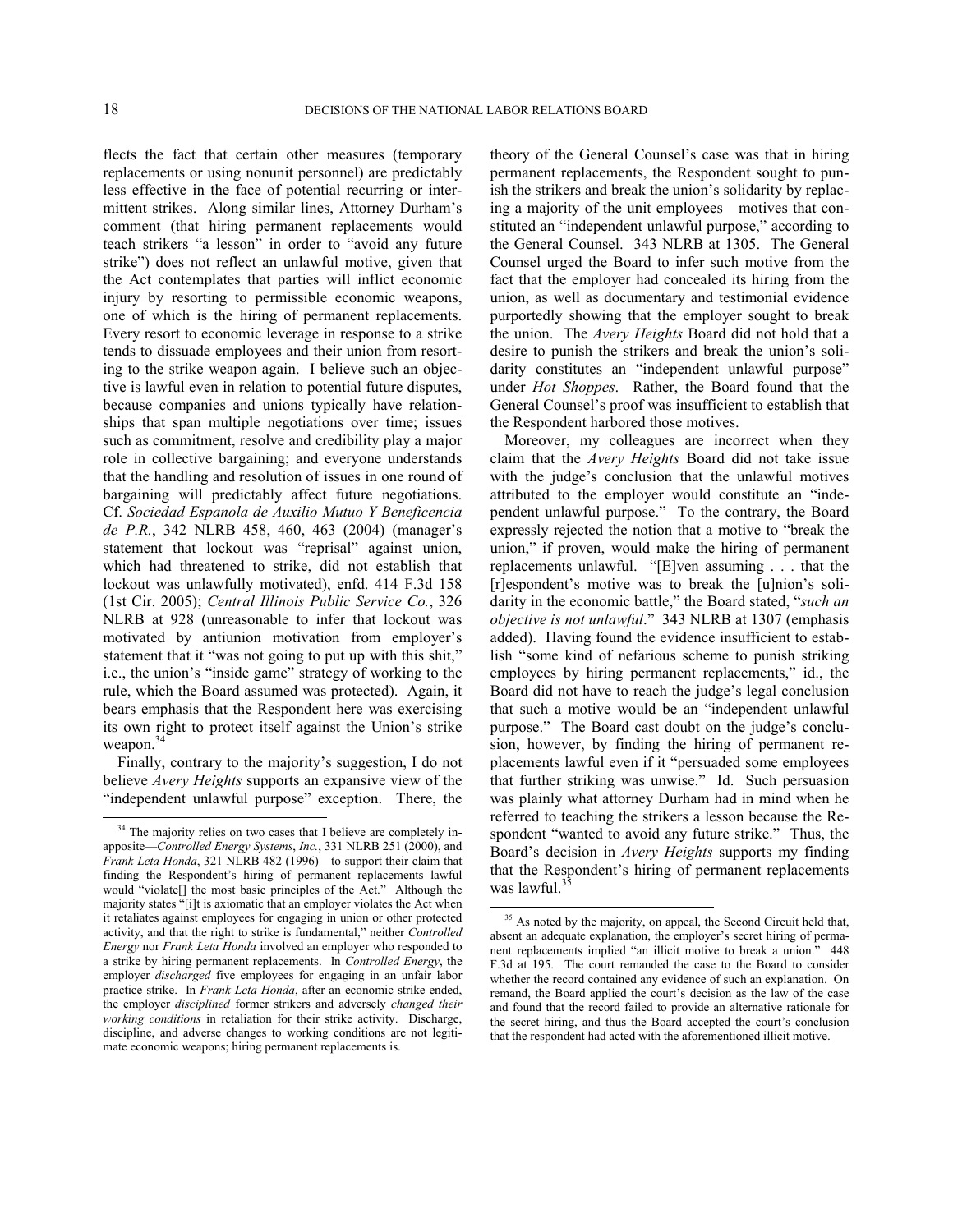In sum, I disagree with the majority's interpretation of "independent unlawful purpose," which reads "independent" out of the phrase entirely. In so doing, I believe the majority effectively overrules the central holding of *Hot Shoppes*, which renders irrelevant an employer's motive in hiring permanent replacements. More fundamentally, I disagree with my colleagues' decision because they effectively invalidate an economic weapon that the Supreme Court declared lawful more than 75 years ago.

As noted previously, I do not favor the hiring of permanent replacements any more than I favor potentially ruinous strikes, lockouts and other economic weapons that Congress affirmatively protected when enacting the National Labor Relations Act. In my view, the majority gives inadequate consideration to the fact that Congress has made the decision to protect this weaponry, and the Board may not—at its initiative—fundamentally change the manner in which Congress has chosen to balance the interests of employees, unions and employers. *Insurance Agents,* 361 U.S. at 497; *American Ship Building,* 380 U.S. at 316. I believe the majority's decision improperly changes the balancing of interests that Congress struck in the Act, as articulated by the Board in *Hot Shoppes* and as recognized by the Supreme Court in *Mackay Radio*, *American Ship Building*, *Insurance Agents*, and other cases.

For these reasons, as to the above issues, I respectfully dissent<sup>[36](#page-18-0)</sup>

Dated, Washington, D.C. May 31, 2016

Philip A. Miscimarra, Member

1

#### NATIONAL LABOR RELATIONS BOARD

 $\mathcal{L}_\text{max}$ 

## APPENDIX

# NOTICE TO EMPLOYEES POSTED BY ORDER OF THE NATIONAL LABOR RELATIONS BOARD An Agency of the United States Government

The National Labor Relations Board has found that we violated Federal labor law and has ordered us to post and obey this notice.

# FEDERAL LAW GIVES YOU THE RIGHT TO

Form, join, or assist a union

Choose representatives to bargain with us on your behalf

Act together with other employees for your benefit and protection

Choose not to engage in any of these protected activities.

WE WILL NOT engage in surveillance or create the impression of surveillance of our employees' union activities.

WE WILL NOT disparately enforce our access rule (Rule 33) by evicting off-duty employees engaged in union activity from the facility.

WE WILL NOT refuse to reinstate, or delay the reinstatement of, striking employees, who were permanently replaced with an independent unlawful purpose, and who made an unconditional offer to return to work.

WE WILL NOT fail and refuse to furnish the Union with the names and addresses of the permanent replacement employees who were hired from outside the organization.

WE WILL NOT in any like or related manner interfere with, restrain, or coerce you in the exercise of the rights listed above.

WE WILL offer all of the strikers who have not yet been reinstated full reinstatement to their former jobs, discharging, if necessary, any employees currently in those positions or, if those jobs no longer exist, to substantially equivalent positions, without prejudice to their seniority or other rights and privileges previously enjoyed.

WE WILL make all of the former strikers whole for any loss of earnings and other benefits suffered as a result of our refusal to reinstate them on August 7, 2010.

WE WILL compensate employees entitled to backpay under the terms of the Board's Order for the adverse tax consequences, if any, of receiving lump-sum backpay awards, and file with the Regional Director for Region 32, within 21 days of the date the amount of backpay is fixed, wither by agreement or Board order, a report allocating the backpay award to the appropriate calendar years for each employee.

<span id="page-18-0"></span><sup>&</sup>lt;sup>36</sup> For the reasons stated by my colleagues, I agree that the complaint is properly before the Board for disposition. I also concur in the majority's remaining findings, including its finding that the Respondent violated Section  $8(a)(5)$  and (1) by refusing to furnish to the Union the names and addresses of the permanent replacements. I disagree with the Board's current "clear and present danger" standard and would adopt the Seventh Circuit's "totality of circumstances" standard, under which legitimate concerns about harassment and safety of replacements are balanced against the requesting union's legitimate need for this information. *Chicago Tribune v. NLRB*, 965 F.2d 244 (7th Cir. 1992). Under this standard, an employer does not act unlawfully if it offers reasonable alternatives to accommodate the union's need. In the present case, however, I would affirm the judge's finding of a violation even under the Seventh Circuit's standard.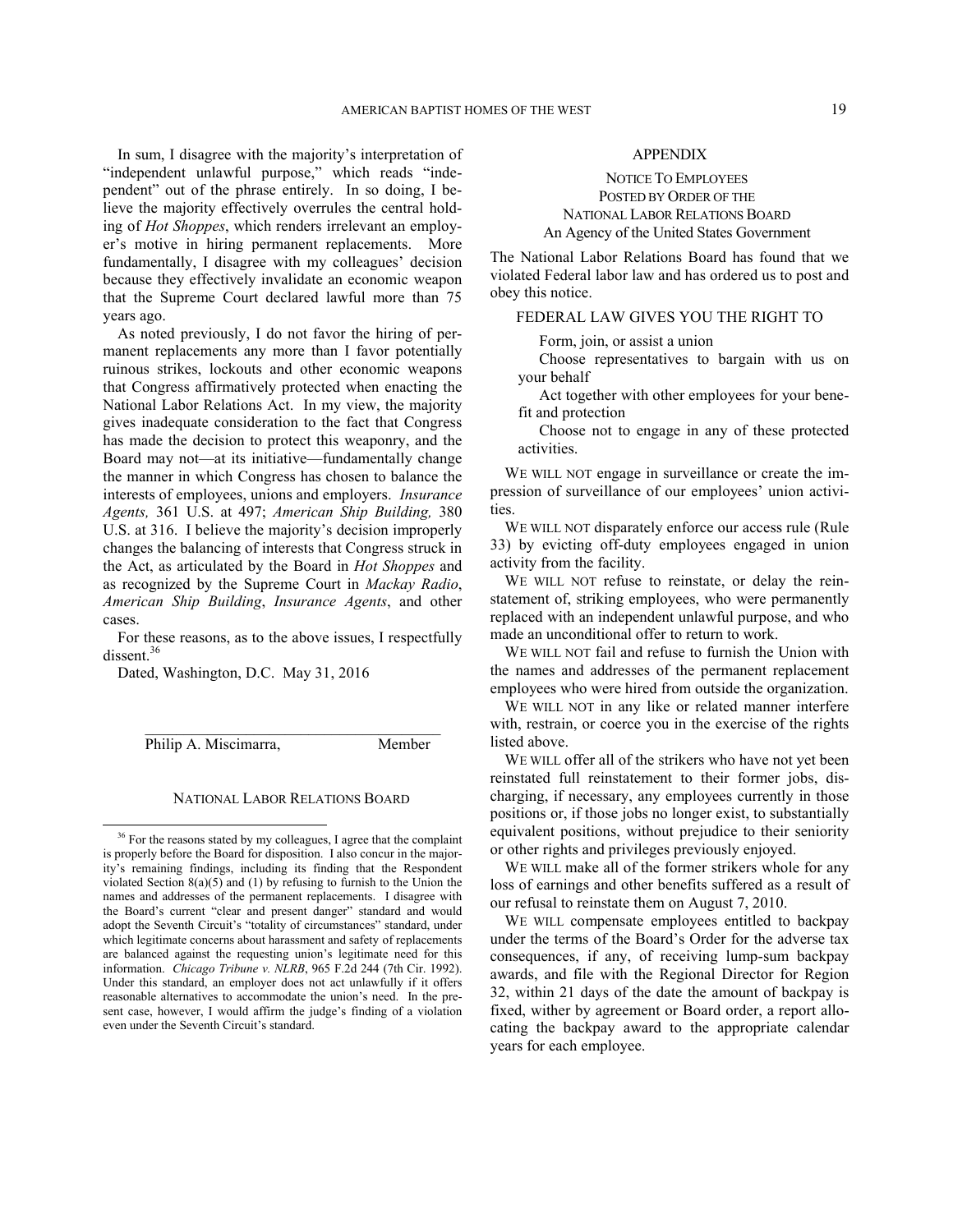WE WILL, within 14 days from the date of the Board's Order, remove from our files any reference to our unlawful failure to reinstate the former strikers, and within 3 days thereafter, notify the strikers in writing that this has been done and that the failure to reinstate them will not be used against them in any way.

WE WILL provide the Union with the names and addresses of the permanent replacement employees who were hired from outside sources.

#### PIEDMONT GARDENS

The Board's decision can be found at [www.nlrb.gov/case/32–CA–025247](http://www.nlrb.gov/case/32�.?CA�.?025247) or by using the QR code below. Alternatively, you can obtain a copy of the decision from the Executive Secretary, National Labor Relations Board, 1015 Half Street, S.E., Washington, D.C. 20570, or by calling (202) 273–1940.



*Jennifer E. Benesis, Esq.,* for the Acting General Counsel.

- *David S. Durham, Esq.* and *Gilbert J. Tsai, Esq.* (*Howard Rice Nemerovski Canady Falk & Rabkin*), of San Francisco, California, for the Respondent.
- *Bruce A. Harland, Esq.* and *Manuel A. Boigues, Esq.* (*Weinberg, Roger & Rosenfeld*), of Alameda, California, for the Charging Party.

#### DECISION

#### STATEMENT OF THE CASE

BURTON LITVACK, Administrative Law Judge. The unfair labor practice charges in Cases 32–CA–25247 and 32–CA– 25248 were filed by Service Employees International Union, United Healthcare Workers–West (the Union), on July 26, 2010; the unfair labor practice charges in Cases 32–CA–25266 and 32–CA–25271 through 32–CA–25308 were filed by the Union on August 9, 2010; and the unfair labor practice charge in Case 32–CA–25498 was filed by the Union on November  $30, 2010$  $30, 2010$  $30, 2010$ .<sup>1</sup> After completion of investigations, on March 24, 2011, the Regional Director for Region 32 of the National Labor Relations Board (the Board), issued a consolidated complaint alleging that American Baptist Homes of the West d/b/a Piedmont Gardens (Respondent), engaged in, and continues to engage in, unfair labor practices within the meaning of Section

<span id="page-19-1"></span><span id="page-19-0"></span>-

8(a)(1), (3), and (5) of the National Labor Relations Act (the Act). Respondent timely filed an answer, essentially denying the commission of the alleged unfair labor practices. Pursuant to a notice of hearing, the above-captioned matters came to trial before the above-named administrative law judge in Oakland, California, on May 16 through 18, 2011. At the said hearing, all parties were afforded the right to call witness, to examine and to cross-examine witnesses, to present any relevant documentary evidence, to argue their respective legal positions orally, and to file posthearing briefs. Said briefs were filed by counsel for the Acting General Counsel, in which counsel for the Union joined, and by counsel for Respondent and have been carefully considered. Accordingly, based upon the entire record herein, including the posthearing briefs and my observation of the credibility of the several witnesses, $\frac{2}{3}$  $\frac{2}{3}$  $\frac{2}{3}$  I make the following

#### FINDINGS OF FACT

#### **JURISDICTION**

At all times material herein, Respondent, a State of California nonprofit corporation, has been engaged in the operation of continuing care retirement communities, including a facility located in Oakland, California, known as Piedmont Gardens and a separate facility also located in Oakland known as Grand Lake Gardens. During the 12-month period immediately preceding the issuance of the instant consolidated complaint, which period is representative, Respondent, in the normal course and conduct of its above-described business operations, derived gross revenues in excess of \$50,000 and purchased and received goods and services, valued in excess of \$5000, which originated outside the State of California. Respondent is now, and has been at all times material herein, an employer engaged in commerce within the meaning of Section  $2(2)$ ,  $(6)$ , and  $(7)$  of the Act.

#### Labor Organization

The Union is now, and has been at all times material herein, a labor organization within the meaning of Section 2(5) of the Act.

### The Issues

The consolidated complaint alleges that, on June 17 and 18, Respondent engaged in acts and conduct violative of Section  $8(a)(1)$  of the Act by enforcing its no-access rule in such a manner as to require off-duty employees, who were present at the Piedmont Gardens facility to participate in a union strike authorization vote, to leave the said facility and by, through the actions of a security guard, engaging in surveillance of its employees, who were participating in a union strike authorization vote being conducted at the Piedmont Gardens facility. The consolidated complaint next alleges that, from August 2 through 7, certain of Respondent's bargaining unit employees, represented for purposes of collective bargaining by the Union,

 $\overline{a}$ 

<sup>&</sup>lt;sup>1</sup> Unless otherwise stated, all events herein occurred during 2010.

 $2$  As is not unusual in these types of proceedings, some of the witnesses, including an attorney who should have known better, failed to heed my warning regarding the consequences of not testifying truthfully.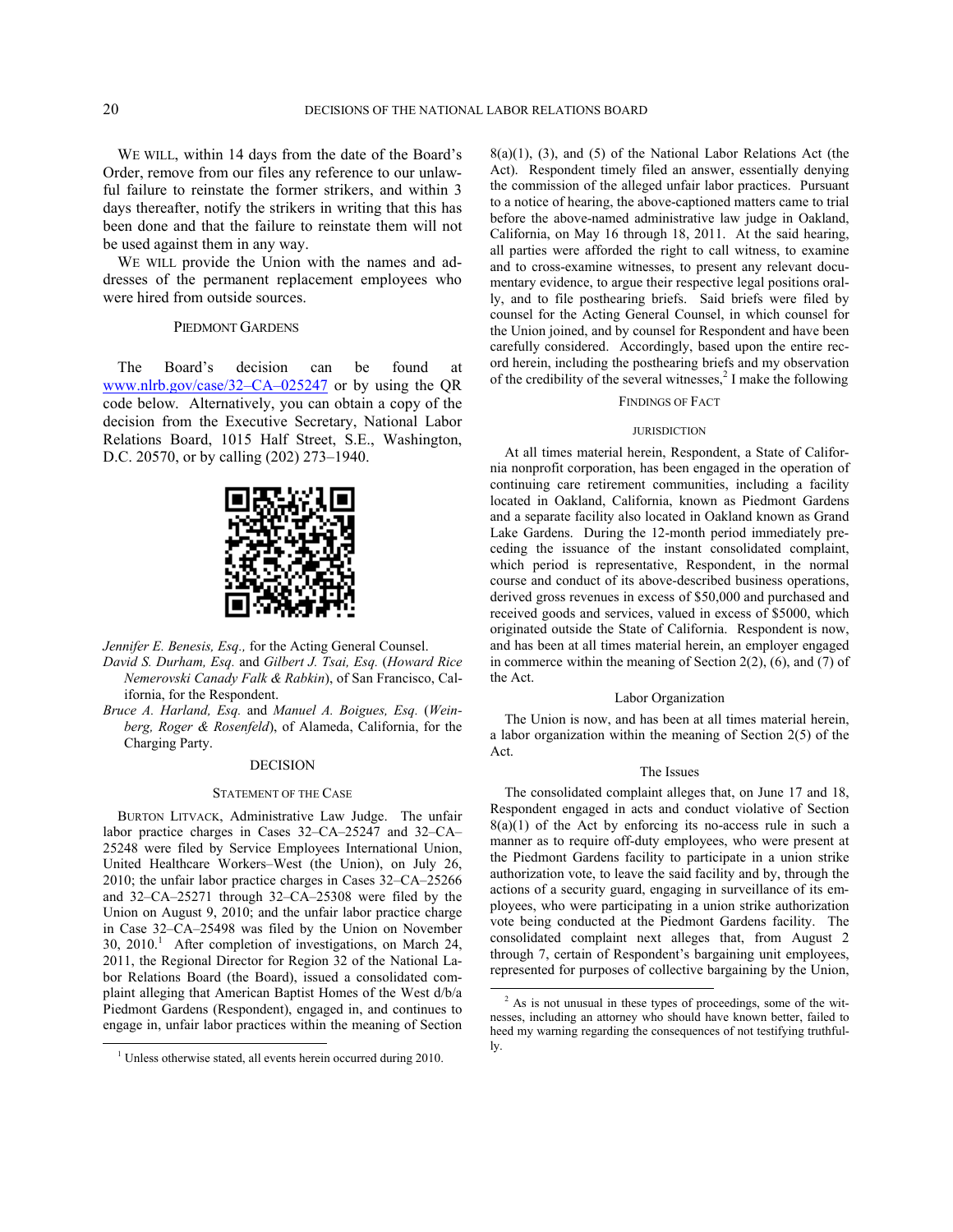engaged in a concerted work stoppage and strike, caused in part by the aforementioned unfair labor practices, against Respondent; that, upon the conclusion of their concerted work stoppage and strike on August 7, all of said bargaining unit employees made unconditional offers to return to their former positions of employment; and that Respondent engaged in acts and conduct violative of Section 8(a)(1) and (3) of the Act by belatedly reinstating 13 and refusing to reinstate 25 of said bargaining unit employees. Finally, the consolidated complaint alleges that Respondent engaged in acts and conduct violative of Section  $8(a)(1)$  and (5) of the Act by falling and refusing to provide the Union with the names and contact information for permanent strike replacement employees, which information is necessary and relevant to the Union's performance of its duties as the exclusive collective-bargaining representative of Respondent's bargaining unit employees.

In its defense, Respondent denies the commission of the alleged unfair labor practices. Further, Respondent alleges that the concerted work stoppage and strike, in which certain of its bargaining unit employees engaged, was motivated by economic concerns and that certain of said employees, who were denied reinstatement at the conclusion of the strike, were lawfully permanently replaced. Finally, Respondent contends that, due to valid security concerns, it lawfully refused to provide the requested information to the Union.

#### The Alleged Unfair Labor Practices

#### The Facts

American Baptist Homes of the West, a California nonprofit corporation, maintains a corporate office in Pleasanton, California, and operates continuing care facilities, $3$  such as Re-spondent, and affordable housing communities<sup>[4](#page-20-1)</sup> throughout the western United States including in California, Washington, Nevada, Arizona, and Idaho. Respondent's facility, which is located on 41st Street in the Piedmont section of Oakland, California, provides three levels of care—independent living, as-sisted living, and skilled nursing<sup>[5](#page-20-2)</sup>—for its  $300$  current residents

-

<span id="page-20-1"></span>dents.

and consists of three buildings connected by an inner, enclosed corridor. One, called the Crestmont building, is 16 floors high and consists entirely of apartments for independent living residents. The middle building, called the Garden Terrace building, is a three-story structure with the first floor being a public area and the second and third stories housing Respondent's skilled nursing area. The third building, called the Oakmont building, consists of 11 floors with the first through the seventh comprised of apartments for independent living residents, the eighth through the tenth floors housing the assisted living residents, and the eleventh floor being a public area. The main dining room is on the ground floor of the Garden Terrace building. There are two entrances to Respondent's facility—the main entrance is off 41st Street and a side entrance is off Linda Street, and employees and visitors may enter and exit through either entrance.<sup>[6](#page-20-0)</sup> Gayle Reynolds has been Respondent's executive director and its highest ranking management official since May 1, 2009, and the various department heads report directly to her. The record establishes that since, at least, March 1, 2007, the Union has been the majority collective-bargaining representative of various classifications of Respondent's workers including its dietary department employees, nursing department employees, housekeeping department employees, resident services employees, and general/administration employees, among others, that there are approximately 100 bargaining unit employees, and that the collective-bargaining agreement between Respondent and the Union expired by its terms on April 30.<sup>[7](#page-20-3)</sup>

In January, in anticipation of bargaining for a successor collective-bargaining agreement, the bargaining unit employees selected an  $8 8-$  to 10-member bargaining committee, $8$  and nego-

<span id="page-20-0"></span><sup>&</sup>lt;sup>3</sup> A continuing care facility is a community where residents pay a substantial upfront fee for receipt of increased levels of care as needed. An affordable housing community only supplies housing for resi-

<span id="page-20-4"></span><span id="page-20-3"></span><span id="page-20-2"></span>Respondent's independent living residents come and go as they please, live in apartments, and pay a monthly fee to Respondent. There is no level of care for these individuals, and Respondent provides a package of mainly hospitality-type services for them and access to a wellness clinic. For meals, these residents' apartments contain kitchens in which they may eat their meals. Respondent maintains a main dining room, which is reserved for independent living residents and serves all meals.

Respondent's assisted living residents, who live in private rooms, also may come and go as they please but require some assistance in caring for themselves. In this regard, Respondent provides supportive services including help in dressing, bathing, and more frequent housekeeping and maintains a licensed vocational nurse and a certified nursing assistant on each work shift for said individuals if needed. The assisted living residents have their own dining room but also may use the main dining room.

Respondent's skilled nursing residents require 24-hour nursing care and reside in rooms for two or four people. They are either bedridden or not. If not bedridden, said residents may leave Respondent's facility in the care of a family member but the director of nursing must be advised of such. Respondent also provides rehabilitation services for those individuals who are recovering from surgery. The skilled nursing residents are permitted to take meals in the main dining room.

 $6$  A receptionist is stationed at the 41st Street doorway from 8 a.m. to midnight, and a security guard is stationed there during the night. A security guard is stationed at the Linda Street doorway throughout the day.

 $7$  The expired collective-bargaining agreement was effective from March 1, 2007, through April 30, 2010, and there is no record evidence of any prior bargaining history between the parties.

<sup>&</sup>lt;sup>8</sup> The members of the bargaining committee team were Sheila Nelson, Sanjanette Fowler, Dapuma Miller, Pierre Williams, Faye Eastman, Matilda Imbukwa, Reginald Jackson, Ebony Harper, and one or two others.

The election of the bargaining committee was conducted in conjunction with a survey in which the bargaining unit employees were asked to rank the issues, which each employee felt important for the bargaining. Shop stewards, including Sheila Nelson, conducted the bargaining committee balloting and distributed and collected the bargaining surveys, all of which was done over a 2-day period in the employees' break room, which is located on the first floor of the Oakmont building. The record evidence is that employees and union officials utilize the break room to conduct all union activities including informational meetings, department meetings, grievance meetings, and other matters,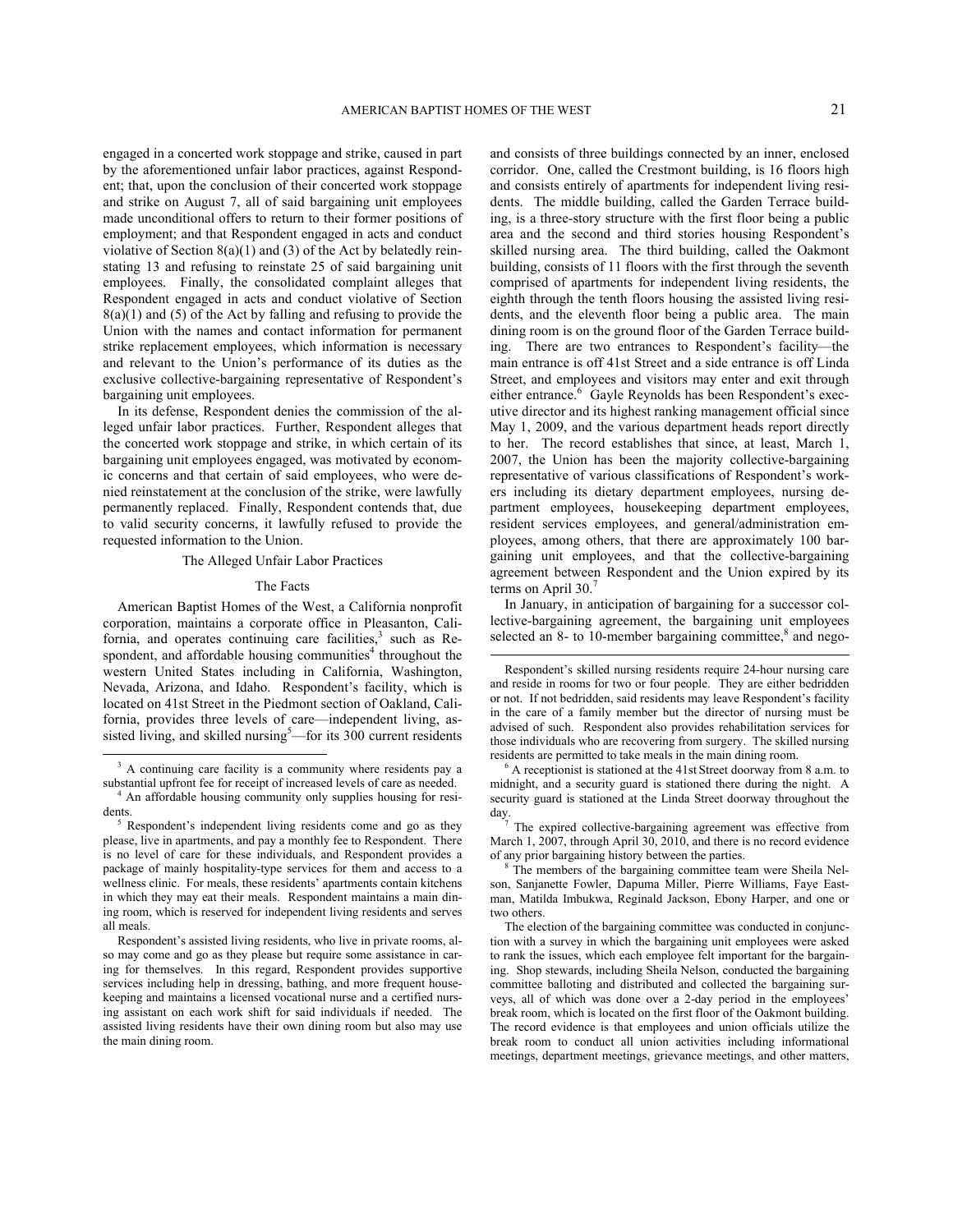l

tiations on a successor contract commenced in February. During the parties' bargaining, which consumed 18 or 19 negotiating sessions and ended on July 9 without an agreement, Respondent's attorney, David Durham, and Myriam Escamilla, the Union's nursing home division director, were the chief spokespersons. As the bargaining progressed from February to early May, certain issues emerged as impediments to a final agreement. The bargaining unit employees' main concern was the discharge and discipline section of the expired agreement, particularly the provisions regarding Respondent's right to discharge employees for violating its rules and policies and its right to adopt or amend said rules and policies "in its sole discretion." In this regard, the Union objected to Respondent's seeming penchant for terminating union stewards or bargaining team members for violations of its chart of infractions<sup>[9](#page-21-0)</sup> and demanded that Respondent agree to implement a progressive disciplinary system for such conduct. The latter constantly rejected the Union's proposals on discipline. Respondent's main concerns during the bargaining were the economic provisions for the successor agreement—specifically the contractual pension and health plans and wages. According to Reynolds, "we proposed to eliminate the SEIU pension plan and replace it with [a]  $401(k)$  plan." The Union wanted to continue with its pension plan and rejected Respondent's proposal. As to health insurance coverage, the contract provided for a Kaiser plan, which Respondent proposed to eliminate and substitute a "health reimbursement" account plan. The Union wanted to continue the contractual Kaiser plan, and rejected Respondent's substitute as the said plan's deductible amounts were higher than the existing Kaiser plan. As to wages, Reynolds testified that Respondent had offered a "pool of money" for wages, healthcare, and pension "so depending on what we spent on pension and healthcare, that's what we had remaining for wages. So the wages could go up or down depending on what . . . we were working with." The Union rejected Respondent's proposal on wages and insisted on its own.

<span id="page-21-2"></span><span id="page-21-1"></span>Reynolds was uncontroverted that, by early May, "the majority [of] the conversation was about [the above] issues," with each party being adamant in support of its positions. Then, prior to the scheduled May 12 bargaining session, Escamilla, on behalf of the Union, sent notice, pursuant to Section 8(g) of the Act, to Respondent that "the members of [the Union] will commence informational picketing at 2:30 pm on . . . May 25 . . . and will continue such activity unless, and until, a mutually agreeable resolution has been reached." In fact, Respondent's employees picketed outside Respondent's facility during the afternoon of May 25, carrying signs reading "no healthcare reductions," "no takeaways," "fair wages now," "pension now," and similar language.

The bargaining continued in the same posture subsequent to the May 25 picketing. Then, in early June, the Union and the bargaining committee published a strike vote flyer, which was posted on the bulletin board in the break room and copies of which were available to all bargaining unit employees in the break room. Said flyer was entitled "STRIKE VOTE" and read "Let's Show Management We Are United And Ready to Fight. Management still wants to take away our pension, make us pay a lot more for our health insurance and is offering a raise that's a joke. Our SEIU-UHW bargaining committee is recommending that we vote YES! to authorize a strike to show management that we're serious and won't settle for anything less than what we deserve." Beneath the above message, the negotiating committee requested that the bargaining unit employees vote, "YES," illustrating this with a checkmark in a box, announced that the strike vote would be held on Thursday and Friday June 17 and 18, and set forth the times for the vote. At a bargaining session on June 16, the Union submitted a counterproposal, including the existing wage rates, which Respondent rejected.

On June 17 and 18, a union representative, Donna Mapp, who was present for part of the first day and the entire second day, with members of the employee bargaining committee help-ing, conducted the strike authorization vote in the breakroom<sup>[10](#page-21-1)</sup> on the announced dates.<sup>[11](#page-21-2)</sup> Sheila Nelson, a day shift housekeeper, a shop steward, and member of the bargaining committee, volunteered to come to Respondent's facility and help with the strike vote during each of the voting periods on the first day of the voting—her day off.<sup>[12](#page-21-3)</sup> The voting occurred without inci-dent during the morning and early afternoon voting periods.<sup>[13](#page-21-4)</sup> Then, according to Nelson, shortly before 3:00 and just prior to the time when employees were required to punch in before starting the afternoon shift,<sup>[14](#page-21-5)</sup> she and Matilda Imbukwa were

<span id="page-21-4"></span><span id="page-21-3"></span>and the Union maintains a bulletin board there on which union literature is posted. The record evidence is that it is the only area of Respondent's facility in which employees are permitted to meet and discuss union affairs.

<span id="page-21-5"></span><span id="page-21-0"></span>Respondent's work rules and policies are set forth in its so called chart of infractions, which is posted near the door to the employees' break room.

<sup>&</sup>lt;sup>10</sup> According to Sheila Nelson, a shop steward for the Union and a member of the bargaining committee, the decision was made to have the vote in the break room as "it was the only place we can conduct Union . . . business. That's where the Union is supposed to report to when they enter the building."

The vote was a secret ballot election conducted throughout the 2 days with employees voting before or after their shifts or during break periods. Each bargaining unit employee voted by marking his or her ballot and depositing it into a sealed box. When each employee voted, a bargaining committee member would cross the person's name off a list of bargaining unit employees' names.

 $11$  The ballot, on which bargaining unit employees cast their votes, was created by the Union from an existing template. Employees were asked to place a check next to one of two questions—"Yes, I authorize the bargaining committee team to call a strike," and "No I do not authorize the bargaining committee team to call a strike." On top of the ballot are the words "Unfair Labor Practice Strike Vote". As to these words, Myriam Escamilla testified that "We always call for unfair labor practice strikes."

<sup>&</sup>lt;sup>12</sup> The voting periods were 6 to 8 a.m., 12 to 2 p.m., and 4 to 6 p.m.

<sup>&</sup>lt;sup>13</sup> Asked if any nonbargaining unit employees came into the break room during the afternoon, Nelson testified that, at approximately 12:30, Yuri Flores, an HR person and the assistant to the HR director, Lynn Morganroth, entered the room and asked her if she had seen Sherrita \_\_\_\_\_, an employee who had recently been terminated. They spoke, and Yuri left the break room.

<sup>&</sup>lt;sup>14</sup> The timeclock is located next to the break room.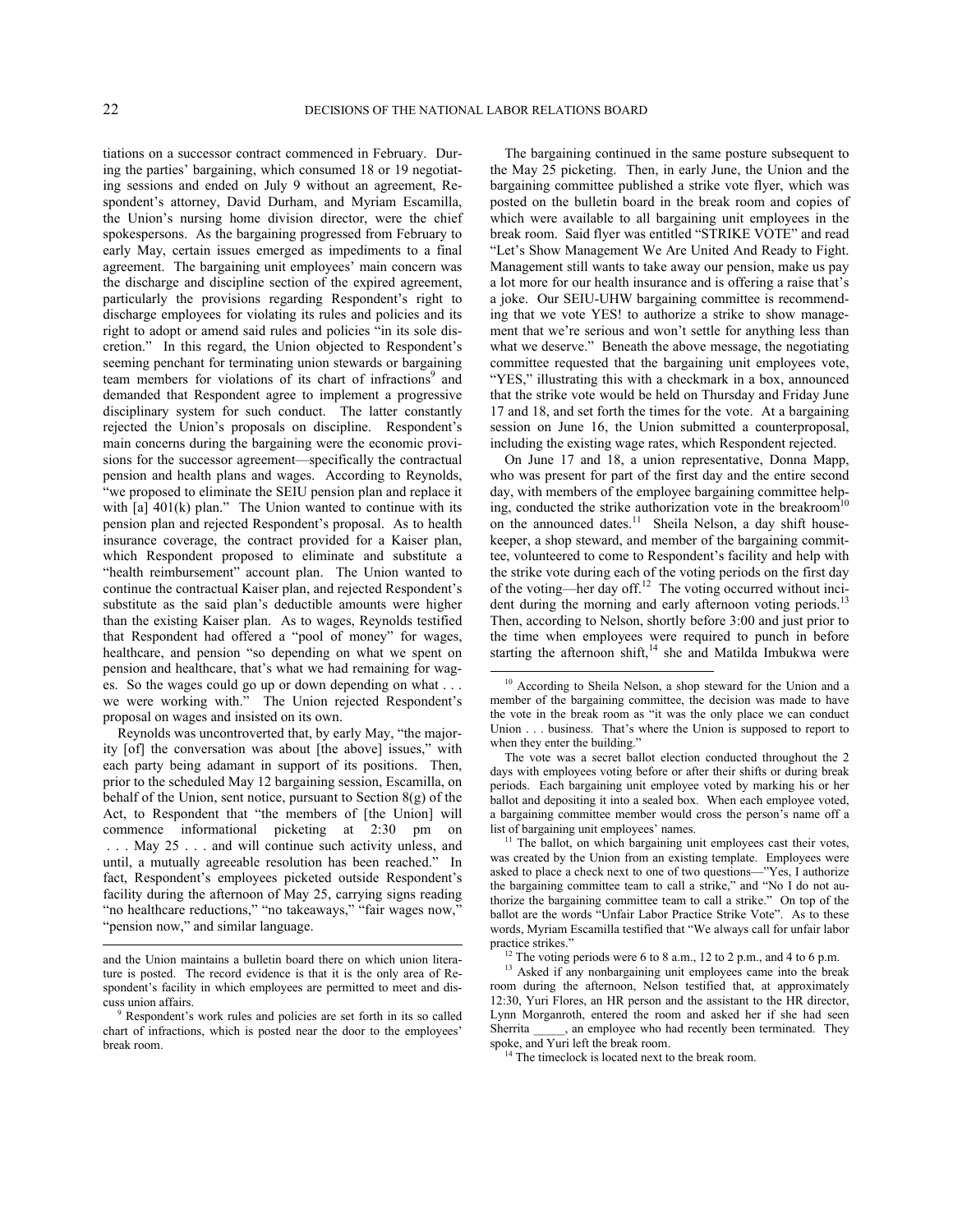busy conducting the voting<sup>[15](#page-22-0)</sup> when she had cause to turn and observed a facility security guard, identified as Francisco Pinto, $16 \times 16$  $16 \times 16$  sitting at a table 5 to 10 feet behind her. He was "holding" up a cell phone, [at eye level], and he was moving it slightly in [my] direction" and "back and forth" to the left and then the right. "So I stared at him, it seemed like about a minute . . . and I was thinking what was he doing. So I looked into the direction that he had the cell phone pointed to, and it was right there where the people were voting. It was like right next to me."<sup>[17](#page-22-2)</sup> After a minute, but no longer than two, of staring at the guard and while he continued to hold the cell phone up, she turned back to helping with the voting. Asked what she believed the guard was doing, Nelson said, "I believed that he was videotaping the people in the room that was voting, and I thought that maybe he was going to use it to get somebody fired."

Matilda Imbukwa, who worked for Respondent as a certified nurse assistant from October 2006, through April 2011, when she was laid off for "reasons being that I was not doing my duties as obligated to," testified that, as a member of the bargaining committee, she helped on the "second day" of the strike vote. According to Imbukwa, who was scheduled to begin working at 3 p.m., she arrived at Respondent's facility at 1:00,[18](#page-22-3) and "I . . . went to the break room, and I met with Sheila Nelson and was assisting her with the strike vote." In this regard, employees would come into the break room and she and Nelson gave them ballots on which they would mark off whether they wanted to authorize a strike. Imbukwa testified that, as she entered the break room, "there were a few other employees together with the security guard." She immediately noticed the guard as "he was dressed in his uniform and it had a badge on it and I knew it was him." Nevertheless, as the voting was on-going, she did not take much further interest in him except to notice that Nelson "was staring at him . . . on and off while passing out the [ballots]." Imbukwa further testified that, approximately 30 minutes after arriving, "Sheila Nelson pointed out the security guard, and, when I looked at him, [h]e was holding his phone up in a vertical position and just swinging it from side to side. And then he placed it down, and then a few minutes later he stood up and left." Asked what she believed the guard was doing, Imbukwa averred, "I thought he was taking a picture or video  $\ldots$  of us to what we were doing."

Nelson testified that it was a busy time in the break room as employees were there either on breaks or prior to the start of their work shift.

l

<span id="page-22-0"></span><sup>15</sup> I note that Nelson must have been incorrect about the time as the early afternoon voting period ended at 2 p.m.

<span id="page-22-1"></span>Nelson failed to notice the security guard when he entered the break room. Asked who is allowed to use the break room, Nelson testified, "All of the employees are allowed to use the break room. And the guards do come in there sometimes," eating their lunch.

<span id="page-22-5"></span><span id="page-22-2"></span>Nelson believed she pointed out the security guard's actions to Imbukwa.

<span id="page-22-6"></span><span id="page-22-3"></span><sup>18</sup> Imbukwa testified that she did not have permission to arrive 2 hours prior to the start of her work shift. However, "it was not the first time" she came in early before her shift. "When you're in your scrubs and you're scheduled to work that day, you can come in and . . . wait for your time to . . . clock in."

<span id="page-22-4"></span><sup>2</sup> According to Imbukwa, at least three employees voted while the guard manipulated his cell phone.

Asked how long she observed the guard holding his cell phone and swinging it from side to side, she stated, "It took approximately 30 to 45 minutes." There is no record evidence that bargaining unit employees, other than Nelson and Imbukwa, observed the actions of the security guard.

Francisco Pinto, testified that he is employed by Guardsmark as a security guard and that he has been assigned to work in such a capacity at Respondent's facility, working the swing shift (4 p.m. to midnight) on Sunday through Tuesday and the day shift on Thursday and Friday. He testified further that he is stationed at the guard's desk at the Linda Street entrance and that his job duties mainly entail patrolling the entire facility inside and outside, checking employees' badges, and making sure that visitors sign in prior to entering the interior of the facility.<sup>[20](#page-22-5)</sup> According to Pinto, he takes a 30-minute lunchbreak each workday in the break room. Asked what he does during his break period, Pinto stated, "I usually don't bring food, so I just go in there and check my phone because I'm not allowed [to do so] during business hours. So . . . I just go in there and check my phone . . ." for ". . . my messages, missed calls, or voicemail that I have." He added that his phone is a Verizon smartphone and described his method for checking for his messages and voicemails—"I just take it out and put it . . . on the table and just check messages or . . . go through my phone." He then demonstrated this by holding the phone in front of his face with his elbows on the witness table. Specifically on June 17, according to Pinto, he worked the day or 8 a.m. to 4 p.m. shift and relieved the receptionist at the 41st Street entrance at noon. She returned "around 1:00" and, "after 1:00 pm," he took his daily meal break. Pinto went to the break room and, when he entered, "it was a lot of employees there, and the Union rep, which is Donna Mapp," was in the room. He went to an empty table and, as always, checked his phone. He said, "employees would stare" at him, but ". . . I wasn't really paying attention to what they were doing, but they were with the Union rep." Pinto denied taking any photographs with his telephone that day, stated he has never done so, denied ever engaging in surveillance of employees at Respondent's facility, and denied being directed to go to the break room that day and take pictures of the employees' activities.<sup>[21](#page-22-6)</sup> Finally, asked if he told anyone what he observed in the break room, Pinto testified, "Well, the guards . . . kind of talk to each other and say how uncomfortable it is when we go to the break room," and the union representative is there. During cross-examination, asked if, on June 17, he telephoned Lynn Morganroth, the HR director, and left a message that the union representative was in the breakroom, he first replied "I don't know" but then responded, "no." Also, he denied leaving such a message with Morganroth's assistant, Yuri Flores. In this regard, I note that  $\overline{a}$ 

<sup>&</sup>lt;sup>20</sup> Gayle Reynolds testified that Pinto "has the authority to stop [persons] at the guard desk before they move beyond the entrance. . . . He has the right to stop [someone] from coming through the door, as well."

<sup>&</sup>lt;sup>21</sup> Gayle Reynolds corroborated Pinto's assigned duties at Respondent's facility, denied that the guard's duties included taking pictures of employees, and denied that he was authorized to do so. Further, she denied being aware of any pictures Pinto may have taken in the break room.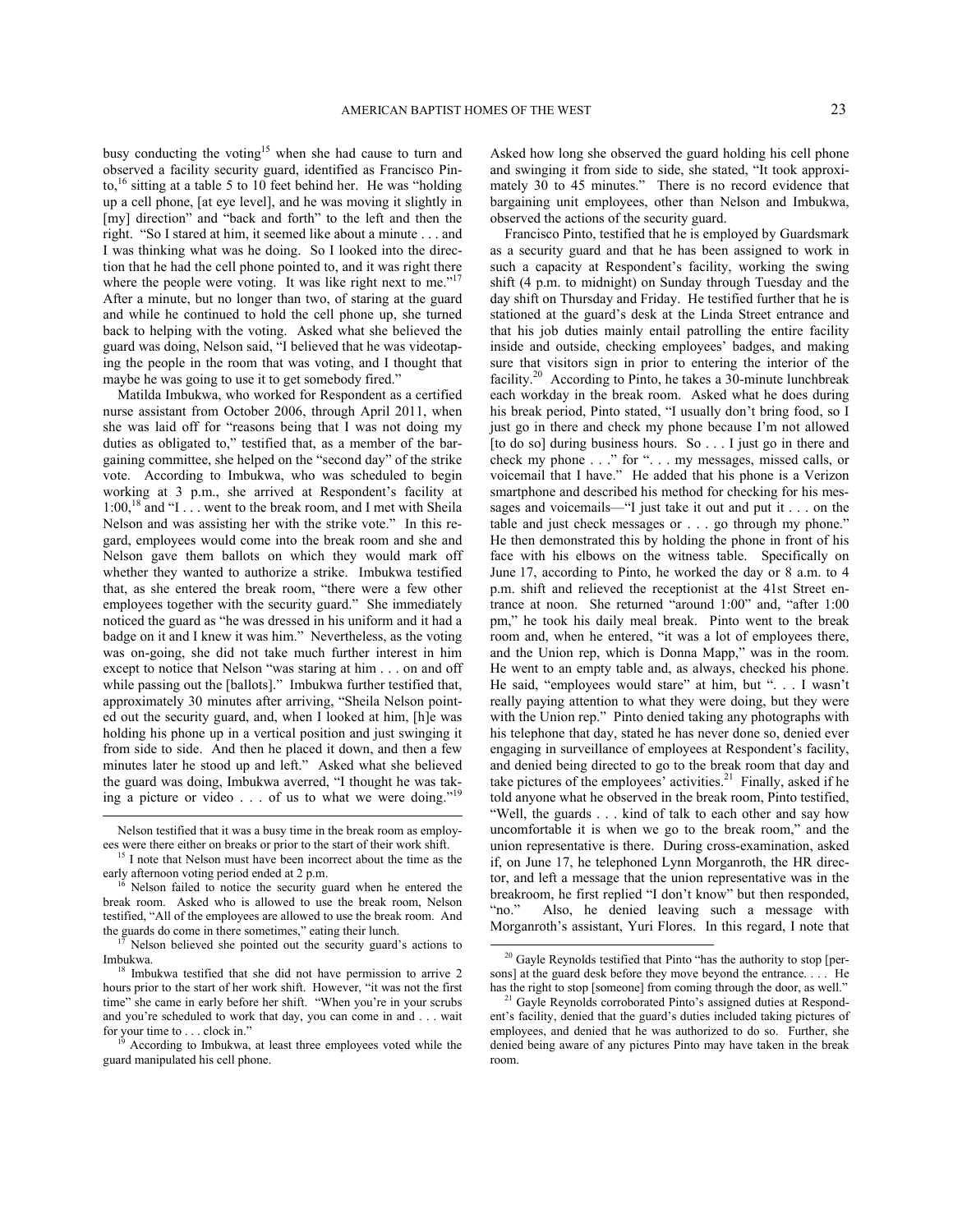$\overline{a}$ 

the Acting General Counsel Exhibit 12 is a June 18 email message from Flores to Morganroth in which the former informed Morganroth that "Yesterday . . . I had a message from the security guard that a union rep was in the break room"

Sheila Nelson next testified that, approximately 15 minutes after she noticed the security guard no longer in the break room and while she was continuing to help with the vote, Gayle Reynolds came into the break room and approached her. According to Nelson, Reynolds asked what she was doing. Nelson just replied "hello." Reynolds then sat down next to Nelson "and said, 'You're not supposed to be here.' And I said, 'Why?' She said, 'because you're not a rep.' I said, 'I'm a Union leader, and I was instructed to be here by Myriam to help with the strike vote.'" At that, Reynolds stood and said, "'You're a Piedmont Gardens employee, and I just checked with Lynn, and, according to the contract, you are not supposed to be in the building when you're not scheduled to work.'" After telephoning Donna Mapp and asking Mapp to inform Escamilla that Reynolds was "kicking" her out of the break room, Nelson gathered the election materials and departed from Respondent's facility.[22](#page-23-0)

Gayle Reynolds conceded ordering Nelson to leave Respondent's facility on June 17. According to Reynolds, that afternoon, she received an email from Nelson's supervisor, stating that she was in the break room. Reynolds then decided to investigate whether Nelson was still there and went to the breakroom.<sup>[23](#page-23-1)</sup> Upon entering the room, she observed Nelson "sitting at a table . . . with a laptop computer." She then approached Nelson, "and I said, Sheila, you know you're not supposed to be here when you're not scheduled to work; are you scheduled to work? No, I'm not. So I asked her to leave." At this point, Nelson pointed to the ballot box, and "she told me . . . what she was doing, I didn't know what she was doing before that."

The record reveals that, besides Nelson, Respondent evicted two other employees, who were assisting with the strike authorization vote, from its facility during the 2 days during which the aforementioned voting was conducted—Geneva Henry and Faye Eastman. Henry, who is employed by Respondent as a certified nurse assistant in the skilled nursing area and who works the night shift (11 p.m. to 7:30 a.m.), testified that she volunteered to help Donna Mapp with the strike vote and that, to do so, she arrived at Respondent's facility on June  $17<sup>24</sup>$  $17<sup>24</sup>$  $17<sup>24</sup>$  at 6 p.m.[25](#page-23-3) and went directly to the break room. She further testified that, later in the evening as she and Mapp were preparing to count the ballots, Gayle Reynolds came into the break room and approached her. "She asked me, what are you doing here? You're not on schedule . . . why are you here? And I told her I was taking care of Union business. She said, well, you're going to have to leave. I said, but I'm taking care of Union business. She said, well, you're still going to have to go, and she said you're going to have to take care of your Union business out there on the sidewalk. . . . I just got up, I didn't say noth-ing."[26](#page-23-4)

While Gayle Reynolds did not dispute demanding that Henry leave Respondent's facility, she contradicted Henry as to when the incident occurred. According to her, "I did ask Geneva Henry to leave but it was in the morning, not in the evening, and it was the day after I had spoken to Sheila Nelson—"on Friday." In this regard, Reynolds was confronted with an email she sent to Lynn Morganroth on June 17 at 6:39 p.m., in which she wrote that two employees, one of whom was Geneva Henry, who were not scheduled to work, were at Respondent's facility earlier in the day and that their respective supervisors wanted to know the appropriate discipline for them. Notwithstanding the foregoing, Reynolds, who claimed not to recall "what generated this e-mail," and denied it concerned her conversation with Henry, insisted that "I asked Geneva to leave the day after I talked to Sheila Nelson . . . "and that said conversation occurred "around" 8 a.m., and "I saw her in the break room with another employee. I asked them if they had finished their shifts and they said yes, and I said you're not supposed to be here; you need to leave."<sup>[27](#page-23-5)</sup> When asked if the other employee,

<span id="page-23-3"></span><span id="page-23-2"></span><span id="page-23-0"></span><sup>&</sup>lt;sup>22</sup> Nelson testified that there were three or four other employees in the break room at the time.

<span id="page-23-5"></span><span id="page-23-4"></span><span id="page-23-1"></span><sup>&</sup>lt;sup>23</sup> Reynolds denied being aware that the Union was conducting a strike vote on that day prior to entering the break room. She testified that she did not know about this until "when I walked in the break room and talked to Sheila." She added that the Union had not asked permission to conduct such a vote. While testifying she goes into the break room every week or every other week, Reynolds denied seeing the strike vote notice posted on the Union's bulletin board. In this regard, she admitted seeing R. Exh. No. 10, a union flyer, entitled "we'll do whatever it takes to win a good contract," posted on its bulletin board in the break room after the strike vote. The flyer states that 95 percent of the bargaining unit employees had approved a strike because, while the employees' bargaining committee had been working hard to achieve a contract with fair raises and overall improvements, management had "stalled and dragged things out." Also, she admitted seeing R. Exh. 11, another flyer posted on the same bulletin board after the strike vote. Said flyer discusses the bargaining in detail; notes that 96 percent of the bargaining unit had voted in favor of a strike; and states, "We are ready and will not let management scare us into a cheap deal that only benefits them.'

<sup>&</sup>lt;sup>24</sup> During cross-examination, Henry said the night, during which she helped with the strike vote was the last night of the voting.

Henry could not recall whether she was scheduled to work that  $\operatorname*{day}_{26}$ 

While Henry was unable to remember whether or not she was scheduled to work that night, she testified that she was habitually early when working and would spend the time before her shift in the break room. "I've been coming there early for years. I use the break room as a regular routine," arriving there between 6:30 and 7 pm. She does this because "I don't want to be out on the street late at night. . . . And I would come in there early and go straight to the break room." Until the start of her shift, she would eat, read books, or listen to music. According to Henry, Gayle Reynolds was well aware that she would come in early as "sometimes I would see her. . . . Everybody knew that I been coming in there for years.

Reynolds conceded being aware that Henry would be inside the facility early and spent her time before clocking in inside the break room. She had no problem with this as Henry did not want to be out on the street late at night.

 $27$  She recalled that Donna Mapp was present and the two employees were speaking to her. However, she denied being aware of what the employees were doing.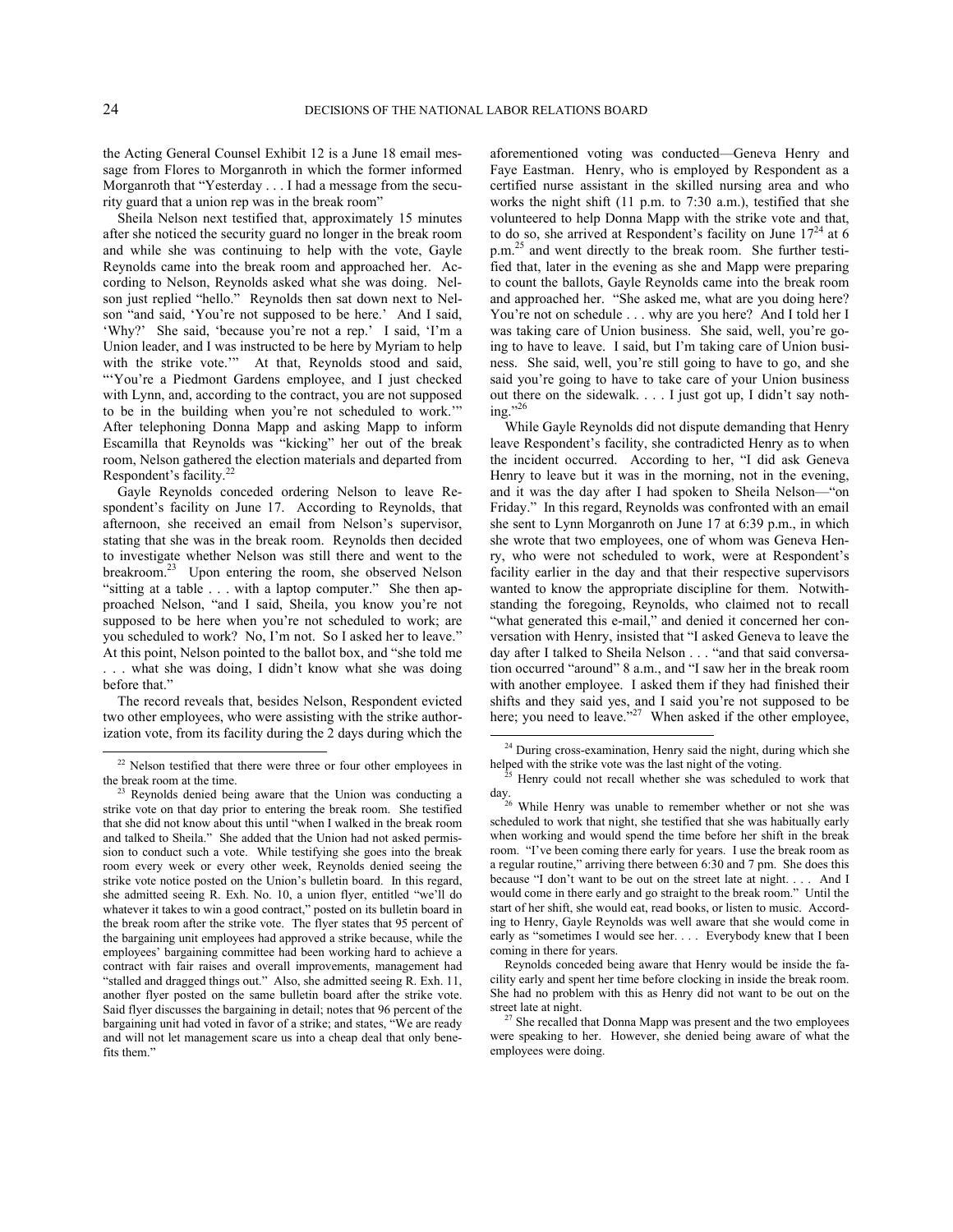whom she asked to leave the facility on June 18, was Faye Eastman, Reynolds said, "I believe it was on Thursday, June 17th. It was the same time that Geneva was in the break room. She and Faye were together." On this point, she was confronted with an email she sent to Morganroth on June 19 regarding possible discipline for employees who were discovered inside Respondent's facility when not scheduled to be there. Reynolds wrote, "I think we should do courtesy notices. We also need to include Faye Eastman who was in the break room at 7:55 am on Friday morning. I asked her if she had clocked out and she said `yes.' I reminded her that she was not supposed to be on the premises." There is no mention of Henry in said email. Upon viewing the latter email, Reynolds again insisted that she observed Eastman and Henry together in the breakroom at the same time.

With regard to the evictions of Nelson, Henry, and Eastman from Respondent's facility, the record establishes that Respondent's chart of infractions work rule 33, which is quoted in paragraph 7(a) of the consolidated complaint, is its rule, limiting access to its facility. Said rule reads:

Employees may not clock-in for duty before their shift begins, nor are they to remain on the grounds after the end of their shift, unless previously authorized by their supervisor. Employees must have prior supervisor authorization before working/incurring overtime.

<span id="page-24-2"></span><span id="page-24-1"></span><span id="page-24-0"></span>There is no dispute, and Respondent admitted, that, in maintaining said work rule, it has allowed off-duty employees, including shop stewards, to enter its facility under certain circumstances including to pick up paychecks or with its permission and to participate in grievance meetings and disciplinary meetings.. In addition to these instances, Sheila Nelson testified that, in her capacity as a shop steward, she often conducted union-related business with other employees or met with union representatives or other shop stewards in the breakroom prior to the start of her work shift, after the conclusion of her shift, and on her days off. With regard to her practices as a shop steward, she testified that, while her work shift normally started at 7 a.m., "I came in quite often early. Whether it was to pass out flyers or surveys or talk to members . . . I was . . . early a lot of times. I don't remember how many times." She added, "some times I would come in at 6:30, a quarter to 7, any meetings that I had with people would usually only last about 15 minutes before my scheduled time or after work." Nelson recalled two meetings with union agents or other shop stewards prior to the start of her shift and four or five such meetings after the conclusion of her shift and testified that, whenever entering Respondent's facility early prior to her shift or remaining in the building after her shift for union-related matters, she never was questioned as to why she was inside Respondent's facility and never was informed she required Respondent's permission. Further, Nelson recalled entering Respondent's facility on two or three occasions for union-related meetings in the breakroom on her days off. According to her, "as a Union member, we're supposed to enter the main entrance. We sign in and that's allowing either the security guard or the receptionist to know [she] is in the building . . . they would ask me, are you working? I'd say no, I'm here to do Union business today. So he

would say okay and I know where to go. I proceed to the break room." Finally, Nelson denied ever asking permission to conduct union-related business inside Respondent's facility on her days off.<sup>[28](#page-24-0)</sup>

Two other employees likewise testified with regard to access to Respondent's facility while off duty. Sanjanette Fowler, who worked as dietary cook for Respondent and was a shop steward, testified that she helped Union Agent, Donna Mapp, conduct the bargaining committee selection voting and the bargaining survey over the two-day voting period in January. According to her, "the second day was actually my day off

. . . ," and "I think I was there basically all day." Asked how she gained access that day, Fowler testified, "I came in the normal 41st side. I sign in at the front desk, and I go to the break room." She added that she did not have permission to be inside the building that day; however, no management official questioned her presence that day. Fowler further testified that, on her days off, there were "numerous times" when she would come to Respondent's facility<sup>[29](#page-24-1)</sup> and be in the breakroom "giving members a regular update of what was happening . . . in bargaining." These visits would last "like two hours, two hours or so" depending on how many people would be coming for breaks, and she never requested permission to be inside the building and never was asked to leave. Also, there were "numerous times" on days off when she and Mapp attended grievance meetings with Gayle Reynolds and Lynn Morganroth. Matilda Imbukwa testified that she entered Respondent's facility on June 17, 2 hours prior to the start of her work shift and that she was not required to have Respondent's permission in order to do so. "It was not the first time" she came in early before her shift. "When you're in your scrubs and you're scheduled to work that day, you can come in and . . . wait for your time to . . . clock in." She added that she would always arrive an hour early before her shift and that no supervisor ever informed her she was not allowed to do so.

Asked how chart of infractions rule no. 33 is enforced, Gayle Reynolds testified "if I'm made aware that somebody's in the building who's off schedule, then I will go and find out why they're in the building. But we don't generally police the em-ployees; we expect them to follow the rules.<sup>3[30](#page-24-2)</sup> In this regard, she stated she had been unaware that, other than for grievance meetings, Nelson and Fowler had regularly entered and per-

<sup>&</sup>lt;sup>28</sup> During cross-examination, Nelson expanded the number of times she had been inside Respondent's facility on her days off for unionrelated matters to 20 or 30 times. However, she added that most of these were for grievances or for disciplinary meetings when asked to be present by management.

<sup>&</sup>lt;sup>29</sup> Fowler would always sign the sign-in sheet upon entering Respondent's facility.

<sup>&</sup>lt;sup>30</sup> Asked if prior to June 2010, she ever enforced Respondent's access policies by demanding that an employee leave the building, Reynolds conceded, "I can't think of any specific instance."

Respondent offered evidence that an employee had once been advised she should not be in an area of the facility while not on the clock. However, contrary to the events in these matters, the employee was found in a work area, and Reynolds testified that it was a shop steward who spoke to the employee and not a management official.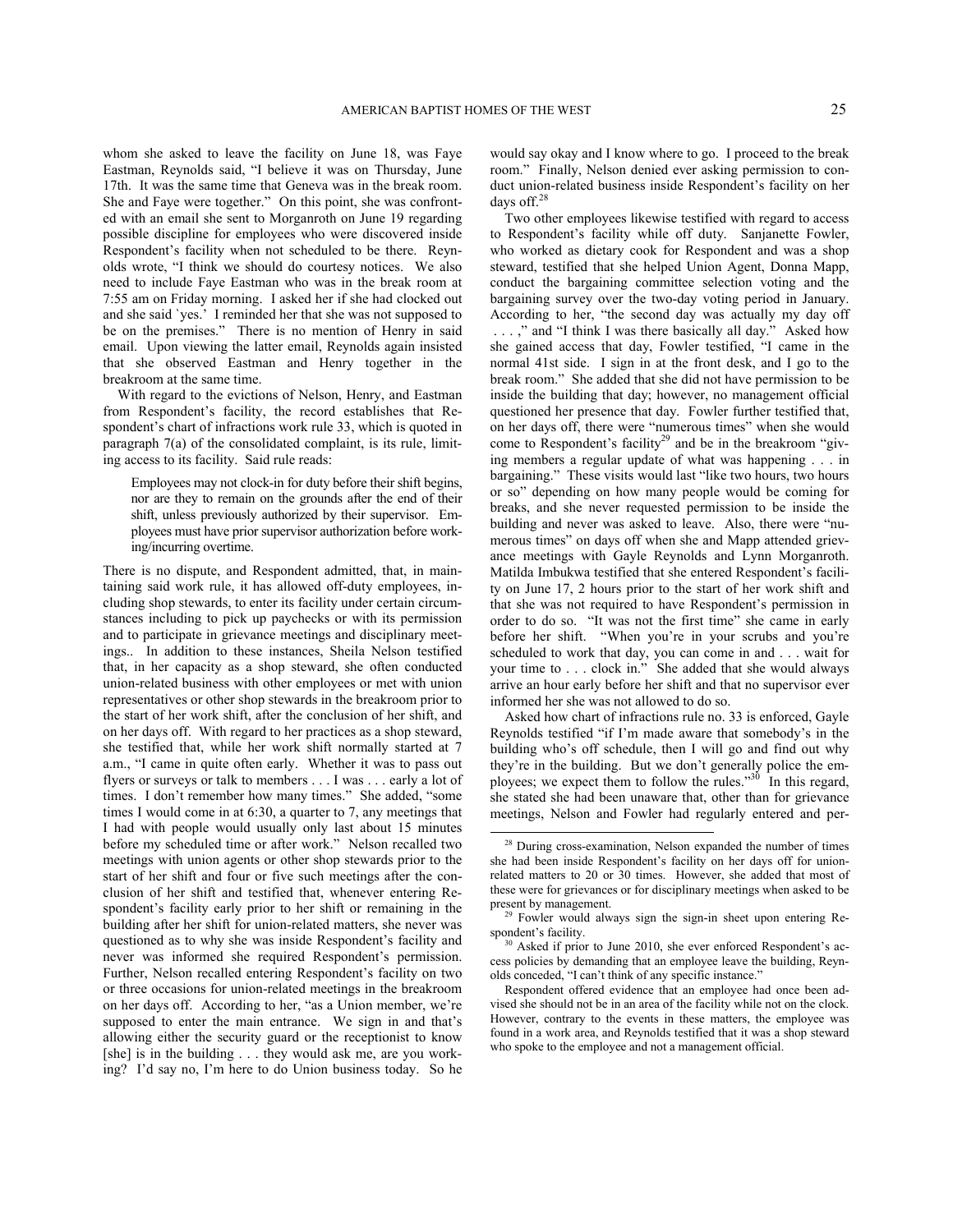formed union business inside Respondent's facility on their days off. Finally, I note that the above work rule does not mention off-duty employees' access to Respondent's facility on their days off and that Respondent itself was uncertain as to whether Nelson or Henry, in fact, acted in violation of rule no. 33. Thus, on June 17, Reynolds was forced to consult with HR director Morganroth as to what work rule had been violated by Nelson and Henry, and, at 7:30 p.m., Morganroth sent an answering email to Reynolds, writing that rule 34, which concerns visitor access to the facility, rather than rule 33 is the "closest infraction" and "we have a practice of not permitting employees to be on premise without supervisor approval or business with HR. I looked through the handbook and couldn't find any helpful language other than the visitor language." In any event, other than being evicted from Respondent's facility, neither Nelson, Henry, nor Eastman was disciplined for being inside Respondent's facility, while off duty, on either June 17 or 18.

The record evidence is that in excess of 90 percent of the participating bargaining unit employees voted to authorize the employees' bargaining committee to call a strike. $31$  Further, subsequent to the strike vote, given the language of the Union's poststrike authorization vote flyers, it appears that the bargaining unit employees were becoming increasingly perturbed over and frustrated with the on-going successor contract negotiations and what they perceived as Respondent's adamant and unacceptable positions on the economic and language issues, which, the employees believed, "only [benefitted] the company and not us." According to Sheila Nelson, with matters in this posture, pursuant to the bargaining unit employees' mandate, the bar-gaining team<sup>[32](#page-25-1)</sup> reached its decision as to when the strike would commence on July 9 during a bargaining session that day before a Federal mediator. This "occurred during a . . . caucus . . . . The Employer was not in the room and the bargaining team was discussing several things. We were discussing what had happened at the strike vote with Gayle kicking me out of the building and kicking a couple other people out of the building that day. And we were discussing the surveillance with the security. We were discussing that they weren't willing to move on the language that would . . . give the employees job security. And Gayle and her union busting had been sending out memos contaminating the workers. So we kind of looked at our options. We had some ULP's already pending, and we . . . asked

Myriam if we could go on a ULP strike."

More specifically, according to Nelson, "Sanjanette and myself, we talked about me getting kicked out of the building

. . . and the security guard. Matilda spoke about the security guard also, the surveillance, and how we . . . would file charges ... for what he had done."<sup>[33](#page-25-2)</sup> Then, "Gloria and some of the people that had been there from the strike prior, because there had been a strike [during] their last bargaining . . . so they were talking about what happened with that. . . . They went on a one or two-day strike and got locked out. . . . I think it was 2007 they were talking about. So we were talking . . . and . . . I was asking Sanjanette . . . what are we going to do . . . because we felt like we were being put under a lot of pressure. We were frustrated . . . the members wanted to go on strike . . ." because of the contract negotiations, and ". . . they had their strike vote and so . . . it was on us, the bargaining team, to make a decision to . . . do something." Then, ". . . we asked if anyone felt that they didn't want to go on a strike vote, if anyone disapproved, because we asked if anyone approved, we asked if anyone disapproves, can you raise your hand. Then, nobody raised their hands. So we . . . asked Myriam if we could go on a . . . ULP strike. . . . And that's how we ended up going on strike." Nelson concluded, saying it was after the caucus ended that Escamilla informed Respondent that the bargaining unit employees would engage in a strike. Finally, during cross-examination, after denying the reason the bargaining committee called a strike was to place pressure upon Respondent to agree to contract terms Nelson was confronted with her pretrial affidavit wherein she stated, "The purpose of the strike is to put pressure on the Employer to reach an agreement with the Union for a new contract." Notwithstanding her pretrial affidavit admission, Nelson insisted that the strike was "a ULP strike, and the purpose . . . was to put pressure on the Employer."

Sanjanette Fowler testified that "the whole bargaining team" was involved in the strike discussions on July 9 and that "... one issue . . . the team discussed was the surveillance of the . . . security guard coming in the break room surveilling the strike vote. . . . We [were]' discussing . . . the contract language and the way the management was treating the workers." Asked if anything else was mentioned, Fowler said, "that's it." As to surveillance, "I remember Sheila was very upset when she was inside the break room during the strike vote when the security guard came inside there watching her during [the] strike vote." Concerning contract language, according to Fowler, "we just wanted more language inside the contract that . . . would give workers more job security," including the portion ". . . where the management could adopt and amend policies . . . whenever they felt like it." Also, they discussed management's unfair treatment of employees including ". . . when we went back to the facility and tried to talk to the workers . . . they threw us out of the building." Then, Fowler testified, "after we get finished discussing all the things that was going on, we just came to the

l

<span id="page-25-0"></span><sup>&</sup>lt;sup>31</sup> While the ballot, upon which the bargaining unit employees cast their votes, may have had the words "unfair labor practice strike vote" at the top, given Myriam Escamilla's admission, said words appear to have been nothing more than union boilerplate language. Moreover, of course, the alleged unfair labor practices herein had not yet occurred at the time of the printing of the ballots. Further, given the language of R. Exh. No. 1, the union flyer establishing the strike vote, and R. Exh. Nos. 10 and 11, union flyers published subsequent to the strike vote, contract economic and language concerns seem to have been the only motivating factors underlying the bargaining unit employees' strike authorization vote.

<span id="page-25-2"></span><span id="page-25-1"></span><sup>&</sup>lt;sup>32</sup> The bargaining committee members, who were in attendance at the July 9 bargaining session were Sheila Nelson, Sanjanette Fowler, Matilda Imbukwa, Faye Eastman, Pierre Williams, Dapuma Miller, Yordanos Sega, and Gloria McNeal.

<sup>&</sup>lt;sup>33</sup> In fact, the unfair labor practice charge, relating to the alleged surveillance or creating the impression of surveillance, is Case 32–CA– 25248, filed by the Union on July 26 or over 2 weeks subsequent to the asserted strike vote.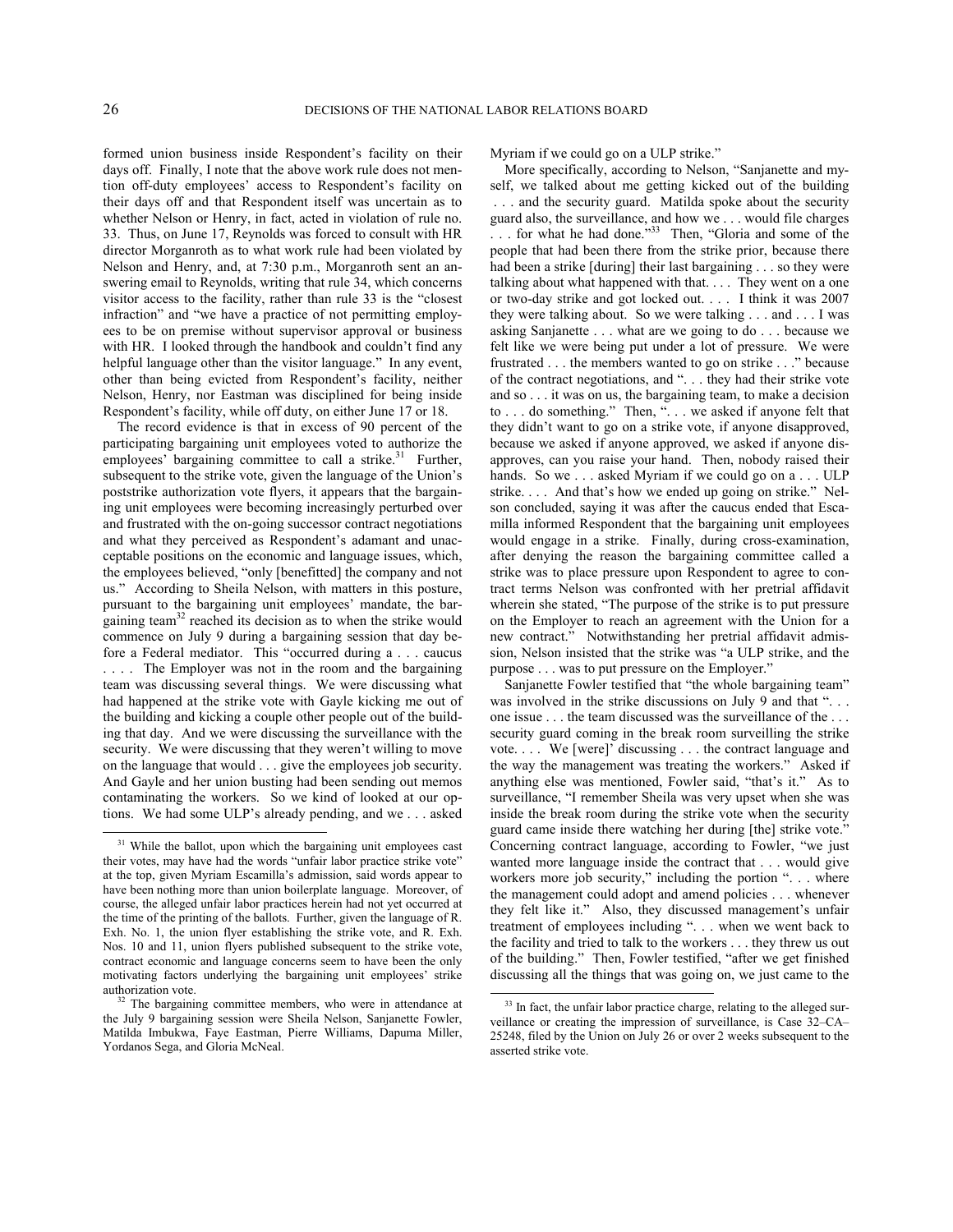conclusion that we just going to go ahead and go on strike." There was no formal vote, just a general consensus. After this discussion, "we told [Escamilla] that the bargaining team had come to the conclusion that we want a strike."

During cross-examination, as to what the bargaining committee discussed during the caucus on July 9, Fowler denied that they spoke about Respondent's proposals on pensions, health insurance, and wages or the Union's proposal on employee discipline. Rather, "the discussion we talked about was the unilateral changes . . . and the way the employees was being treated and the contract language."<sup>[34](#page-26-0)</sup> Asked if the reason for the strike was that the negotiations had broken down, Fowler said, "it could have been one of the reasons but that is not the exact reason why we called the strike." On this point, however, she admitted telling a Board agent in her pretrial affidavit that negotiations had not worked out, so we were on strike. Again, denying that the purpose of the strike was to place pressure upon Respondent to agree to the Union's demands, she admitted stating in her affidavit, "we began striking at the Piedmont Gardens. . . . The purpose of the strike is to put bargaining pressure on the Employer." Then asked if the bargaining committee sought authorization from the bargaining unit employees to call a strike in order to put pressure on Respondent, Fowler conceded saying this in her affidavit. Finally, Fowler admitted that, on July 9, after the bargaining committee decided to call the strike, the members returned to Respondent's facility and told a group of bargaining unit employees that mediation had not resulted in an agreement and ". . . [they] weren't getting anywhere so [they] had no other choice but to go on strike" and that a reason for the strike was the contract language.<sup>[35](#page-26-1)</sup>

Also, regarding the bargaining committee meeting on July 9, Matilda Imbukwa testified that "we discussed a few issues. One . . . was . . . because they're going to put a cap on the healthcare, surveillance . . . used against the employees . . . amongst other things." As to surveillance, Imbukwa recalled that it was the breakroom incident and ". . . use of the phone to take pictures" by the security guard.<sup>[36](#page-26-2)</sup> After initially stating she could not recall, Imbukwa remembered that other issues the committee members discussed were salary, Respondent's chart of infractions, and "the incidents of the Union members being

 $\overline{a}$ 

whisked out of the building." She added that Sheila and Sanjanette spoke about this and that "Sheila was talking about the incident that happened during the strike vote. And Sanjanette was talking about an incident that happened early on . . . when we had left the meeting and we has gone to tell the employees what happened in the meeting . . . and then a few minutes later, the management came and told us to leave the building." Asked how they decided to go on strike, Imbukwa recalled, "we raised our hands, all of us, and said, yeah, we could go on strike." Finally, Imbukwa did not know how the other bargaining unit employees were informed of the decision of the bargaining committee members on July 9.

Regarding the Union's strike procedure, Myriam Escamilla testified that "the Union's procedure is to have the members to authorize bargaining committee to call a strike. And at some point, the members of the committee . . . at Piedmont Gardens decided to go on strike on July 9, that's when they made the final decision." Then, "when . . . they decided, they call us in the room. And we came back and they told us, 'we decided we're going to strike and for this many days.'" Thereupon, each member of the committee was charged with talking to specific people in their department "to see if they would support the strike or not." This involved "multiple" one-on-one sessions between July 9 and the start of the strike "to assess whether or not people will walk out and what days they will be at the picket line." Asked for the purpose of these conversations, Escamilla said "one was to understand if people will be comfortable waking out and . . . being on the picket line. . . . Second, figure out what time . . . they will picket. Third, if they had any questions about what was happening with the contract negotiations with all the issues that were remaining . . . leading to the strike." She added that, subsequent to July 9, the Union published nothing to the bargaining unit employees regarding what was discussed by the bargaining committee on that date and no other strike vote was taken.

Upon being informed by the bargaining committee members that they had decided to engage in a strike against Respondent, Myriam Escamilla sent two letters, dated July 9, to Respondent. In the first, she wrote, "Pursuant to Section 8(g) of the National Labor Relations Act, you are hereby informed that [your bargaining unit employees] will commence a strike at 9:00 a.m. on Monday, August 2, 2010, and continue such activity unless and until a mutually agreeable resolution has been reached." In the second letter, she wrote, "All employees participating in the Unfair Labor Practice strike and withdrawal of labor at Piedmont Gardens . . . scheduled to begin on . . . August 2, 2010, unconditionally offer to return to work at or after 5 a.m. on Saturday, August 7, 2010. This request is made . . . on behalf of all employees it represents as well as all employees who honor its picket lines at Piedmont Gardens on the above date." Subsequently, as scheduled, approximately 80 of the 100 bargaining unit employees, employed by Respondent, commenced their 5-day concerted work stoppage and strike against Respondent on August 2. Mostly, the strikers confined themselves to the 41st Street side of Respondent's facility.

With regard to the motivating factor, which, Nelson and Fowler admitted informing Board agents, was to put pressure on Respondent to bargain, or factors underlying the concerted

<span id="page-26-0"></span><sup>&</sup>lt;sup>34</sup> Asked to describe the unilateral changes, Fowler stated, "we talked about the surveillance of when the security came inside the break room." Also, "kicking the steward out the building . . . during the strike vote....

<span id="page-26-1"></span><sup>35</sup> During redirect examination, counsel for the General Counsel asked Fowler a blatantly leading question—". . . When you went back to the facility on July 9 . . . do you remember telling employees that one of the reasons for the strike was that management was . . . telling employees to get out of the building—to which Fowler answered, "yes."

<span id="page-26-2"></span>Imbukwa testified that Sheila Nelson spoke about this, saying "there was a security guard in the break room and he was . . . swinging his phone from side to side and he left immediately."

During cross-examination, Imbukwa was confusing, stating that, when Union representatives voiced concerns about Respondent's "surveillance," they were discussing its use of security cameras throughout the building and that the discussion before the strike vote concerned this type of surveillance—"the security surveillance, yes . . . throughout the building, yes."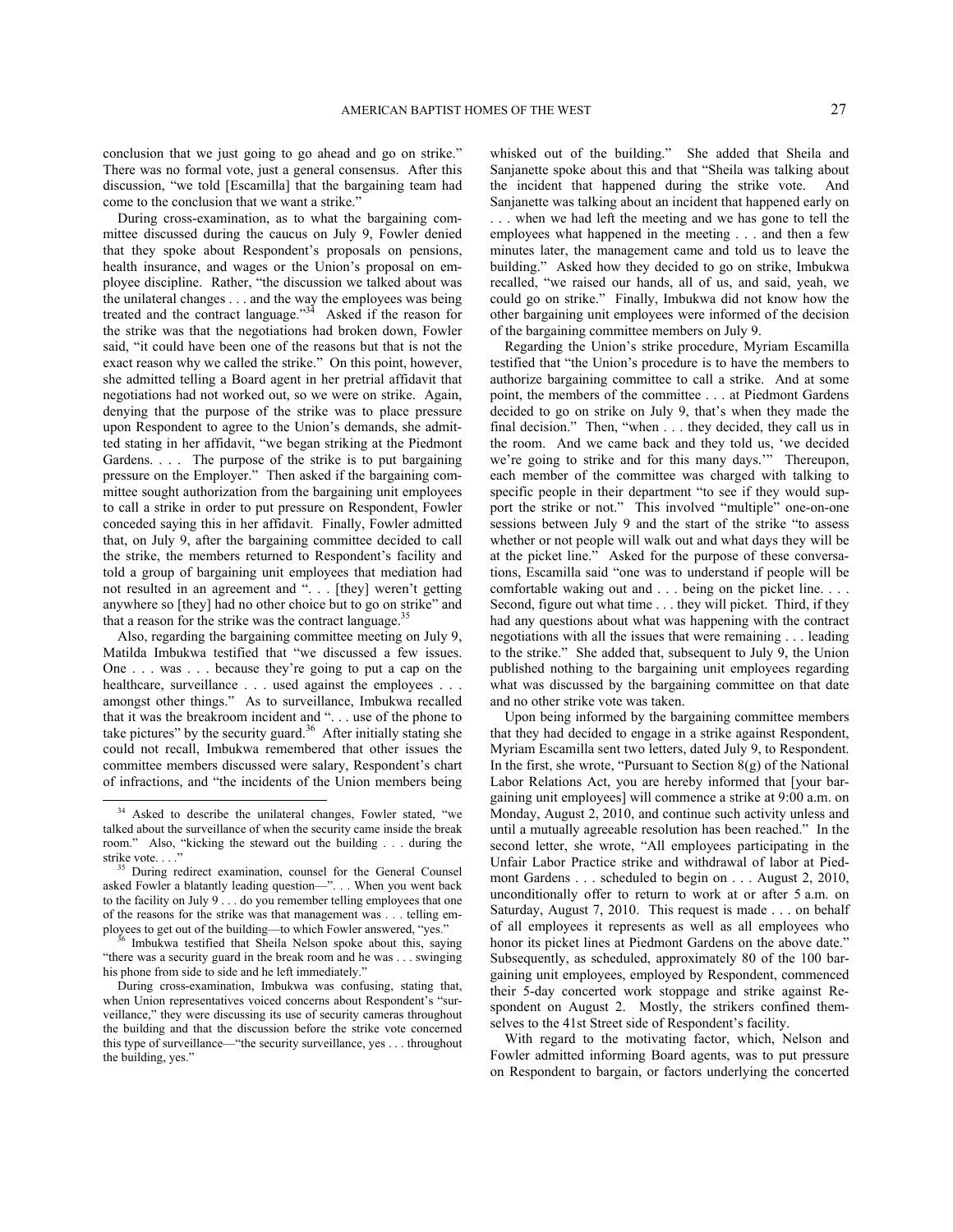-

 $\overline{a}$ 

work stoppage and strike, the record evidence is that the picket signs, which employees carried, other than simply reading the Union's generic "ULP Strike," failed to specify any asserted unfair labor practices. Rather, according to Nelson, other picket signs read "one percent can't pay the rent," and "Union busting has got to go," and protested Respondent's healthcare proposals. In addition to the picket signs, according to Gayle Reynolds, strikers chanted slogans such as "one percent won't pay the rent;" "Piedmont Gardens, you're no good, you don't treat us like you should;" and "No peace, no contract." Further, a striking bargaining unit employee, Keiyana Kemp, was quoted in a local newspaper, stating "I'm struggling. I'm working hard and a 1.5 percent raise is not going to do anything for me and my family and on top of that they want me to pay for my medical expenses out of pocket. Now with three kids and the money we are making—I can't even live right now." Of critical import as to motive is a letter, dated August 6, which the Union, on behalf of the bargaining unit employees, sent to Oakland Mayor Ron Dellums. Said letter states:

We, the undersigned members of SEIU-UHW and employees of Piedmont Gardens, have been bargaining for a new contract since February with American Baptist Homes of the West. We have proposed common sense disciplinary rules as well as modest economic improvements. Management, however, has refused to move away from its harmful disciplinary policies and, instead, has sought to dramatically cut our healthcare and eliminate our pension fund entirely. As a result, this past Monday, we began a five-day ULP strike to protest [Respondent's] actions. . . .

At 5 a.m. in the morning of August 7, pursuant to their un-conditional offer to return to work,<sup>[37](#page-27-0)</sup> 50 to 60 of the former striking employees, who were scheduled to work that day, gathered at the 41st Street entrance to Respondent's facility in order to report for work. They were met by a security guard, who told them that "no one is entering the building." One employee, Bayou Zegenech, was scheduled to begin his work shift at that hour, and the guard announced that there was a list of employees, who would be allowed to return but that he needed to obtain an updated copy of the list. At that point, the guard and a union representative escorted Zegenech into the facility. A few minutes later, Zegenech returned with the following letter, which stated:

<span id="page-27-2"></span><span id="page-27-1"></span>Please be advised that your previous position at Piedmont Gardens has been filled by a permanent replacement employee, so we are not in a position to reinstate you to your former position at his time.

All staff members who have been permanently replaced will be placed on a 'preferential rehire list." We will try to fill vacancies for substantially equivalent positions that become va-

# cant in the future from this list. . . .<sup>[38](#page-27-1)</sup>

In fact, the record discloses that 38 former strikers were perma-nently replaced by Respondent.<sup>[39](#page-27-2)</sup> In the above regard, Gayle Reynolds testified that, having received advance notice of the bargaining unit employees' concerted work stoppage and strike, prior to August 2, Respondent had made arrangements for the hiring of temporary replacement employees. Thus, after having unsuccessfully attempted to do so itself, Respondent contracted with Huffmaster, "a strike management company," to supply temporary workers, and, by August 2, "we probably hired 60 to 70 people" to temporarily staff the jobs of its striking employees. According to Reynolds, Respondent informed Huffmaster that the length of the jobs would be 3 days, and "when we were making offers to people on a temporary basis, we said we thought it would be for [a] . . . week." She added that, by the evening of the first day of the strike, "we felt confident that we had enough people to get through a few days."

Reynolds further testified that she was the management official who decided to hire permanent replacements and that, beginning on August 3 and continuing through August 6, Respondent made 44 offers of permanent employment to some of the temporary replacement employees and to "our employees who came to work during the strike who were largely on-call employees." As to the rationale for her decision, she stated that the cost of hiring temporary replacements was a burden to Respondent. On this point, Reynolds said that the cost to engage Huffmaster was in excess of \$300,000 out of which sum, the latter paid the wages of the temporary replacements.<sup>[41](#page-27-4)</sup> This cost was significant to Respondent as "our revenues come from our residents' monthly fees" and "in order to fund these kinds of things, we have to raise the monthly fees". According to Reynolds, the "economic reality" was that Respondent could not afford to operate in this manner whenever the bargaining unit employees decided to engage in a concerted work stoppage. Further, "I was concerned . . . that our residents were at risk and I was concerned that if the employees didn't come back from the strike, we wouldn't have the people we needed to

<span id="page-27-4"></span><span id="page-27-3"></span><span id="page-27-0"></span><sup>&</sup>lt;sup>37</sup> There is no dispute that, during the strike, the Union sent to Respondent a copy of the aforementioned unconditional offer to return **letter** 

<sup>&</sup>lt;sup>38</sup> Gavle Reynolds testified that, in anticipation of them offering to return to work on August 7, Respondent sent these letters out to the striking bargaining unit employees, as well as attempting to reach them by telephone, on the night of August 6.

<sup>&</sup>lt;sup>39</sup> They are Shervin S. Amorsolo, Arturo Bariuad, Zegenech Bayou, Maggie Bellinger, Yuhanes Beraki, Donnita Bradley, Pacita Bumatay, Marieth Romero Carmona, Tamika Cato, Calvin Christian, Bonnie Conley, Judith Coston, Besima Ferhatovic, Sanjanette Fowler, Crystal Grayson, Elisa Haile, Monique Higgins, Keiyana Kemp,Brenda Lane, Kathlyn Largent, Johnny Lee, Linda Lee, Gloria McNeal, Salvador Miranda, Michael Morrow, Sheila Nelson, Janie Ragsdale, Michelle Reynolds, Josephine Santos, Yordanos Sega, Paramjit Sekhon, Palwinder Singh, Denesha Singleton, Carmen Smith, Mhret Weldeabzhi, Pierre Williams, Rose Zelaya, and Nebiat Zeray.

According to Reynolds, "most of them" came from Huffmaster and were transported to work in a van.

While Respondent expanded \$300,000 on replacement workers utilizing Huffmaster, Reynolds admitted that implementing the Union's requests on economic items over the term of a successor collectivebargaining agreement would have cost only \$250,000.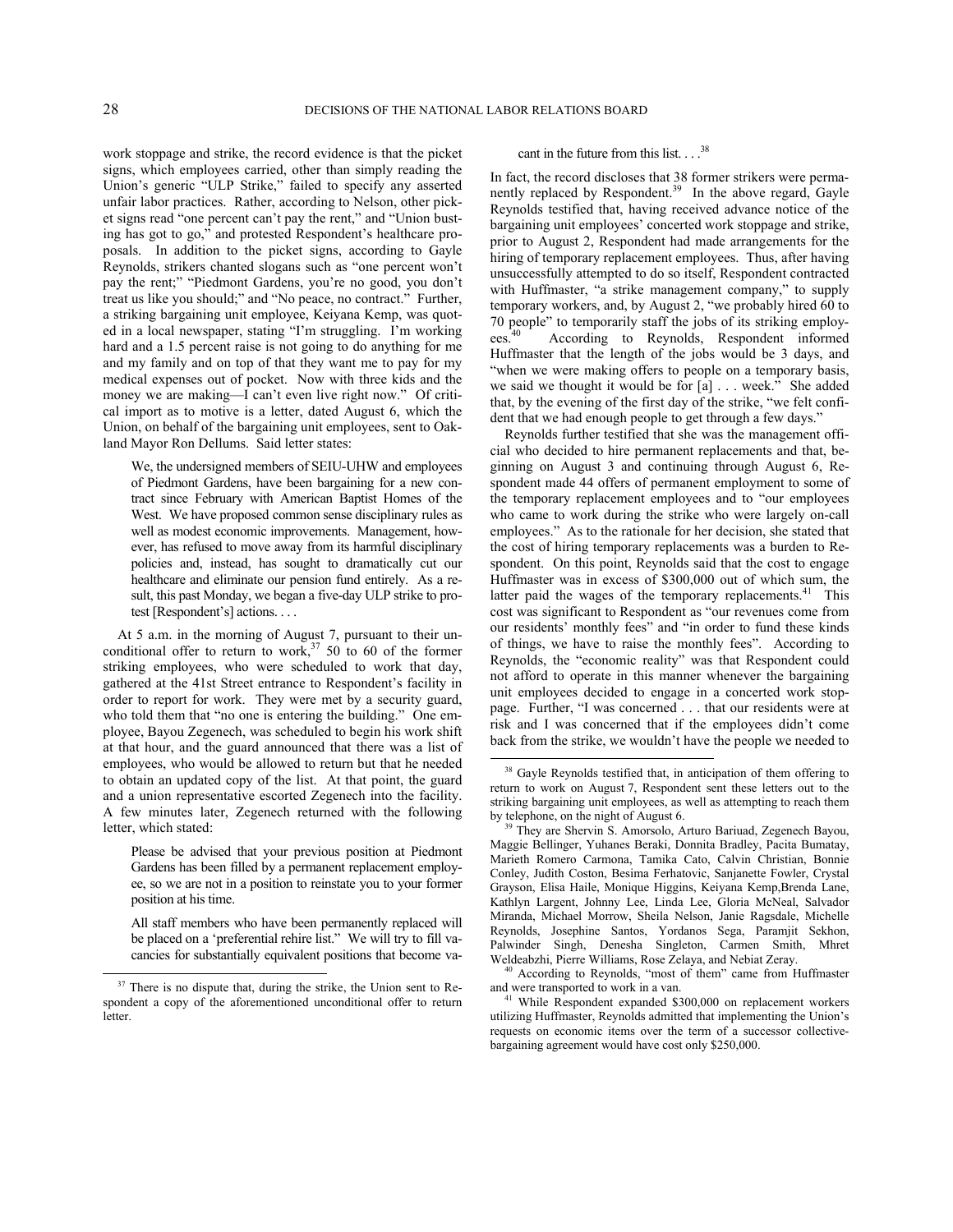provide services to our residents. I was concerned that if they did [return] from the strike and went on strike again that we wouldn't . . . be able to recruit the people we needed to provide services to our residents." Asked, by counsel for the General Counsel, if it was true that one of the reasons that Respondent hired permanent replacements is that it wanted employees who would work in the event of another strike, Reynolds answered, "The people who had come to work that week had already demonstrated that they would come to work during a strike. . . . I had an expectation . . . but there was no guarantee. It was a probability." Then, asked was it true that her primary reason for hiring the permanent replacements was that they had demonstrated that they would work in the event of another strike, Reynolds averred, "I can't answer that yes or no." However, when confronted by her pretrial affidavit, in which she stated that, while she knew it would "take time" to acclimate the permanent replacements to Respondent, the latter had made offers to only those replacements who were qualified, and the "more important" consideration was that they would work during another work stoppage, Reynolds admitted it was a true statement as ". . . they had demonstrated that they were willing to work during the strike."

Finally, with regard to Respondent's rationale for deciding to hire permanent replacements, Bruce Harland, the Union's attorney, testified that, on the morning of August 6, he made a telephone call to David Durham, Respondent's attorney "because I had heard a rumor that the strikers would be locked out, and I wanted to verify that with him and work out some arrangement in terms of return to work." Harland asked whether Durham could confirm the rumor; the latter said that "he couldn't confirm it . . . that he had a conference call scheduled with [Respondent] . . . in the afternoon, and that he would call me after that conference call." That evening, at approximately 6:00 or 6:30, Durham called Harland and, according to the latter, said he had news for Harland but not the news he wanted to hear. "And he says . . . 'we're not going to lock out the . . . strikers. We're going to actually permanently replace about 20 or so employees.'" Harland responded that the news was serious and asked for the names of the replaced striking employees. Durham promised to get him a list later that night. Then, Harland testified, he said "'You know, this is a pretty big deal. What is the reason for permanently replacing them as opposed to locking them out,'" and Durham "told me . . . that Piedmont Gardens wanted to teach the strikers and the Union a lesson. They wanted to avoid any future strikes, and this was the lesson that they were going to be taught." Harland stated he replied "'okay.' And I hung up."

<span id="page-28-1"></span><span id="page-28-0"></span>While confirming the contents of their initial conversation, Durham testified to a different version of their evening conversation. According to Durham, he telephoned Harland from outside of an Oakland restaurant and began by saying he had news for the Union's attorney. "And I said that Piedmont Gardens had permanently replaced a number of the strikers." Harland replied, asking if Durham meant '"locked them out,'" and Durham replied, "'No, permanently replaced.'" Harland responded that the news was "'pretty heavy'" and asked how many employees would be affected. Durham replied that he did not "know for sure, 20, 25, but I'd let him know more later." Harland then asked if Durham knew the names, and the latter said he would get him a list. "And then Bruce said, 'this is pretty heavy as I said. Why did the company permanently replace people?' And I said, 'Bruce, we all know permanent replacements happen in strikes.'" Durham then said he would get Harland the list of the permanently replaced employees,  $42$ and the conversation ended.

Twelve days after the conclusion of the strike, on August 19, on behalf of the Union, Myriam Escamilla sent a 5-page information request letter to Respondent's attorney Durham. Included amongst the requests was information pertaining to the names and addresses of the permanent replacement employees, their job classifications, and their hourly wage rates. In her letter, Escamilla explained that the Union "needs this information to effectively perform its duty as the exclusive representative of the workers employed at your [facility]" and "to permit the Union to bargain intelligently with the employer as to wages and benefits" Approximately 3 weeks later, in a letter dated September 6 to Escamilla, Respondent's attorney Durham wrote that the names and addresses of the permanent replacement employees, who were already employed by Respondent, were enclosed. However, as to those permanent replacements, who "came from the outside," he wrote, "the Employer has a legitimate concern that providing the information might lead to harassment or possibly violence by the Union or its supporters. As you know, some of their people were subjected to abuse and threats . . . during the strike. They also have legitimate privacy and confidentiality concerns that must be considered. So in lieu of providing the information in the form of your request, we have identified them by initials." $43$ Regarding the job classifications and hourly wage rates of the permanent replacements, who were hired from outside sources, Respondent provided the information but with the employees identified by their initials. In fact, General Counsel Exhibit 5 is the document with the name and addresses of permanent replacement employees; 23 are indentified with just initials without their home addresses. Also, General Counsel Exhibit 6 is the document containing the job classifications and wage rates of the permanent replacements; 23 are identified with just their initials. For each of the documents, the parties stipulated that the permanent replacement employees, who were identified by their initials, were hired from outside sources. Escamilla testified that she did not respond to Durham's September 6 letter as "we felt that the allegations of violence and accusations of ... threats of violence against . . . replacements were bogus and completely ridiculous. . . ," and "we felt that we would better by filing a charge with the NLRB." She added that the Union has received no other documents from Respondent, indentifying the permanent replacements, who were hired from

 $\overline{a}$ 

 $42$  There is no dispute that, since August 7, 13 of the permanently replaced individuals have been reinstated. They are employees Bariuad, Bradley, Cato, Grayson, Higgins, Lane, Largent, Lee, McNeal, Santos, Sekhon, Weldeabzghi, and Zeray.

There is no record evidence of any harassment of the permanent replacements after the conclusion of the strike. Likewise, there is no record evidence of threats of violence or actual violence directed against them.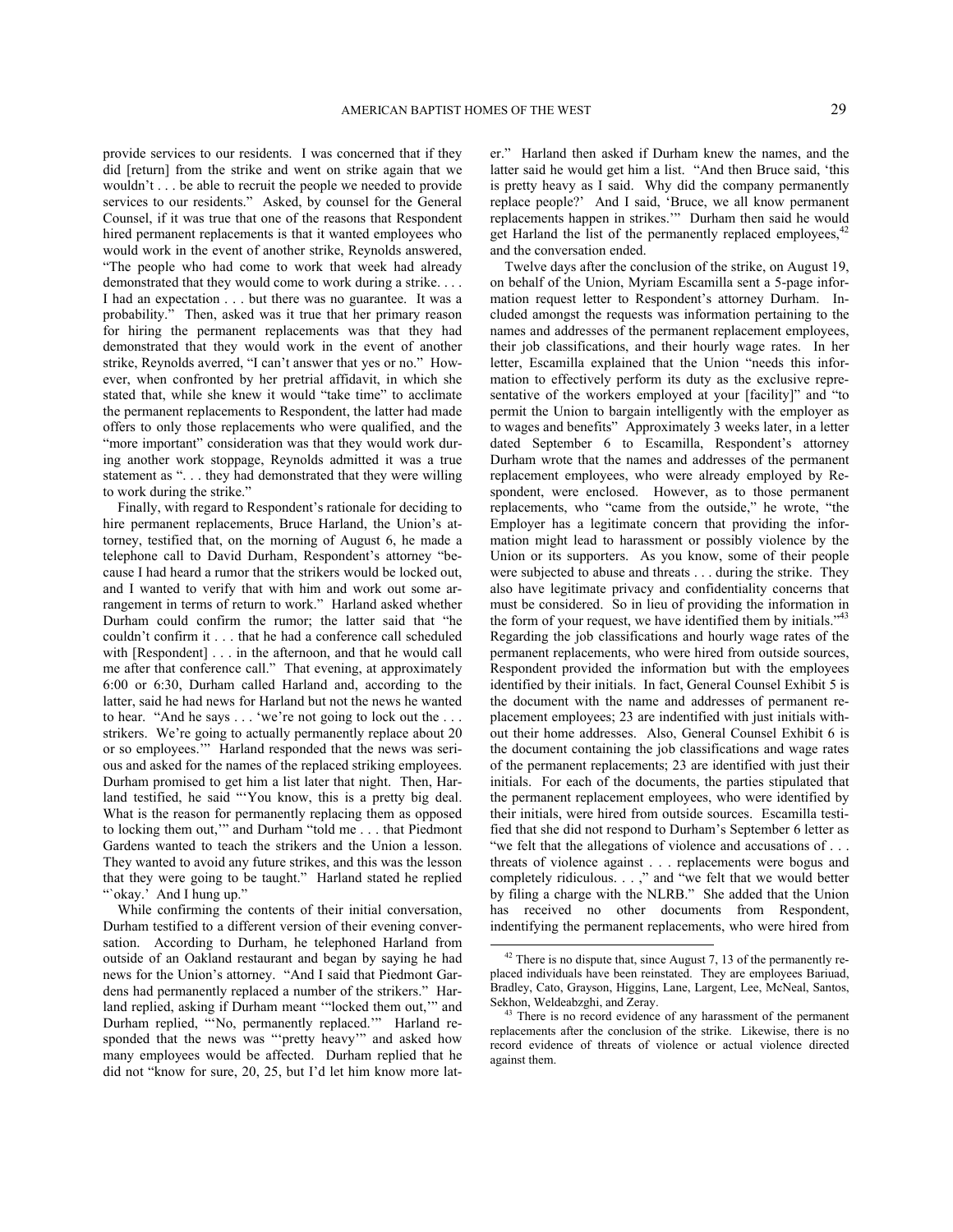outside sources and that she is unaware of any threats to replacement workers, harassment of them, or picket line violence during the period of the strike.

Reynolds testified that, by the time Respondent responded to the Union's information request, the strike had been over for a month, and most of the strikers had been reinstated and were working alongside the permanent replacements. Asked if she observed any instances of harassment, she stated, "No, I would say that the employees did a good job of melding all the different areas from which they came. Whether they had gone on strike. Whether they were Union employees who hadn't gone on strike or if they were permanent replacements." Nevertheless, asked why Respondent only provided the initials of permanent replacements, who were hired from outside sources, Reynolds testified, "I was very concerned about how that information would be used . . . some of the employees have expressed . . . fears for their safety . . . . I didn't know what was going to happen to [the information]. We were just reluctant to hand it over." Therefore, "we decided to provide initials . . . and ask to bargain about . . . some other solution or . . . find some agreement about what would be done with that information." However, the Union never requested to bargain.

Respondent justified its response to the Union's request for the names and addresses of the permanent replacement employees by occurrences during the strike. According to Reynolds, several employees expressed safety concerns. She identified them as Janona, Moussa Sissoko, Liya Hagos, Alem Zewdu, and Ara Armstrong. "There were a couple others, but I don't remember their names. Janona is a nonstriking certified nursing assistant; she was "unhappy" with the Union and "concerned" for her safety as she was constantly "yelled at" for crossing the picket line. Sissoko, a nonstriking bargaining unit employee whose name and address Respondent gave to the Union, spoke to Reynolds "the week before the strike; how was he going to get to work safely, was his concern." Hagos "was afraid that people would bother her while she was walking to work." Zewdu, a nonstriking bargaining unit employee whose name and address Respondent gave to the Union, "had the same concerns that Liya did because they would walk together." Ara Armstrong was a temporary employee, and "she wanted to know how she was going to get to work." Besides these four workers, Jesus Navarez, a nonstriking bargaining unit employee who drives a van used to transport residents for medical appointments, reported to her that, on one occasion, pickets surrounded his vehicle and would not allow him to proceed up the street. Also, some replacements reported having to cover their faces as they crossed the picket line, and, as a result, Respondent allowed them to use another door as an entrance into the facility. For such employees, during the strike, Respondent offered to drive people to the nearest BART terminal and to escort them through the picket line and provided them with an emergency phone number. Finally, as justification for Respondent's failure to provide the aforementioned requested information, Respondent offered a series of anti-Semitic and death threats to Lynn Morganroth, the HR director, which were mailed in early 2010 to her home and her work addresses and one of which was related to the Union.

### Legal Analysis and Findings

As set forth above, the consolidated complaint alleges that Respondent engaged in acts and conduct, violative of Section  $8(a)(1)$  of the Act, by discriminatorily enforcing its no-access policy on June 17 and 18 by requiring off-duty employees, who were present at its facility to participate in a union strike authorization vote, to leave the facility and, through a security guard, by engaging in surveillance of employees, who participated in the strike authorization vote. Next, the consolidated complaint alleges that Respondent violated Section 8(a)(1) and (3) of the Act, by belatedly reinstating 13 employees and permanently replacing and refusing to reinstate 25 employees who, after participating in a concerted work stoppage and strike, caused, in part, by Respondent's unfair labor practices, had ended their strike and unconditionally offered to return to their former positions of employment. Finally, the consolidated complaint alleges that Respondent violated Section 8(a)(1) and (5) of the Act by refusing to provide to the Union the names and addresses of permanent strike replacement employees.

Initially, regarding the Acting General Counsel's allegation that Respondent violated Section  $8(a)(1)$  of the Act by engaging in unlawful surveillance of the bargaining unit employees' strike authorization vote on June 17, in comparison to Francisco Pinto, I found Sheila Nelson and Matilda Imbukwa to have been the more credible witnesses. Nelson impressed me as being a candid witness, and, while Imbukwa's account of the time she spent watching Pinto's activities obviously was implausible, I, nevertheless, believe she was an honest witness and truthful as to what she observed. Pinto, on the other hand, did not impress me as being a veracious witness; in particular, his demonstration as to how he held his cell phone (out in front of his face) seemed incompatible with his explanation for having his phone out—checking voicemail messages. Accordingly, I find that, at some point between 1 and 3, during the early afternoon voting period on June 17, while Nelson and Imbukwa were assisting bargaining unit employees in casting their strike authorization ballots, Pinto entered the break room, sat at a table behind Nelson and Imbukwa, took his cell phone out, held it out in front of him at eye level, and began moving it from side to side as if recording the voting activities. I further find that Nelson noticed Pinto's actions, observed him for approximately a minute, and pointed out the security guard's activities to Imbuka, who also observed Pinto for a short period of time.

The central issue, as to this allegation, is, of course, is whether Pinto's acts and conduct may be attributed to Respondent. At the outset, I believe that Respondent was well aware that, at specified times on June 17 and 18, its bargaining unit employees would be voting on whether to authorize their bargaining committee to call a strike. Thus, the vote was publicized by a flyer, which was posted on the Union's bulletin board in the break room. While she professed to have no knowledge as to the vote, Gayle Reynolds admitted entering the break room sometimes on a weekly basis and having observed other bargaining-related flyers posted on the bulletin board. In these circumstances, I do not believe that she failed to notice the strike vote flyer affixed to the bulletin board and believe that Pinto entered the break room and engaged in his actions at Respondent's behest. However, assuming Pinto had not been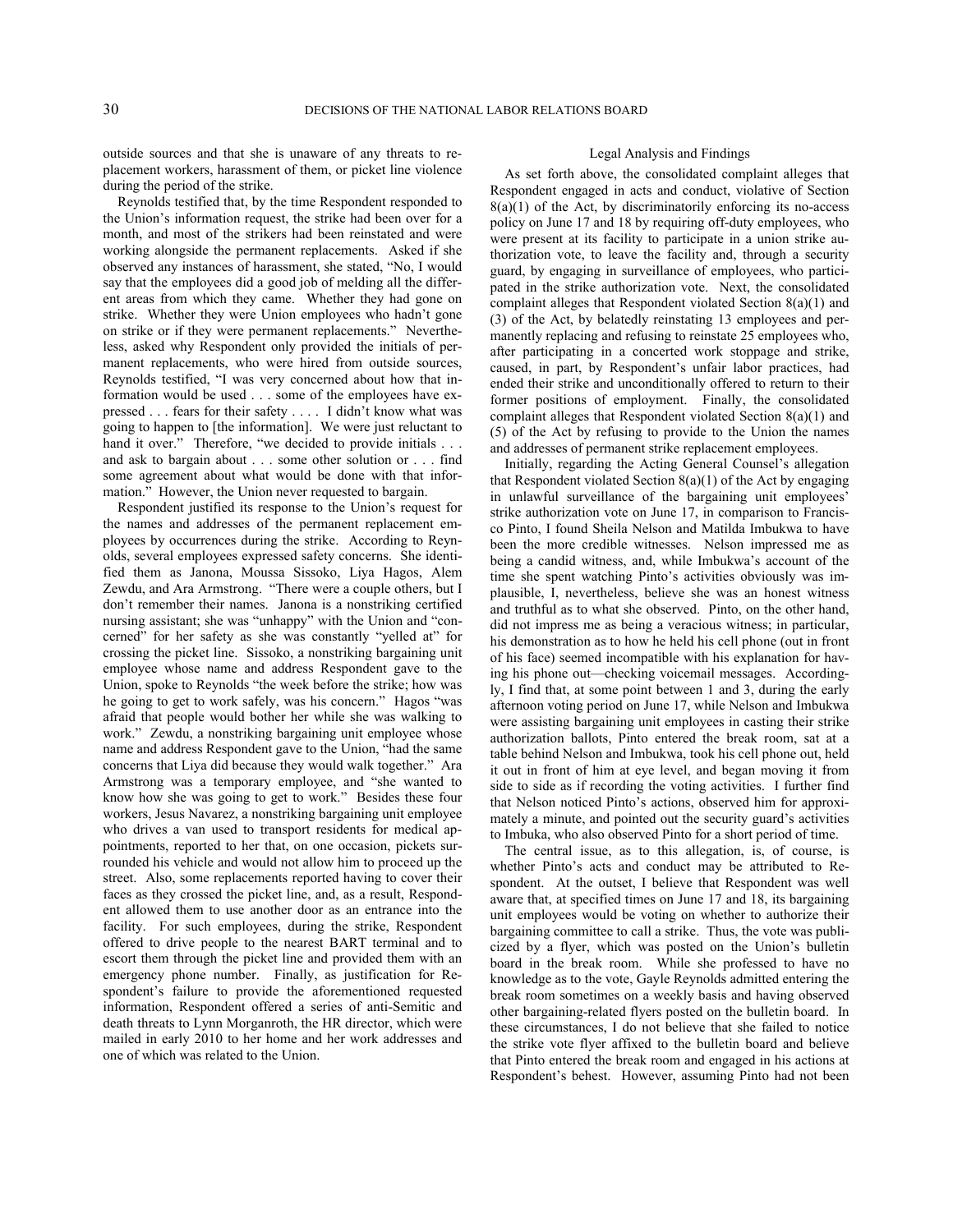directed to engage in his actions, the Board applies the common law principles of agency, and "apparent authority results from a manifestation by the principal to a third party that creates a reasonable basis for the latter to believe that the principal has authorized the agent to perform the acts in question." Thus, "the test is whether, under all the circumstances, the employees 'would reasonably believe that the employee in question [the alleged agent] was reflecting company policy and speaking and acting for management.'" *GM Electrics*, 323 NLRB 125, 125 (1997); *Southern Bag Corp.*, 315 NLRB 725, 125 (1994). Herein, the record establishes that Pinto was stationed at the Linda Street entrance to Respondent's facility, monitored access into the building through that entrance, and possessed the authority to prevent people from entering. In these circumstances, I believe that bargaining unit employees may reasonably have believed that Pinto acted as Respondent's agent when either recording or pretending to record the strike authorization voting inside the break room on June 17. *Poly-America, Inc. v. NLRB*, 260 F.3d 465, 483 (5th Cir. 2001); *Opryland Hotel*, 323 NLRB 723, 723 fn. 3 (1997).

As to whether Pinto's acts and conduct were unlawful, there can be no doubt, and I find, that he either actually recorded the strike authorization voting or, at least, created the impression that he was engaging in surveillance of Nelson's union activities and of those bargaining unit employees casting strike authorization ballots. While routine observation of Section 7 activity on an employer's property may not be violative of the Act, "an employer violates Section 8(a)(1) when it surveils employees engaged in [union activities] by observing them in a way that is `out of the ordinary' and thereby coercive." *Aladdin Gaming, LLC*, 345 NLRB 585, 586 (2005). Pinto's acts certainly comprised more than casual observation; the Board has long held that acts of "photographing and videotaping . . . clearly constitute more than mere observation . . . because such pictorial recordkeeping tends to create fear among employees of future reprisals." *National Steel & Shipbuilding Co.*, 324 NLRB 499, 499 (1997); *Fairfax Hospital*, 310 NLRB 299 (1993). Based upon the foregoing, I find that security guard Pinto's patently unlawful acts in the breakroom on June 17 were attributable to Respondent and that, therefore, the latter violated Section 8(a)(1) of the Act.

<span id="page-30-1"></span><span id="page-30-0"></span>Next, concerning the Acting General Counsel's allegation that, acting on Respondent's behalf, Gayle Reynolds violated Section 8(a)(1) of the Act by discriminatorily enforcing Respondent's no access rule to evict employees who participated in the strike authorization vote, there is no dispute that, on June 17, Reynolds evicted employee, Sheila Nelson, from Respondent's facility while she was helping to conduct the strike authorization vote and that, subsequently, she also evicted employees, Geneva Henry and Faye Eastman, both of whom were also assisting with the strike vote. With regard to Nelson, there is also no dispute as to what occurred, and I find that Reynolds entered the break room shortly after security guard Pinto's unlawful surveillance, that she confronted Nelson, and that she demanded that Nelson immediately leave Respondent's facili-

ty.<sup>[44](#page-30-0)</sup> As to Henry, as between the employee and Reynolds, I perceived Henry as being the more reliable witness. In other circumstances, I might have believed Reynolds merely was honestly mistaken in maintaining she acted against Henry's presence inside Respondent's facility on the morning of June 18; however, when, despite being confronted with her own conflicting emails, she obdurately insisted her testimony was correct, I think Reynolds was being disingenuous. Thus, I credit Henry and find that Reynolds discovered her helping with the strike authorization vote in the break room after 6 p.m. on June 17 and promptly demanded that Henry leave the building. Finally, in these circumstances, and again noting her own conflicting email, I find that Reynolds expelled Eastman from Respondent's facility on the morning of June 18, also because she helped with the strike authorization vote.

While paragraph 7 of the consolidated complaint assumes the facial validity of Respondent's chart of infractions rule 33 and clearly alleges only that Respondent unlawfully disparately enforced it against off-duty employees, who were inside its facility on June 17 and 18 assisting with the strike authorization voting,[45](#page-30-1) given the record evidence, I think it may be more correctly argued that Respondent's actual unlawful acts and conduct involve applying a new work rule to Sheila Nelson, whose day off was June 17, and, perhaps, to Geneva Henry, who also may have been off-duty that day, in order to thwart their activities in support of the Union. Thus rule 33 does not, on its face, pertain to the access rights of employees on their days off or while off-duty for any other reason; on June 17, Reynolds was forced to consult with HR director Morganroth as to which chart of infractions rule Nelson and Henry had violated; and, in her reply email to Reynolds, Morganroth, who presumably should have known, expressed confusion and could not specify which, indeed if any, of Respondent's chart of infractions rules Nelson had violated earlier that day. Given the foregoing, the conclusion is warranted that Reynolds conjured and applied a new work rule to Nelson, and, since the former invoked this new rule for the first time in order to evict Nelson and later Henry from Respondent's facility upon discovering each was assisting with the strike authorization vote, Reynolds's actions were violative of Section 8(a)(1) of the Act. *Nashville Plastic Products*, 313 NLRB 462, 463 (1963).

<sup>44</sup> I reiterate my belief that, notwithstanding her less than convincing denial, Reynolds was well aware that the bargaining unit employees were engaged in a strike authorization vote on June 17. Moreover, as I believe that it was not a coincidence Reynolds entered the break room just 15 minutes after Pinto's unlawful surveillance and, giving no credence to his denial, that he probably reported Nelson's presence there to Respondent's management, I think Reynolds entered the break room aware that Nelson was assisting the strike authorization vote.

Nevertheless, in explicating her underlying theory for the allegation in her posthearing brief, citing *Tri-County Medical Center*, 222 NLRB 1089 (1976), counsel for the Acting General Counsel inexplicably asserts that Respondent's rule is "unlawful" on its face as it fails the third prong of the *Tri-County* test—a no-access rule is valid only if such "applies to off-duty employees seeking access to the plant for any purpose and not just to those employees engaging in union activity." Id. at 1089.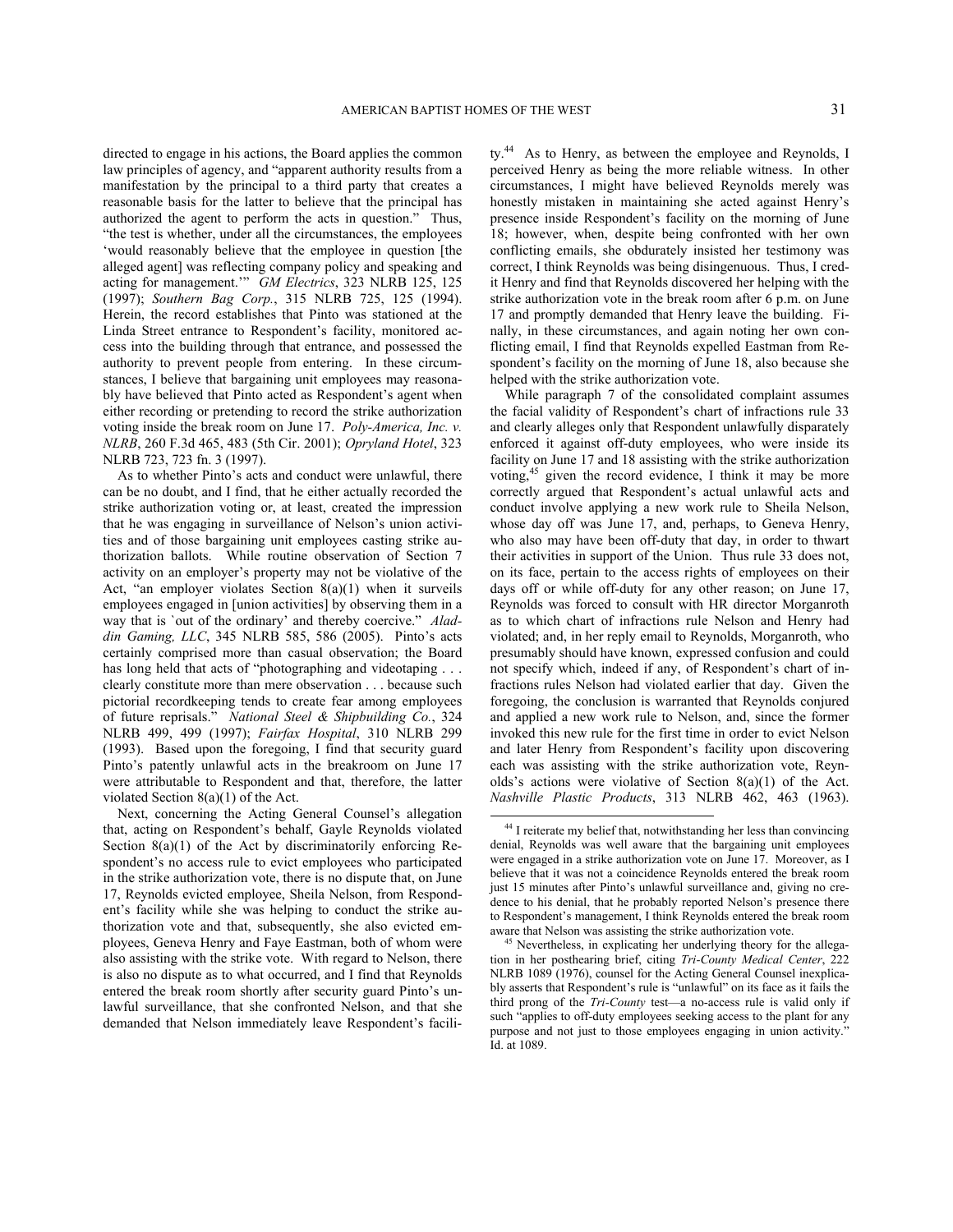Moreover, regarding Respondent's alleged discriminatory enforcement of rule 33, assuming it applies to off-duty employees as well as to employees, who enter its facility prior to their work shifts or remain after their work shifts, Respondent admitted that it permits off-duty employees to enter its facility under certain circumstances including to obtain their paychecks and that off-duty shop stewards are permitted to enter in order to participate in grievance activities and disciplinary meetings. In addition, I credit shop stewards Nelson and Fowler that, on their days off, each has entered Respondent's facility in order to engage in union-related activities and has never been either questioned about her presence inside the facility or asked to leave despite having signed in with the receptionist or a security guard. Finally, there is no record evidence that Respondent previously had enforced chart of infractions rule 33 against any employee for being inside its facility while off-duty. Accordingly, as I believe Reynolds was acutely aware of the strike authorization voting in the break room on June 17 and 18, I find that she disparately invoked Respondent's chart of infractions rule 33 by evicting employees Nelson, Henry, and Eastman from the facility upon discovering each was assisting with the voting. In these circumstances, Respondent engaged in acts and conduct violative of Section 8(a)(1) of the Act. *Benteler Industries*, *Inc.*, 323 NLRB 712, 715 (1997); *Opryland Hotel*, supra, at 731; *Baptist Memorial Hospital*, 229 NLRB 45, 45 fn. 4 (1977).

I next turn to the allegation that Respondent engaged in acts and conduct, violative of Section  $8(a)(1)$  and (3) of the Act, by belatedly reinstating 13 employees and permanently replacing and refusing to reinstate 25 other employees for engaging in the August 2 through 7 concerted work stoppage and strike. An employer violates Section 8(a)(1) and (3) of the Act by failing to reinstate striking employees on their unconditional offer to return to work, unless the employer establishes a legitimate and substantial business justification for failing to do so. *NLRB v. Fleetwood Trailor Co.*, 389 U.S. 375, 378 (1967); *Capehorn Industry*, *Inc.*, 336 NLRB 364, 365 (2001). The employer establishes a legitimate and substantial business justification when the record evidence establishes that the positions, claimed by the strikers, are filled by permanent replacements. *Fleetwood Trailor*, supra; see *NLRB v. MacKay Radio & Telegraph Co.*, 304 U.S. 333, 345–346 (1938). Counsel for the Acting General Counsel presents alternative theories underlying the unfair labor practice allegations.

<span id="page-31-1"></span><span id="page-31-0"></span>The first, of course, is that the said concerted work stoppage and strike was an unfair labor practice strike and that, therefore, upon the Union's unconditional offer to abandon the strike and return to work on behalf of each striker, Respondent was obligated to have immediately reinstated each to his or her former position of employment. As to this, in *Golden Stevedoring Co.*, *Inc.*, 335 NLRB 410 (2001), the Board held "that a work stoppage is considered an unfair labor practice strike if it is motivated at least, in part, by the employer's unfair labor practices, even if economic reasons for the strike were more important than the unfair labor practice activity. . . . It is not sufficient, however, merely to show that the unfair labor practices preceded the strike. Rather, there must be a causal connection between the two events. . . . In sum, the unfair labor practices

must have 'contributed to the employees' decision to strike.'" Id. at 411; *RGC (USA) Mineral Sands, Inc.*, 332 NLRB 1633, 1634 (2001). Concerning the latter conclusion, analysis of its decisions discloses that the Board has used numerous phrases<sup>[46](#page-31-0)</sup> to emphasize the same point—the state of mind of strikers must be that their concerted work stoppage and strike was, at least, in part motivated by their employer's unfair labor practices. *Pennant Foods Co.*, 347 NLRB 460, 469 (2006). Put another way, whenever a reasonable inference may be drawn that an employer's unfair labor practices played a part in the decision of the employees to strike, said concerted work stoppage is an unfair labor practice strike. *Post Tension of Nevada, Inc.*, 352 NLRB 1153, 1162–1163 (2008); *Child Development Council of Northeastern Pennsylvania*, supra. Further, the burden is on the employer to establish that the strike would have occurred even if it had not committed unfair labor practices. *Post Tension of Nevada*, supra at 1163. Finally, once unfair labor practice strikers make unconditional offers to abandon the strike and return to work, they must be returned to their former positions of employment or, if said jobs no longer exist, to substantially equivalent positions even if permanent replacements must be discharged in order to do so. *Pennant Foods Co.*, supra at 470; *Cal Spas*, 322 NLRB 41 (1996).

Bluntly stated, contrary to the Acting General Counsel, for the below-stated reasons, I do not believe that Respondent's bargaining unit employees' August 2 through 7 strike against Respondent constituted an unfair labor practice strike. At the outset, there is no dispute that, on the afternoon of May 25, the bargaining unit employees engaged in informational picketing outside of Respondent's facility, carrying placards identifying the parties' contentious bargaining issues (healthcare, a pension plan, and wages); that, on June 17 and 18, the bargaining unit employees participated in a strike authorization vote, voting yes or no on whether to "authorize the bargaining committee team to call a strike,<sup>3[47](#page-31-1)</sup> and that, in setting the strike authorization vote, the employees' bargaining committee identified successor contract bargaining issues ("Management still wants to take away our pension, make us pay . . . more for our health insurance, and is offering a raise that's a joke") as their motivation. In these regards, while over 90 percent of the bargaining unit employees voted to authorize their bargaining committee to call a strike and while the unfair labor practices, which I have found herein, occurred in the midst of the voting, there is no record evidence regarding whether any bargaining unit employees, other than members of the bargaining committee, witnessed or were cognizant of said acts or as to the dissemination of information pertaining to them. In these circumstances, I believe the

<sup>46</sup> Did the employer's unfair labor practices "have anything to do with" causing the strike? *Child Development Council of Northeastern Pennsylvania*, 314 NLRB 845, 845 fn. 5 (1994). Were they a "contributing cause" of the strike? *R & H Coal Co.*, 309 NLRB 28, 28 (1992). Was the unfair labor practice conduct "one of the causes" of the strike? *Boydston Electric*, 331 NLRB 1450, 1452 (2000).

<sup>47</sup> Given Union Agent Escamilla's admission that "we always call for unfair labor practice strikes," I find no significance to the words "unfair labor practice strike vote" on the top of the ballot or, indeed, to the Union's use of said words on any document or strike placard.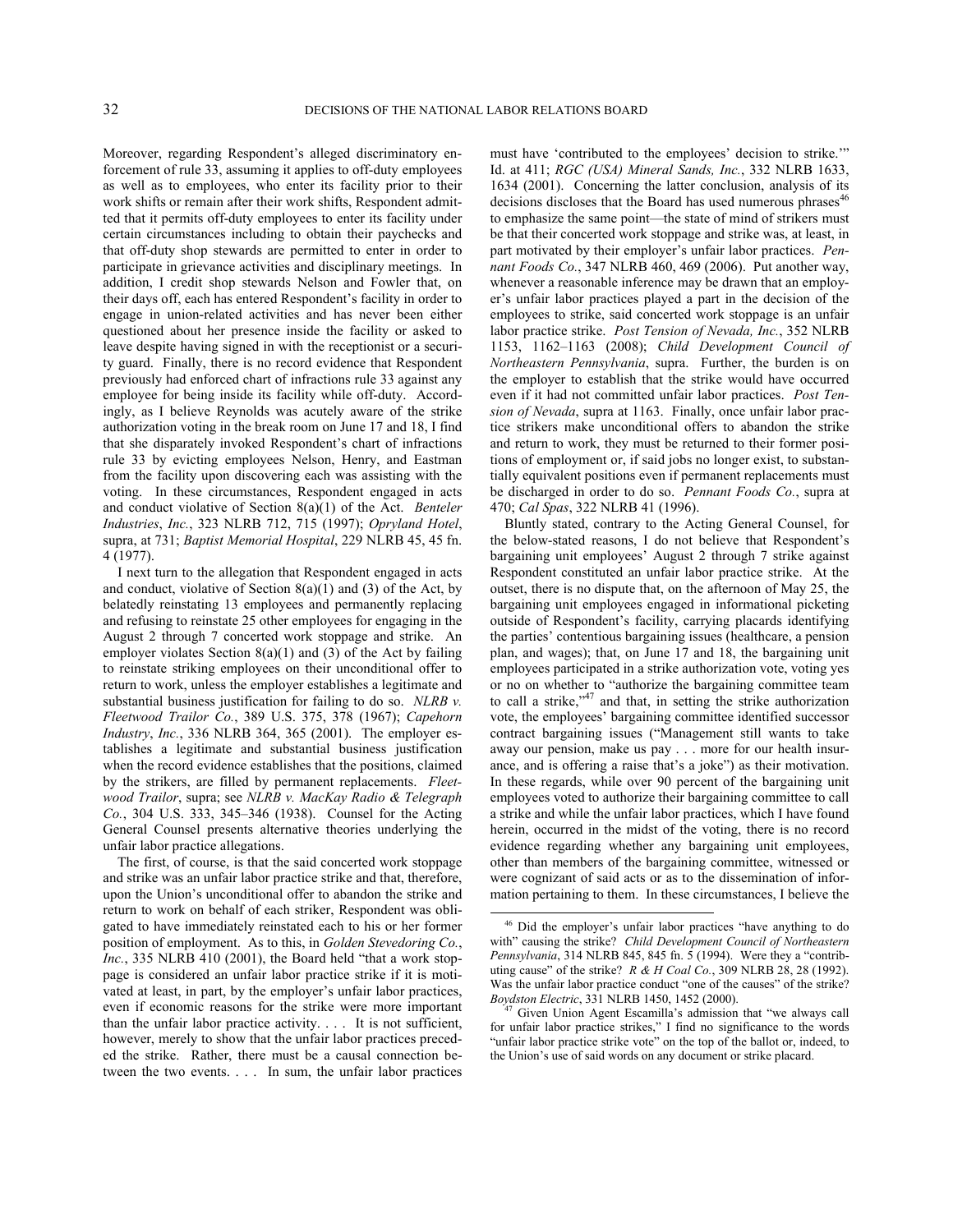result of the strike authorization vote was that the bargaining unit employees authorized their bargaining committee to call an economic strike against Respondent.

Given the foregoing, the issue, then, is whether, at the time it commenced, Respondent's bargaining unit employees' concerted work stoppage and strike had metamorphosized into an unfair labor practice strike. On this point, there is no dispute that, during a break in the July 9 bargaining session between Respondent and the Union, with no prospect of an imminent breakthrough on a successor collective-bargaining agreement,<sup>[48](#page-32-0)</sup> eight members of the bargaining unit employees' bargaining committee discussed engaging in a strike against their employer. Based upon their respective, uncontroverted testimony, I find that, during said conversation, in addition to bargaining concerns, committee members, Sheila Nelson, Sanjanette Fowler, and Matilda Imbukwa, each mentioned security guard Pinto's surveillance on June 17 and Reynolds' eviction of Nelson later that same day and that, at the conclusion of their discussions, the negotiating committee members decided to en-gage in a strike<sup>[49](#page-32-1)</sup> against Respondent and informed Escamilla as to their decision. Finally, with regard to the asserted transformed rationale for the concerted work stoppage and strike, there is no credible record evidence<sup>[50](#page-32-2)</sup> that, between July 9 and August 2, either union agents or the eight members of the bargaining unit employees' negotiating committee, ever informed Respondent's other bargaining unit employees that the economic strike, which they had authorized their bargaining committee to call, had morphed into a strike to, at least, partially protest and redress their employer's unfair labor practices. In this regard, the Union published no materials on the subject; while bargaining committee members did meet individually with fellow bargaining unit employees, the subject of these meetings appears to have concerned procedural matters pertaining to each employee's participation in the strike; and, after June 17 and 18, bargaining unit employees never again voted on the rationale for their concerted work stoppage and strike against Respondent.

<span id="page-32-3"></span>Although not explicitly stated in her posthearing brief, counsel for the Acting General Counsel's position appears to be that, as the bargaining unit employees' negotiating committee was authorized to call a strike and as the eight members discussed the above unfair labor practices in deciding whether to do so, the August 2 through 7 concerted work stoppage and strike was

-

an unfair labor practice strike.<sup>[51](#page-32-3)</sup> Taking a contrary position, counsel for Respondent argues that, while "members of the union bargaining committee testified as to why they decided to strike, this is no substitute for evidence that the general membership knew of, and was motivated by, the . . . unfair labor practices." I agree with counsel for Respondent. In this regard, I reiterate my view that Respondent's bargaining unit employees authorized their negotiating committee to call a strike against Respondent for economic reasons. Indeed, such was the recommended course of action by their bargaining committee. Moreover, while bargaining unit employees arguably may leave to the discretion of their majority bargaining representative or an authorized negotiating committee the decision as to the type of concerted work stoppage and strike in which the employees may eventually engage, the indisputable record evidence herein is that the specific grounds, which were recommended to the bargaining unit employees for authorizing their negotiating committee to call a strike, concerned Respondent's bargaining positions. Put another way, Respondent's bargaining unit employees did not vote in a vacuum. Further, there is no record evidence that, other than the eight members of the negotiating committee, the other 92 bargaining unit employees were aware of the acts, which constituted Re-spondent's unfair labor practices;<sup>[52](#page-32-4)</sup> at no point prior to its commencement, did the members of the bargaining committee inform the entire bargaining unit that their concerted work stoppage and strike would be, at least, partially intended to protest unfair labor practices; and, of course, notwithstanding the magnitude, the entire bargaining unit never was asked to confirm the changed rationale for their concerted work stoppage and strike, which, arguably, had been adopted by the bargaining committee.. In my view, given that Respondent's unfair labor practices did not involve the collective-bargaining process and are not of the so-called hallmark variety, the entire bargaining unit's lack of knowledge of them and lack of an opportunity to vote to confirm them as rationale for the concerted work stoppage and strike left its original underlying economic rationale unchanged. *C-Line Express*, supra. Further, there can be no contention that knowledge of the negotiat-

<span id="page-32-4"></span><span id="page-32-0"></span><sup>48</sup> I note that, in almost a 3-week period between the strike authorization vote and the July 9 bargaining session, bargaining concerns, rather than asserted unfair labor practices, were the sole concern of the Union's published flyers for the bargaining unit employees.

<span id="page-32-1"></span>While Nelson testified that the committee members told Escamilla, they wanted to engage in an unfair labor practice strike, Fowler testified they told Escamilla only that they wished to engage in a strike, Imbukwa recalled only that the committee voted to engage in a strike, and Escamilla testified that she was only told the committee members voted to go on strike. Accordingly, I do not rely upon Nelson's testimony on this point.

<span id="page-32-2"></span>I give no credence to Fowler's response to a leading question by counsel for the Acting General Counsel.

<sup>&</sup>lt;sup>51</sup> Notwithstanding that I expressed being "troubled" by the Acting General Counsel's contention, counsel for the Acting General Counsel ignored my concern, failing to discuss it in her posthearing brief.

 $52$  In analogous strike conversion cases, the Board and the courts require that the General Counsel establish bargaining unit employees' knowledge of the alleged unfair labor practices. Thus, in *C-Line Express*, 292 NLRB 638 (1989), the Board reversed an administrative law judge's finding that an economic strike had been converted into an unfair labor practice strike as there was no evidence "to indicate that the strikers were even aware of the Respondent's unlawful [behavior]." Id. at 639. Likewise, in *F.L. Thorpe & Co., Inc. v. NLRB*, 71 F.3d 282 (8th Cir. 1995), notwithstanding that the parties stipulated that the respondent had committed several serious unfair labor practices, including conditioning reinstatement of employees upon their resignation from the union, the court rejected the Board's finding that said acts and conduct converted an economic strike into an unfair labor practice strike as the record "lacked evidence of sufficient dissemination of the employer's unlawful condition among the striking employees." Id. at 290.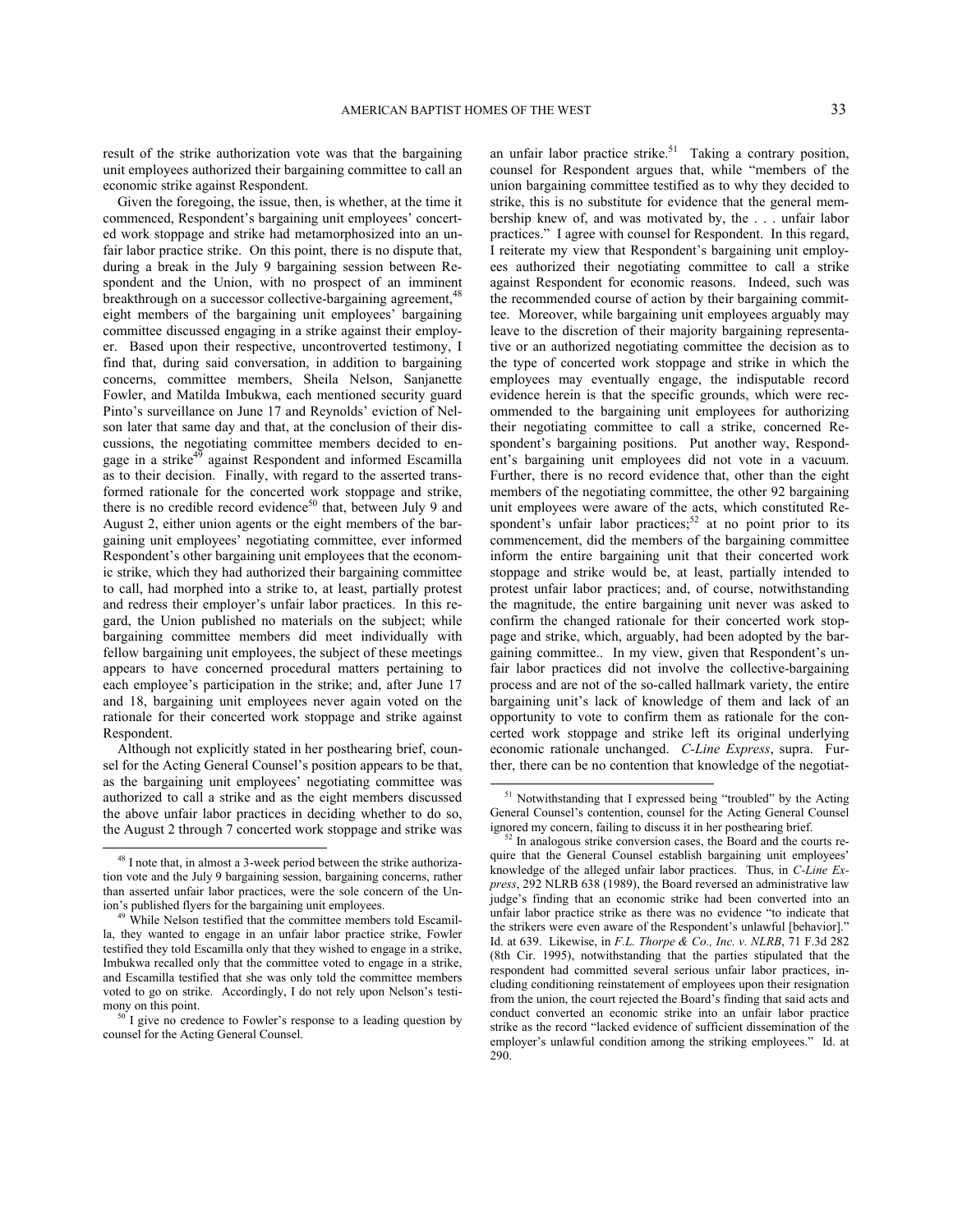ing committee's discussions on July 9 may be imputed to the remainder of the bargaining unit employees. In an analogous strike conversion case, *Facet Enterprises*, *Inc.*, 290 NLRB 152 (1988), the Board required explicit evidence of the bargaining unit employees' knowledge of their employer's alleged unfair labor practices in order to find that an existing strike was, in fact, an unfair labor practice strike. The General Counsel argued that the said strike was an unfair labor practice strike from its inception. However, the Board determined that, at the time the bargaining unit employees gave authorization to the labor organization, which represented them, to commence a strike, the only grounds offered by the union were economic issues. Later, during bargaining, an unfair labor practice issue arose; nevertheless, the labor organization failed to inform the bargaining unit employees of said act prior to the commencement of their strike. Subsequently, after the commencement of the strike, the labor organization informed the membership of the employer's unlawful acts, and the employees voted to confirm the strike. In those circumstances, the Board held that the strike had not been an unfair labor practice strike at its inception and had been converted to such a status only when the unit employees were informed of the respondent's actions and, with that knowledge, voted to remain on strike. Id. at 154. In contrast, in the instant matters, the eight bargaining committee members never informed their fellow unit members of Respondent's asserted unfair labor practices or the changed rationale for their concerted work stoppage and strike and, of course, the bargaining unit employees never voted to confirm whatever decision the bargaining committee reached. The critical nature of these failings can not be emphasized more forcefully.

<span id="page-33-0"></span>Besides the aforementioned, notwithstanding the respective, uncontroverted testimony of employees Nelson, Fowler, and Imbukwa regarding what was said on July 9 prior to the bargaining committee's decision to call the concerted work stoppage and strike against Respondent, I am not convinced that the bargaining committee actually was motivated by either Pinto's unlawful surveillance or Reynolds' unlawful evictions of employees in deciding to call for the August 2 through 7 concerted work stoppage and strike against Respondent. Thus, while asserting that bargaining committee members informed Escamilla they wanted to have an unfair labor practice strike and later denying the committee called the strike in order to place pressure upon Respondent to agree to new contract terms, Sheila Nelson was impeached by her pre-trial affidavit in which she stated "The purpose of the strike is to put pressure on the Employer to reach an agreement with the Union for a new contract." Likewise, after denying that the purpose of the strike was to put pressure on Respondent to agree to the Union's bargaining demands, Sanjanette Fowler was impeached by her pretrial affidavit in which she stated, "We began striking at the Piedmont Gardens. . . . The purpose of the strike is to put bargaining pressure on the Employer." Also, she admitted that, on July 9, after the bargaining committee's decision, she returned to Respondent's facility and informed co-workers that the earlier bargaining session had not resulted in any agreement, that the employees had no choice but to strike, and that a reason for the strike was contract language. Moreover, during the 5-day strike and picketing outside of Respondent's facility, strikers

carried placards and chanted slogans identifying economic concerns as the basis for the concerted work stoppage and strike, and, other than a boilerplate "ULP Strike" message on one or more signs, no striker carried a placard specifying any unfair labor practice as the basis for the strike. *Mauka, Inc.*, 327 NLRB 803, 804 (1999). In this regard, of course, one striker told a reporter that economic concerns, a minuscule raise offer and health insurance, were the strikers' issues. Finally, and of critical import as to motivation, is the Union's August 6 letter to Oakland Mayor, Ron Dellums, seeking his support for the strike. Rather than identifying any unfair labor practices as underlying issues, the Union mentioned only the new contract bargaining, writing "We have proposed common sense disciplinary rules as well as modest economic improvements. Management, however, has refused to move away from its harmful disciplinary policies and, instead, has sought to dramatically cut our healthcare and eliminate our pension fund entirely." Based upon the above reasons, and the record as whole, I restate my conclusion that Respondent's bargaining unit employees voted to authorize their negotiating committee to call an economic strike against Respondent and that such remained the entire underlying basis for the August 2 through 7 concerted work stoppage and strike against Respondent.

Counsel for the Acting General Counsel's alternate theory, underlying the consolidated complaint allegation that Respondent violated Section 8(a)(1) and (3) of the Act by belatedly reinstating 13 former strikers and permanently replacing and refusing to reinstate 25 other former striking employees, is that "Respondent had an independent unlawful purpose for hiring the permanent replacements." As support for this theory for the violation, counsel relies upon the Board's decision in *Hot Shoppes, Inc.*, 146 NLRB 802 (1964), which concerned an economic strike and the hiring of permanent replacement employees by the employer. In reversing the trial examiner, who concluded that an employer may replace economic strikers only to preserve the efficient operation of his business, the Board held, "The Supreme Court's decision in *Mackay Radio & Telegraph Co.*, and the cases thereafter, although referring to an employer's right to continue his business during a strike, state that an employer has a legal right to replace economic strikers at will. We construe these cases as holding that the motive for such replacements is immaterial, absent evidence of an independent unlawful purpose." Id*.* at 805. There exists no Board acknowledgement of the *Hot Shoppes* exception to an employer's otherwise unfettered right to hire permanent replacement employees until *Avery Heights*, 343 NLRB 1301 (2004).<sup>5</sup>

<sup>&</sup>lt;sup>53</sup> This is not to say that the Board had no occasion to do so. Thus, in *Choctaw Maid Farms*, 308 NLRB 521 (1992), responding to a contention of the General Counsel that the hiring of permanent replacements was discriminatory and unlawful, the administrative law judge wrote, "the law allows an employer to hire permanent replacements. What its state of mind might be in exercising that right is irrelevant." Id. at 528. The Board did not discuss the issue. Likewise, in *Nicholas County Healthcare Center*, *Inc.*, 331 NLRB 970 (2000), notwithstanding that, utilizing the *Hot Shoppes'* rationale, the administrative law judge found an unlawful purpose for the hiring of permanent replacements, the Board declined to pass on his findings.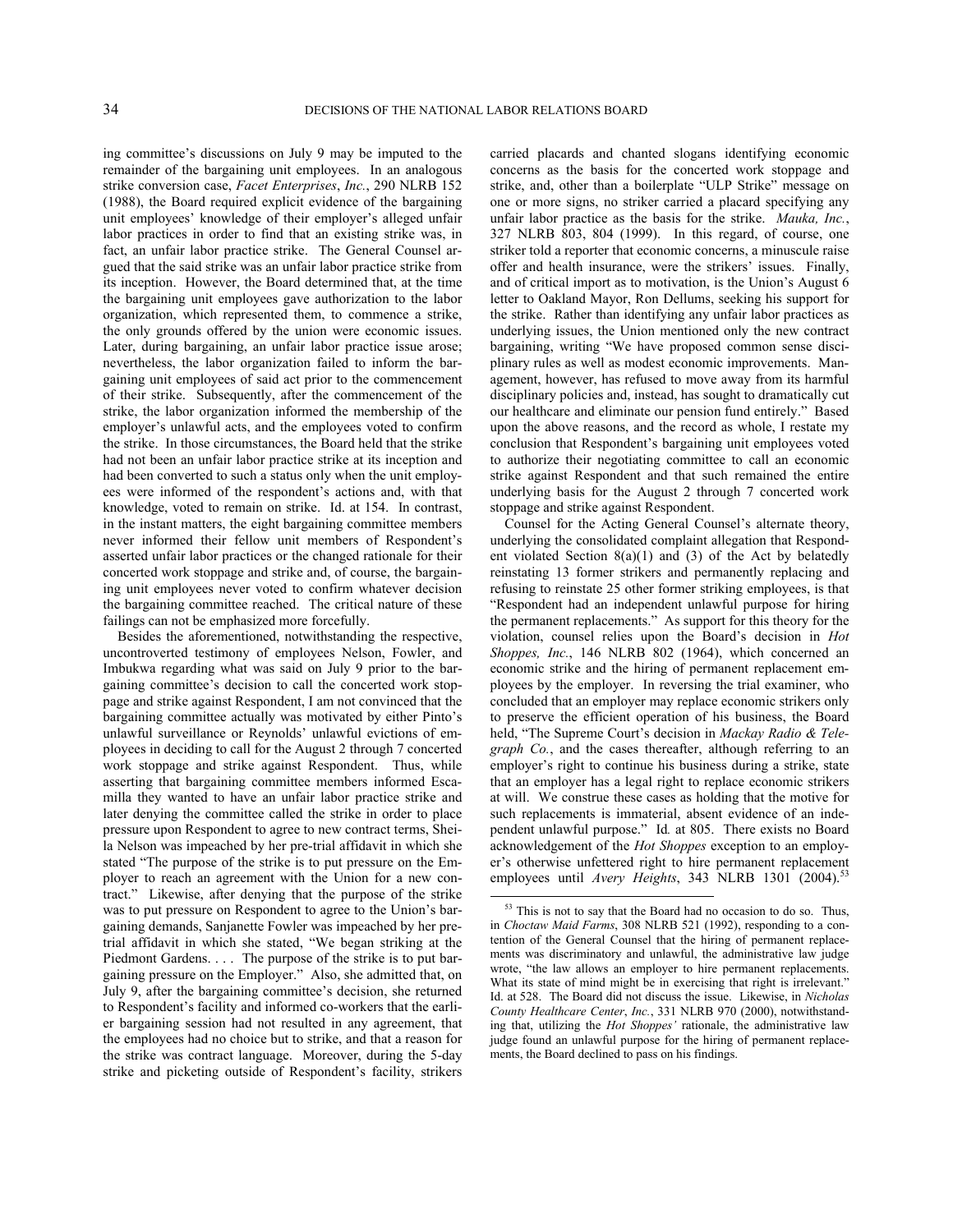Therein, the General Counsel argued to the Board that, in secretly hiring permanent replacement employees, an employer had an independent unlawful purpose—breaking the Union's solidarity and punishing a majority of the striking bargaining unit employees. After noting an employer may establish a business justification for failing to reinstate striking employees, who make an unconditional offer to return to work, by showing their jobs had been filled by permanent replacements, the Board held that "a violation will still lie if it is shown that, in hiring the permanent replacements, the employer was motivated by `an independent unlawful purpose.' . . . Apart from such a purpose, the employer's motive for hiring permanent replacements is immaterial." Id. at 1305. While failing to explicate the meaning of the *Hot Shoppes* exception, the Board concluded that there was no record evidence of any independent unlawful motive underlying the Respondent's hiring of the permanent replacements at issue. Subsequently, the Second Circuit Court of Appeals reversed<sup>[54](#page-34-0)</sup> the Board, and, in *Avery Heights*, 350 NLRB 214 (2007), the latter accepted the court's remand and, as the law of the case, found, in agreement with the court, that the respondent had an independent unlawful motive for hiring the permanent replacements at issue.

Counsel for the Acting General Counsel argues that there exists "compelling evidence" herein establishing Respondent's independent unlawful motive for hiring permanent replacements. Initially, counsel points to the telephone conversation between the Union's Attorney, Bruce Harland, and Respondent's attorney, David Durham on the evening of August 6. In this regard, having considered the credibility of each, Harland impressed me as being the more veracious witness. In contrast, Durham's demeanor was that of a witness, merely attempting to bolster his client's legal position, and, therefore, I shall rely upon Harland's account of their conversation. Accordingly, I find that, after Durham informed Harland that, rather than a lockout, Respondent would permanently replace approximately 20 of the striking employees and promised to furnish him with a list of the names of the striking employees, who had been permanently replaced, Harland asked for Respondent's reason for permanently replacing the strikers rather than imposing a lockout. To this, Durham replied "that Piedmont Gardens wanted to teach the strikers and the Union a lesson. They wanted to avoid any future strikes, and this was the lesson that they were going to be taught." Next, counsel for the Acting General Counsel points to Respondent's arguably discriminatory rationale for converting the status of strike replacement employees from temporary to permanent. Thus, Gayle Reynolds admitted that, in making offers to these individuals, rather than their qualifications for the work, the "more important" and, I think unlawful, consideration was that they would work during another work stoppage, and "they had demonstrated that they were willing to work during the strike." *Planned Building Ser-*

-

*vices*, *Inc.*, 347 NLRB 670, 708 (2006); *National Fabricators*, *Inc.*, 295 NLRB 1095, 1096 (1989).

Absent from either the Board's decision in *Hot Shoppes, Inc.* or in the initial *Avery Heights* decision is any explanation for, or analysis of, precisely what the Board meant by the phrase "independent unlawful purpose" in the above-quoted *Hot Shoppes* language. In this regard, counsel for the Acting General Counsel intuits the Board as meaning that "an employer is free to hire permanent replacements for any non-discriminatory reason, but where anti-union discrimination is shown to be the reason for the hiring of permanent replacements, a Section 8(a)(3) violation is established." I disagree. At the outset, I think that the words, "independent unlawful purpose," obviously have significance or the Board would not have used them and note that the Board relied upon its decision in *Cone Brothers Constructing Co.*, 135 NLRB 108 (1962), for the above phrase. Thus, one portion of *Cone Brothers* involves a finding that the employer therein deliberately provoked pro-union drivers to refuse to cross a picket line and, thereby, engage in a sympathy strike, which the employer then exploited to unlawfully terminate the drivers with the ultimate goal of challenging their ballots as nonemployees in a scheduled representation election—an obvious unfair labor practice. I think, in *Hot Shoppes*, the significance of *Cone Brothers*<sup>[55](#page-34-1)</sup> to the Board was that the employer's actions therein were ultimately designed to accomplish an unrelated, unlawful purpose extrinsic to the discharges. In these circumstances, I find compelling counsel for Respondent's contention that the "independent unlawful purpose" exception means that the hiring and use of permanent replacements by the employer is calculated to accomplish another, unlawful purpose, one *unrelated to or extraneous to* the strike itself. For example, by hiring permanent replacements, an employer actually may be attempting to unlawfully foment a decertification election. Indeed, if such is not the correct interpretation and one accepts counsel for the Acting General Counsel's interpretation, the words, "independent unlawful purpose," render the entire preceding clause a nullity, and the Supreme Court's summation of the *Hot Shoppes* language, in *Belknap, Inc. v. Hale*, 463 U.S. 491, 504 fn. 8 (1983)—that an employer's motive for hiring permanent replacements is "irrelevant—" would be meaningless. Put another way, surely, if the Supreme Court meant that when evidence of discriminatory motive is established, the hiring of permanent strike replacements would be violative of Section  $8(a)(3)$  of the Act, it would have so stated. Accordingly, I agree with the above-quoted ruling of the administrative law judge in *Choctaw Maid Farms*, supra, and conclude that, when, as in the instant matters, bargaining unit employees engage in an economic strike against their employer and the said employer exercises its right to hire permanent replacements in the striking employees' stead, whatever factors, lawful or unlawful, contributed to, or motivated, the employer's state-of-mind in reaching its decision, unless designed to accomplish an unlawful, extraneous purpose, are utterly irrelevant. In these circumstances, inasmuch as the factors involved

 $\overline{a}$ 

<span id="page-34-1"></span><span id="page-34-0"></span><sup>&</sup>lt;sup>54</sup> The Second Circuit disagreed with the Board on the record evidence, finding that the employer's secret hiring of permanent replacements was probative of an "illicit" motive to break the union. *New England Health Care Employees Union v. NLRB*, 448 F.3d 189, 196 (2d Cir. 2006).

<sup>55</sup> *Cone Brothers* did not involve the hiring of permanent replacements by the employer.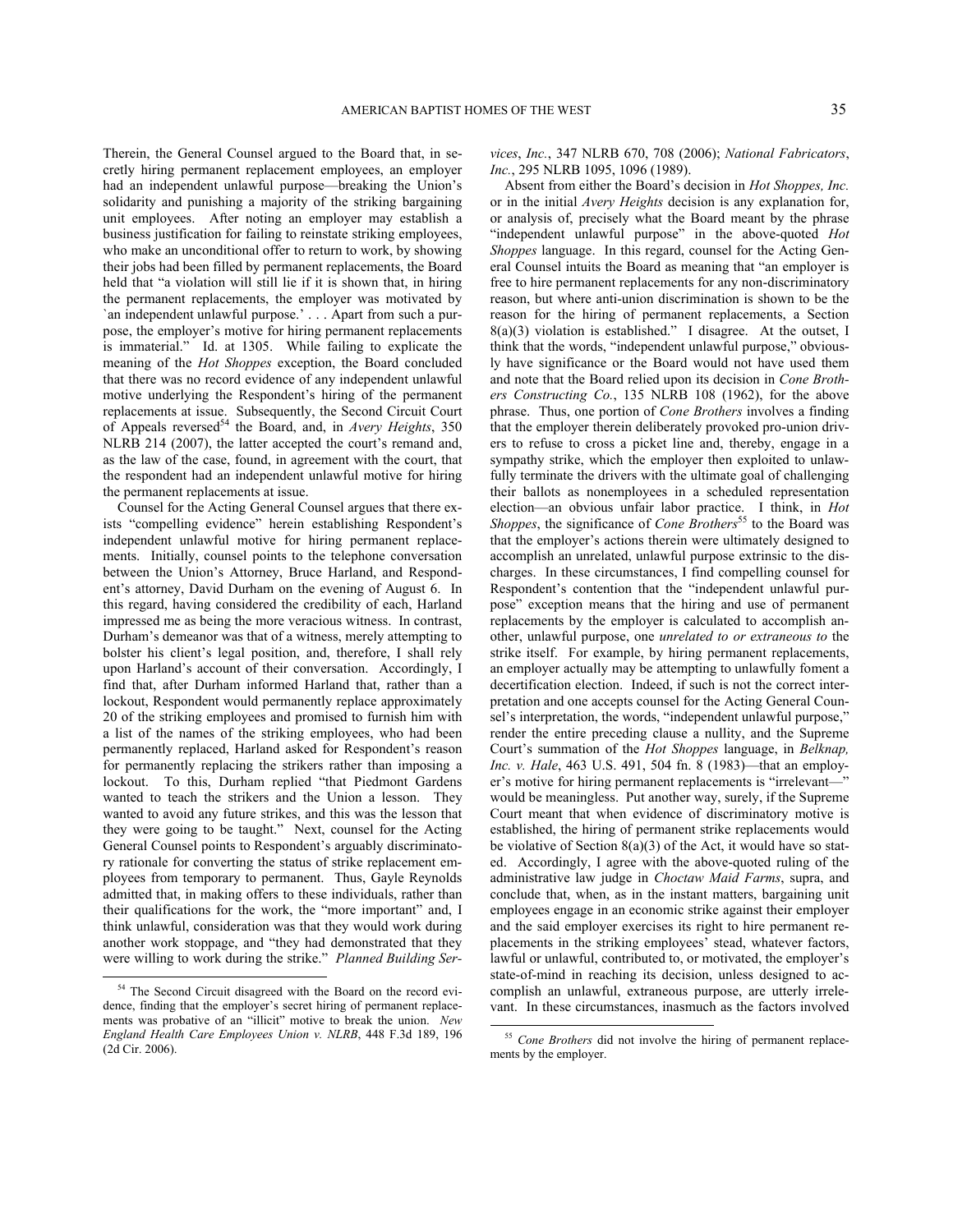in Respondent's decision to hire permanent replacements, its desire to teach its striking bargaining unit employees a lesson and its desire to hire individuals, who would cross a picket line in the event of future strikes, were directly related to its bargaining unit employees' August 2 through 7 economic strike, given Respondent's unquestioned right to do so, it's underlying motivation for hiring permanent replacement employees was, and remains, irrelevant. Accordingly, for all the above-stated reasons, Respondent did not violate Section 8(a)(1) and (3) of the Act by failing and refusing to reinstate 25 of its bargaining unit employees, who engaged in the above economic strike and by belatedly reinstating 13 of said employees, and, therefore, I shall recommend dismissal of paragraphs 10 and 11 of the consolidated complaint.

Finally, I turn the consolidated complaint allegation that Respondent engaged in acts and conduct, violative of Section  $8(a)(1)$  and (5) of the Act by failing and refusing to provide to the Union the names and home addresses of its newly hired permanent replacement employees. In this regard, there is no dispute, and I find, that 12 days after the conclusion of the August 2 through 7 strike, in a letter dated August 19, the Union sent an information request to Respondent for certain items, including the names and addresses of the permanent replacement employees, and that, in a letter dated September 6, Respondent's attorney replied, writing that, inasmuch as Respondent has a legitimate concern as to possible harassment and possible violence, in the pertinent wage rate and job classification documents it would identify the permanent replacement employees, who were hired from outside sources, only by their initials and without their home addresses. In fact, in the accompanying wage rates and job classification documents, Respondent indentified the permanent replacement employees, who were hired from outside sources, only by their initials and failed to set forth their respective home addresses. There is also no dispute that Respondent has continued to withhold the names and addresses of its permanent replacement employees, who were hired from outside sources.

It is, of course, well settled Board law that the names and addresses of bargaining unit employees constitute presumptively relevant information, which must be furnished to a labor organization upon request. *Beverly Health & Rehabilitation Services*, 346 NLRB 1319, 1326 (2006); *Stanford Hospital & Clinics*, 338 NLRB 1042, 1043 (2003). Likewise, the Board has also held that the names and addresses of permanent strike replacement employees is presumptively relevant information, which must be supplied to a requesting labor organization upon request. *Beverly Health & Rehabilitation*, supra; *Metta Electric*, 338 NLRB 1059, 1065 (2003); *Grinnell Fire Protection*  Systems Co., 332 NLRB 1257, 1257-1258 (2000).<sup>[56](#page-35-0)</sup> However, an employer may withhold such requested information if it can establish that there is a clear and present danger that the information would be misused by the labor organization. Id. An

employer may establish the existence of such a "clear and present danger" upon a showing of acts of bodily injury, acts of property damage, acts of intimidation, the throwing of rocks or other harmful objects, threats of violence, and similar acts and conduct not only at or near the picket line but also at the replacements' residences. *Brown & Sharpe Mfg. Co.*, 299 NLRB 586, 590 (1990). Herein, there is no record evidence of any such acts of misconduct directed against any replacement employees, who were hired from outside sources, and, other than strikers surrounding a vehicle on one occasion and some mild and typical strike argot, there exists no evidence of acts of arguable misconduct directed toward nonstriking bargaining unit employees. Further, Gayle Reynolds testified that, by the time Respondent replied to the Union's information request, the strike had been over for more than a month and that most of the strikers had been reinstated and were working alongside the replacement employees without any instances of harassment. Therefore, rather than objective concerns, it appears that, at the time it refused to give to the Union the names and addresses of certain of the permanent replacements, whatever concerns Respondent may have had were, at most, subjective in nature without factual support.

Nevertheless, citing *Good Life Beverage Co.*, 312 NLRB 1060 (1993), counsel for Respondent argues that, when the employer has legitimate and substantial confidentiality concerns regarding the information sought by a labor organization, it is "entitled" to discuss these concerns with the labor organization in order to "develop mutually agreeable protective conditions" for disclosure of the information. Id. at 1062. However, contrary to counsel, *Good Life Beverage* involves financial information, and, as the Board noted, ". . . requests for financial information frequently raise confidentiality questions," which, unlike herein, pertain to the nature of the information sought. In addition, Respondent relies upon two cases involving requests for information pertaining to strike replacement employees. Thus, in *Webster Outdoor Advertising Co.*, 170 NLRB 1395 (1968), the union requested to examine the employer's payroll records to determine the wage rates of strike replacements. While it is true that the employer did not "categorically" reject the union's request, expressing reluctance to turning over the information until receiving assurances had been given and legitimate need established, the Board noted "that replacements had been harassed, threatened, and assaulted by some of the striking employees," and one striker had been "convicted in state court for assaulting a replacement with a gun." Id. at 1396. Of course, no similar incidents of harassment, assaults, or threats occurred to Respondent's permanent replacement employees. Also, in *Page Litho, Inc.*, 311 NLRB 881 (1993), while it is true that, "given the facts of this case," the Board refused to find an unlawful refusal to transmit information to a union after the latter agreed to having the employer provide the requested payroll information with the strike replacements' names excised, the Board did find that the employer's subsequent refusal to provide the names of strike replacement employees was unlawful when the employer's refusal occurred 4 months after the conclusion of the strike and the last reported incidents of strike misconduct occurred. As the Board noted it would be an "unfortunate precedent" to hold "that on the basis

<span id="page-35-0"></span><sup>56</sup> Counsel for Respondent urges that the line of Board cases, holding such information as presumptively relevant, should be overruled. Such, of course, is the province of the Board, not that of an administrative law judge.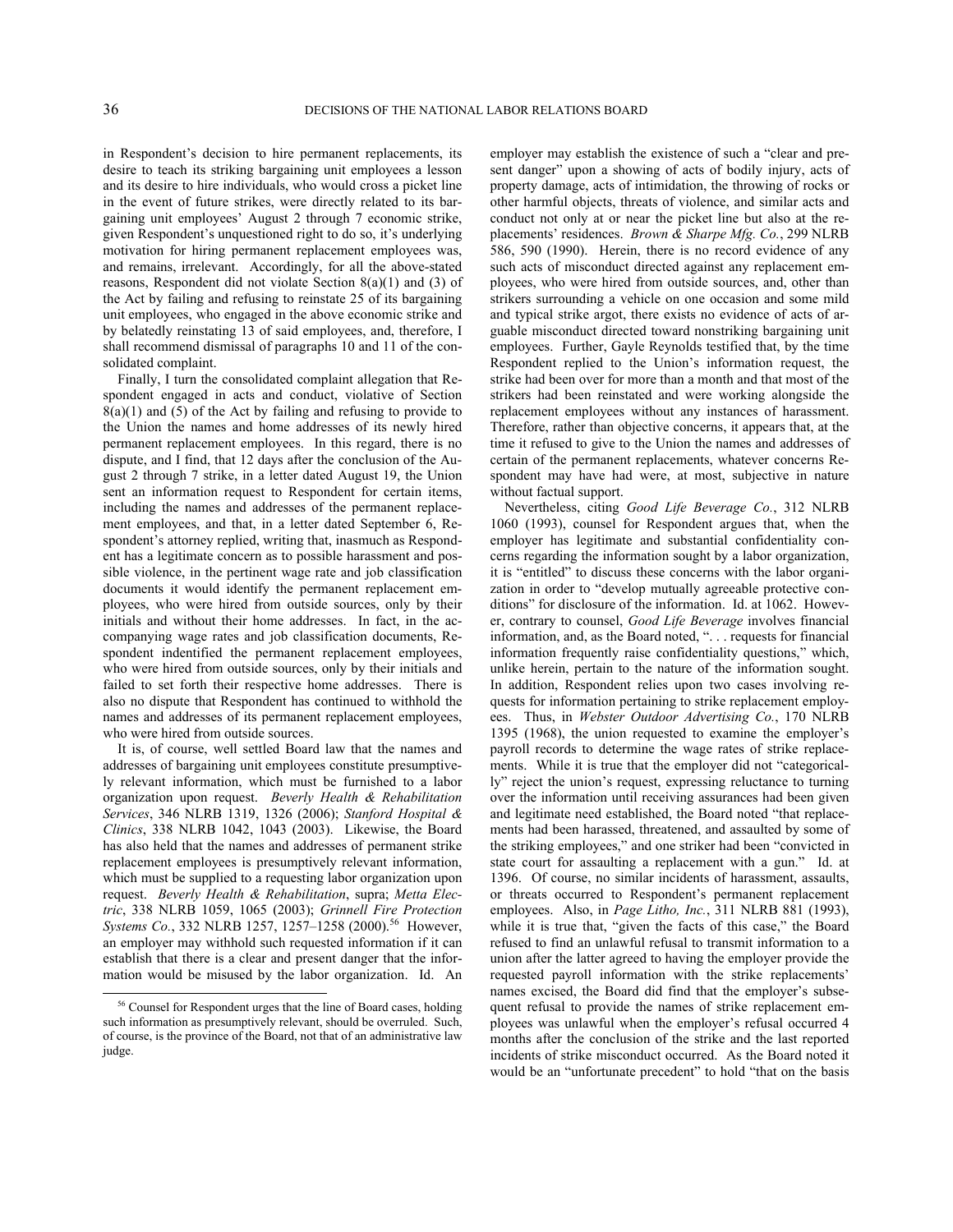of past strike misconduct, an employer could foreclose for an indefinite length of time the opportunity for the bargaining representative to obtain the names of some of its bargaining unit members." Id. at 882–883. Herein, of course, not only were there, at worst, minor incidents of picket line misconduct but also the strike had concluded over for a month before Respondent replied to the information request and strikers and replacement employees were working well together in the jobsite. In these circumstances, I believe that Respondent's refusal to transmit the names and addresses of certain of its permanent replacement employees to the Union was violative of Section 8(a)(1) and (5) of the Act. *Beverly Health & Rehabilitation*, supra; *Page Litho*, supra.

### CONCLUSIONS OF LAW

1. Respondent is an employer engaged in commerce within the meaning of Section  $2(2)$ ,  $(6)$ , and  $(7)$  of the Act.

2. The Union is a labor organization within the meaning of Section 2(5) of the Act.

3. By either enforcing its chart of infractions rule 33 in a disparate manner or implementing a new work rule and evicting off-duty bargaining unit employees from its facility in order to deter said employees from assisting the Union with a strike authorization vote, Respondent engaged in acts and conduct violative of Section 8(a)(1) of the Act.

4. By, through a security guard, engaging in surveillance or creating the impression it was engaging in surveillance of its bargaining unit employees, who were assisting with or participating in a strike authorization vote, Respondent engaged in acts and conduct violative of Section 8(a)(1) of the Act.

5. By failing and refusing to furnish the Union with the names and addresses of its permanent strike replacement employees, who were hired from outside sources, which information is presumptively relevant, Respondent has engaged in acts and conduct violative of Section 8(a)(1) and (5) of the Act.

6. Respondent's above-described unfair labor practices affect commerce within the meaning of Section 2(6) and (7) of the Act.

7. Unless specifically found above, Respondent engaged in no other unfair labor practices.

#### **REMEDY**

<span id="page-36-1"></span><span id="page-36-0"></span>Having found that Respondent has engaged in, and continues to engage in, serious unfair labor practices within the meaning of Section  $8(a)(1)$  and (5) of the Act and Section  $8(a)(1)$  of the Act. I shall recommend that it be ordered to cease and desist therefrom and to engage in certain affirmative acts. As I have found that Respondent has unlawfully failed and refused to provide the Union with the names and addresses of permanent replacement employees, who were hired from outside sources, I shall recommend that it be ordered to do so. In addition, I shall recommend that it be ordered to post a notice, setting forth its obligations herein.

On these findings of fact and conclusions of law and on the entire record, I issue the following recommended $57$ 

# ORDER

The Respondent, American Baptist Homes of the West d/b/a Piedmont Gardens, its officers, agents, successors, and assigns, shall

1. Cease and desist from

(a) Either enforcing the chart of infractions rule 33 in a disparate manner or implementing a new work rule by evicting off-duty bargaining unit employees from its facility in order to deter said employees from assisting the Union with a strike authorization vote;

(b) Engaging in surveillance or creating the impression it was engaging in surveillance of its bargaining unit employees, who were participating in a strike authorization vote;

(c) Failing and refusing to furnish the Union with the names and addresses of permanent replacement employees, who were hired from outside sources, which information is presumptively relevant;

(d) In any like or related manner interfering with, restraining, or coercing employees in the exercise of the rights guaranteed them by Section 7 of the Act.

2. Take the following affirmative action necessary to effectuate the policies of the Act.

(a) Provide the Union with the names and addresses of its permanent replacement employees, who were hired from outside sources;

(b) Within 14 days after service by the Region, post at its facility in Oakland, California, copies of the attached notice marked "Appendix."<sup>[58](#page-36-1)</sup> Copies of the notice, on forms provided by the Regional Director for Region 32, after being signed by the Respondent's authorized representative, shall be posted by the Respondent and maintained for 60 consecutive days in conspicuous places including all places where notices to employees are customarily posted. Reasonable steps shall be taken by the Respondent to ensure that the notices are not altered, defaced, or covered by any other material. In the event that, during the pendency of these proceedings, the Respondent has gone out of business or closed the facility involved in these proceedings, the Respondent shall duplicate and mail, at its own expense, a copy of the notice to all current employees and former employees employed by the Respondent at any time since June 17, 2010;

(c) Within 21 days after service by the Region, file with the Regional Director a sworn certification of a responsible official

<sup>57</sup> If no exceptions are filed as provided by Sec. 102.46 of the Board's Rules and Regulations, the findings, conclusions, and recommended Order shall, as provided in Sec. 102.48 of the Rules, be adopted by the Board and all objections to them shall be deemed waived for all purposes.

If this Order is enforced by a judgment of a United States court of appeals, the words in the notice reading "Posted by Order of the National Labor Relations Board" shall read "Posted Pursuant to a Judgment of the United States Court of Appeals Enforcing an Order of the National Labor Relations Board."